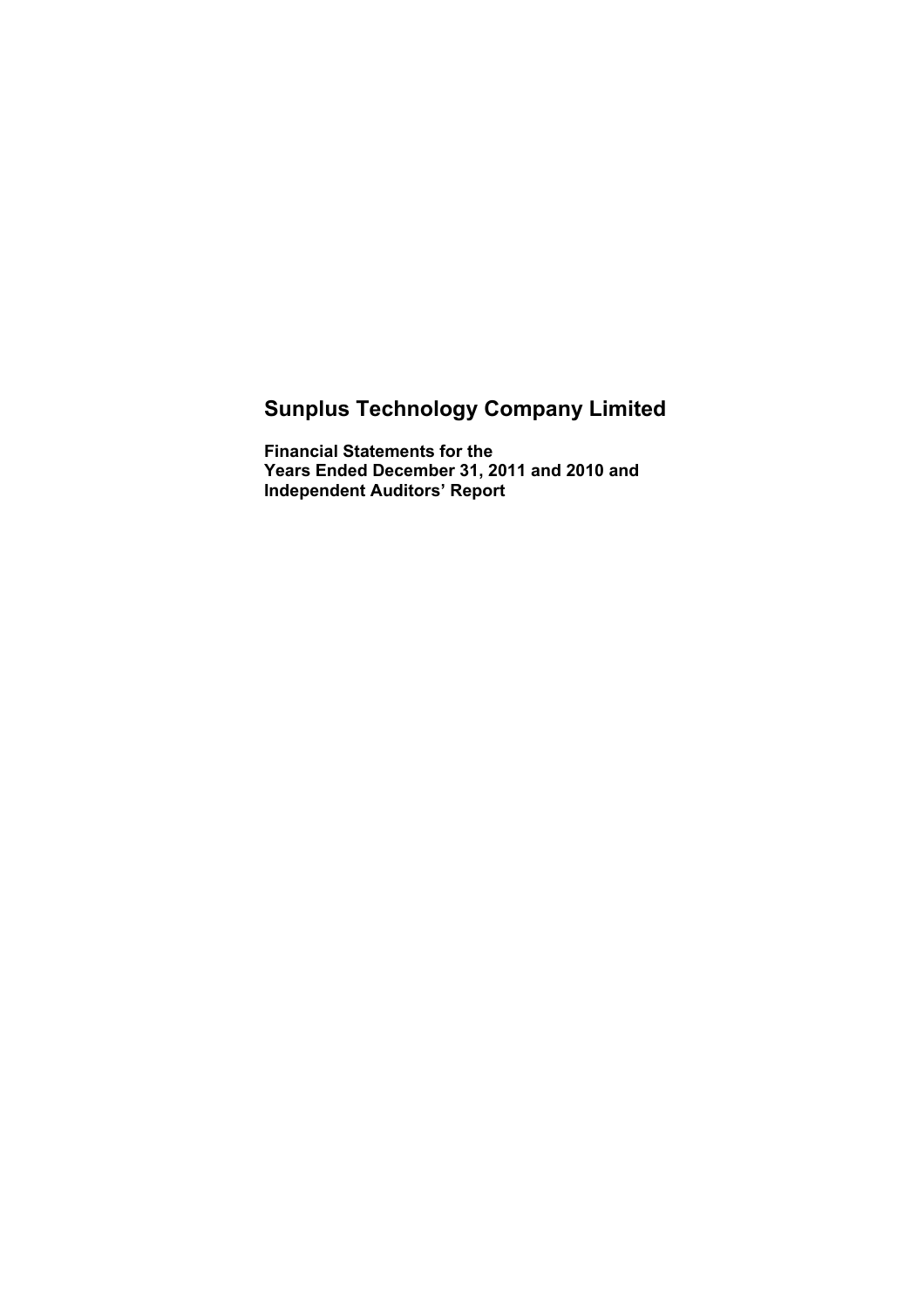#### **INDEPENDENT AUDITORS' REPORT**

The Board of Directors and Shareholders Sunplus Technology Company Limited

We have audited the accompanying balance sheets of Sunplus Technology Company Limited (the "Company") as of December 31, 2011 and 2010, and the related statements of income, changes in shareholders' equity and cash flows for the years then ended. These financial statements are the responsibility of the Company's management. Our responsibility is to express an opinion on these financial statements based on our audits.

We conducted our audits in accordance with the Rules Governing the Audit of Financial Statements by Certified Public Accountants and auditing standards generally accepted in the Republic of China. Those rules and standards require that we plan and perform the audit to obtain reasonable assurance about whether the financial statements are free of material misstatement. An audit includes examining, on a test basis, evidence supporting the amounts and disclosures in the financial statements. An audit also includes assessing the accounting principles used and significant estimates made by management, as well as evaluating the overall financial statement presentation. We believe that our audits provide a reasonable basis for our opinion.

In our opinion, the financial statements referred to above present fairly, in all material respects, the financial position of Sunplus Technology Company Limited as of December 31, 2011 and 2010, and the results of its operations and its cash flows for the years then ended, in conformity with the Guidelines Governing the Preparation of Financial Reports by Securities Issuers, requirements of the Business Accounting Law and Guidelines Governing Business Accounting relevant to financial accounting standards, and accounting principles generally accepted in the Republic of China.

We have also audited the consolidated financial statements of Sunplus Technology Company Limited and subsidiaries as of and for the years ended December 31, 2011 and 2010 and have issued an unqualified opinion thereon in our reports dated March 21, 2012 and January 31, 2011, respectively.

March 21, 2012

#### *Notice to Readers*

*The accompanying financial statements are intended only to present the financial position, results of operations and cash flows in accordance with accounting principles and practices generally accepted in the Republic of China and not those of any other jurisdictions. The standards, procedures and practices to audit such financial statements are those generally accepted and applied in the Republic of China.* 

*For the convenience of readers, the auditors' report and the accompanying financial statements have been translated into English from the original Chinese version prepared and used in the Republic of China. If there is any conflict between the English version and the original Chinese version or any difference in the interpretation of the two versions, the Chinese-language auditors' report and financial statements shall prevail.*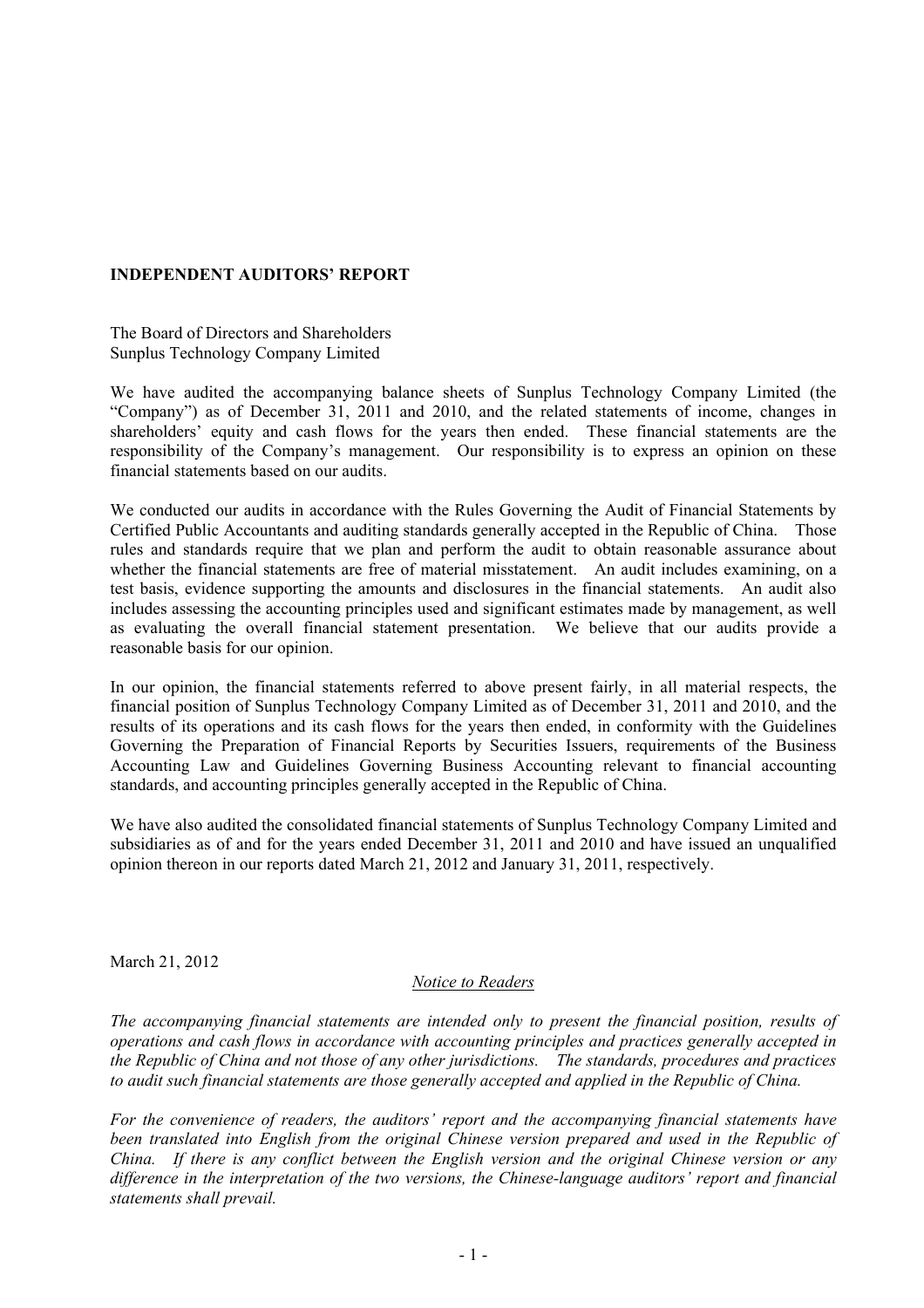#### **BALANCE SHEETS DECEMBER 31, 2011 AND 2010**

**(In Thousands of New Taiwan Dollars, Except Par Value)** 

|                                                               | 2011         |                           | 2010         |                          |                                                                    | 2011         |                | 2010          |                 |
|---------------------------------------------------------------|--------------|---------------------------|--------------|--------------------------|--------------------------------------------------------------------|--------------|----------------|---------------|-----------------|
| <b>ASSETS</b>                                                 | Amount       | $\frac{0}{0}$             | Amount       | $\frac{0}{0}$            | <b>LIABILITIES AND SHAREHOLDERS' EQUITY</b>                        | Amount       | $\%$           | Amount        | $\frac{0}{0}$   |
| <b>CURRENT ASSETS</b>                                         |              |                           |              |                          | <b>CURRENT LIABILITIES</b>                                         |              |                |               |                 |
| Cash (Note 4)                                                 | \$1,805,704  | 16                        | \$2,097,829  | 13                       | Short-term bank loans (Note 13)                                    | 381,100      | 3              | 174,780<br>-S |                 |
| Available-for-sale financial assets - current (Notes 2 and 5) | 362,947      | $\overline{3}$            | 757.094      | 5                        | Accounts payable                                                   | 347.378      | $\mathbf{3}$   | 541,346       | $\overline{3}$  |
| Accounts receivable, net (Notes 2, 3, 6 and 22)               | 539,669      | 5                         | 880.611      | 6                        | Income tax payable (Notes 2 and 19)                                | 382.634      | $\overline{4}$ | 262,708       | $\overline{2}$  |
| Other receivables                                             | 99,556       |                           | 127,303      |                          | Accrued expenses                                                   | 207.185      | $\mathcal{D}$  | 356,052       | $\overline{2}$  |
| Other receivables - related parties (Notes 8 and 22)          | 32,969       |                           | 270,516      | 2                        | Long-term bank loans - current portion (Notes 14 and 23)           | 208,000      | 2              | 545,000       | $\overline{4}$  |
| Inventories (Notes 2 and 7)                                   | 534,610      | 5                         | 1,355,359    | $\mathbf Q$              | Deferred royalty income (Notes 2 and 22)                           | 2,048        |                | 11,772        |                 |
| Deferred income tax assets (Notes 2 and 19)                   | 6,471        |                           | 80,880       | ٠.                       | Other current liabilities (Notes 2, 8 and 22)                      | 484.054      | $\overline{4}$ | 656,266       | $\sim$          |
|                                                               |              | $\overline{\phantom{a}}$  |              |                          |                                                                    |              |                |               | $-4$            |
| Other current assets                                          | 40,568       | $\sim$ 100 $\pm$          | 39,778       | $\overline{\phantom{a}}$ |                                                                    |              |                |               |                 |
|                                                               |              |                           |              |                          | Total current liabilities                                          | 2,012,399    | 18             | 2,547,924     | 16              |
| Total current assets                                          | 3,422,494    | 30                        | 5,609,370    | 36                       |                                                                    |              |                |               |                 |
|                                                               |              |                           |              |                          | LONG-TERM BANK LOANS, NET OF CURRENT PORTION                       |              |                |               |                 |
| <b>LONG-TERM INVESTMENTS</b>                                  |              |                           |              |                          | (Notes 14 and 23)                                                  |              |                | 75.500        |                 |
| Equity-method investments (Notes 2 and 8)                     | 5,566,800    | 49                        | 6,572,644    | 42                       |                                                                    |              |                |               |                 |
| Available-for-sale financial assets (Notes 2, 5 and 8)        | 860,009      | 8                         | 1,951,217    | 13                       | <b>OTHER LIABILITIES</b>                                           |              |                |               |                 |
| Financial assets carried at cost (Notes 2 and 9)              | 18,889       | $\sim$ 100 $\pm$          | 21,111       | $\sim$ 100 $\pm$         | Deferred income (Notes 2 and 22)                                   | 2,509        |                | 20,060        |                 |
|                                                               |              |                           |              |                          | Accrued pension liability (Notes 2 and 15)                         | 52.029       | $\overline{1}$ | 54,419        |                 |
| Total long-term investments                                   | 6,445,698    | 57                        | 8,544,972    | $-55$                    | Guarantee deposits                                                 | 138.005      |                | 137,620       |                 |
| PROPERTIES (Notes 2, 10 and 23)                               |              |                           |              |                          | Total other liabilities                                            | 192,543      | $\overline{2}$ | 212,099       |                 |
| Cost                                                          |              |                           |              |                          |                                                                    |              |                |               |                 |
| <b>Buildings</b>                                              | 806.908      |                           | 795.683      | 5                        | <b>Total liabilities</b>                                           | 2,204,942    | 20             | 2,835,523     | 18              |
| Auxiliary equipment                                           | 62,458       |                           | 190.696      |                          |                                                                    |              |                |               |                 |
| Machinery and equipment                                       | 153,192      |                           | 381,524      | 2                        | SHAREHOLDERS' EQUITY (Notes 2, 16 and 17)                          |              |                |               |                 |
| Testing equipment                                             | 95,930       |                           | 338,129      | 2                        | Capital stock - NT\$10.00 par value                                |              |                |               |                 |
| Transportation equipment                                      |              |                           | 1.209        |                          | Authorized - 1,200,000 thousand shares                             |              |                |               |                 |
| Furniture and fixtures                                        | 12,987       |                           | 80,811       | $\overline{1}$           | Issued and outstanding - 596,910 thousand shares                   | 5,969,099    | 53             | 5,969,099     | 38              |
| Leasehold improvements                                        |              |                           | 89           |                          | Capital surplus                                                    |              |                |               |                 |
| Total cost                                                    | 1,131,475    | 10                        | 1,788,141    | <b>11</b>                | Additional paid-in capital - share issuance in excess of par       | 709,215      | 6              | 709,215       | $5\overline{)}$ |
| Less: Accumulated depreciation                                | 409,782      | $\overline{\phantom{a}3}$ | 1,003,319    | $6\overline{6}$          | Treasury stock transactions                                        | 71,228       |                | 68,357        | $\sim$          |
|                                                               |              |                           |              |                          | Merger and others                                                  | 950,022      | 8              | 1,192,023     | 8               |
|                                                               | 721,693      |                           |              |                          | Retained earnings                                                  |              |                |               |                 |
| Net properties                                                |              |                           | 784,822      | $\overline{\phantom{0}}$ | Legal reserve                                                      |              |                |               |                 |
|                                                               |              |                           |              |                          |                                                                    | 2,450,003    | 22             | 2,372,631     | 15              |
| INTANGIBLE ASSETS, NET (Notes 2 and 11)                       | 269,542      |                           | 216,747      | $\overline{1}$           | Special reserve                                                    | 191,229      |                |               |                 |
|                                                               |              |                           |              |                          | Unappropriated earnings (deficit)                                  | (23, 822)    | $\sim$         | 2,707,229     | 18              |
| <b>OTHER ASSETS</b>                                           |              |                           |              |                          | Others                                                             |              |                |               |                 |
| Rental assets, net (Notes 2, 22 and 23)                       | 136,693      |                           | 150.483      |                          | Cumulative translation adjustments                                 | 90.505       |                | (18,662)      | $\sim$          |
| Deferred charges and others (Notes 2 and 12)                  | 84,729       |                           | 102,781      | $\overline{1}$           | Unrealized loss on financial assets                                | (1,190,315)  | (11)           | (172, 567)    | (1)             |
| Deferred income tax assets (Notes 2 and 19)                   | 180,021      | 2                         | 190,272      | $\overline{1}$           | Treasury stock (at cost) - 8,475 thousand shares in 2011 and 3,560 |              |                |               |                 |
| Restricted assets (Notes 4, 23 and 24)                        | 6,000        | $\sim$ 10 $\pm$           |              | $\overline{\phantom{a}}$ | thousand shares in 2010                                            | (155, 236)   | (1)            | (63, 401)     | (1)             |
| Total other assets                                            | 407,443      | $\overline{4}$            | 443,536      | $\frac{3}{2}$            | Total shareholders' equity                                         | 9,061,928    | 80             | 12,763,924    | $-82$           |
| <b>TOTAL</b>                                                  | \$11,266,870 | 100                       | \$15,599,447 | 100                      | <b>TOTAL</b>                                                       | \$11,266,870 | 100            | \$15,599,447  | 100             |
|                                                               |              |                           |              |                          |                                                                    |              |                |               |                 |

The accompanying notes are an integral part of the financial statements.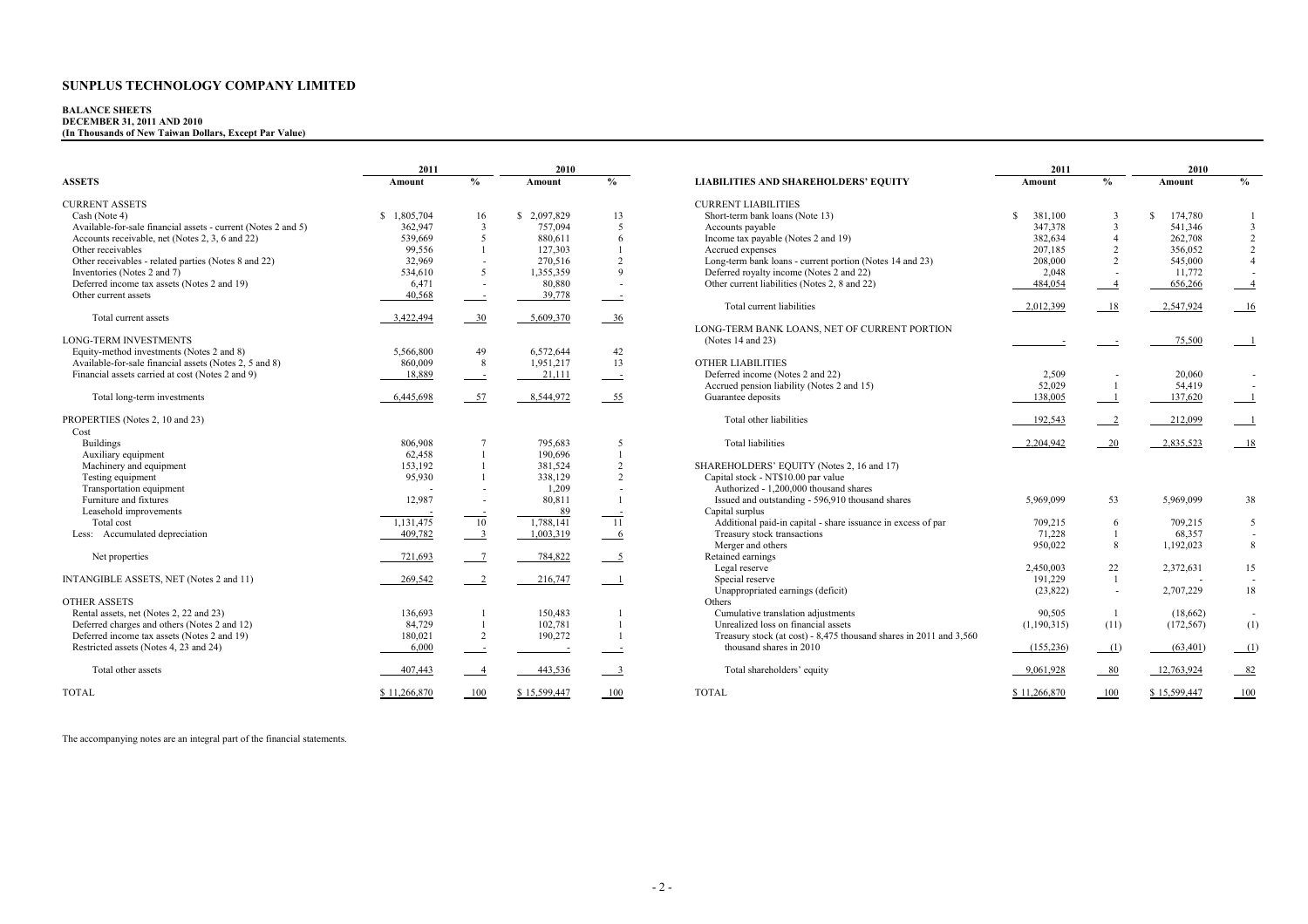## **STATEMENTS OF INCOME YEARS ENDED DECEMBER 31, 2011 AND 2010 (In Thousands of New Taiwan Dollars, Except (Loss) Earnings Per Share)**

|                                                                                                                              | 2011                       |                      | 2010                          |                                |  |
|------------------------------------------------------------------------------------------------------------------------------|----------------------------|----------------------|-------------------------------|--------------------------------|--|
|                                                                                                                              | <b>Amount</b>              | $\frac{0}{0}$        | Amount                        | $\frac{0}{0}$                  |  |
| <b>GROSS SALES</b>                                                                                                           | \$3,734,610                |                      | 6,269,635<br>\$               |                                |  |
| <b>SALES RETURNS AND ALLOWANCES</b>                                                                                          | 134,863                    |                      | 140,051                       |                                |  |
| NET SALES (Notes 2 and 22)                                                                                                   | 3,599,747                  | 100                  | 6,129,584                     | 100                            |  |
| COST OF SALES (Notes 2, 7 and 18)                                                                                            | 2,669,673                  | 74                   | 3,884,048                     | 63                             |  |
| REALIZED INTERCOMPANY GAIN, NET (Note 2)                                                                                     | 28,000                     | $\perp$              | 9,783                         |                                |  |
| <b>GROSS PROFIT</b>                                                                                                          | 958,074                    | $\frac{27}{2}$       | 2,255,319                     | $-37$                          |  |
| <b>OPERATING EXPENSES</b> (Notes 18 and 22)<br>Marketing<br>General and administrative                                       | 157,230<br>119,943         | 5<br>3               | 203,883<br>261,998            | 3<br>$\overline{4}$            |  |
| Research and development<br>Total operating expenses                                                                         | 1,235,882<br>1,513,055     | $\frac{34}{5}$<br>42 | 1,453,022<br><u>1,918,903</u> | $\frac{24}{}$<br>$\frac{31}{}$ |  |
| OPERATING (LOSS) INCOME                                                                                                      | (554,981)                  | (15)                 | 336,416                       | 6                              |  |
| NONOPERATING INCOME AND GAINS<br>Gain on disposal of investments, net (Note 2)<br>Administrative and support service revenue | 223,364                    | 6                    | 564,868                       | 9                              |  |
| (Note 22)<br>Interest income<br>Rental revenue (Note 22)                                                                     | 33,356<br>19,971<br>16,411 | 1<br>1               | 45,287<br>10,563<br>17,078    | 1                              |  |
| Foreign exchange gain, net (Note 2)<br>Dividend income (Note 2)<br>Gain on disposal of fixed assets (Note 2)                 | 12,828<br>9,122<br>1,251   |                      | 5,073<br>7,262                |                                |  |
| Investment income recognized by the equity-method,<br>net (Notes 2 and 8)<br>Others (Notes 2 and 22)                         | 27,027                     | $\mathbf{1}$         | 149,813<br>49,872             | 3                              |  |
| Total nonoperating income and gains                                                                                          | 343,330                    | $\overline{9}$       | 849,816                       | 14                             |  |
| NONOPERATING EXPENSES AND LOSSES<br>Investment loss recognized by the equity-method, net                                     |                            |                      |                               |                                |  |
| (Notes 2 and 8)<br>Impairment loss (Notes 2, 5, 8 and 9)                                                                     | 839,722<br>703,585         | 23<br>20             | 12,452                        |                                |  |
| Interest expense<br>Loss on disposal of fixed assets (Note 2)                                                                | 10,775<br>244              |                      | 18,994<br>1,630               | 1<br>(Continued)               |  |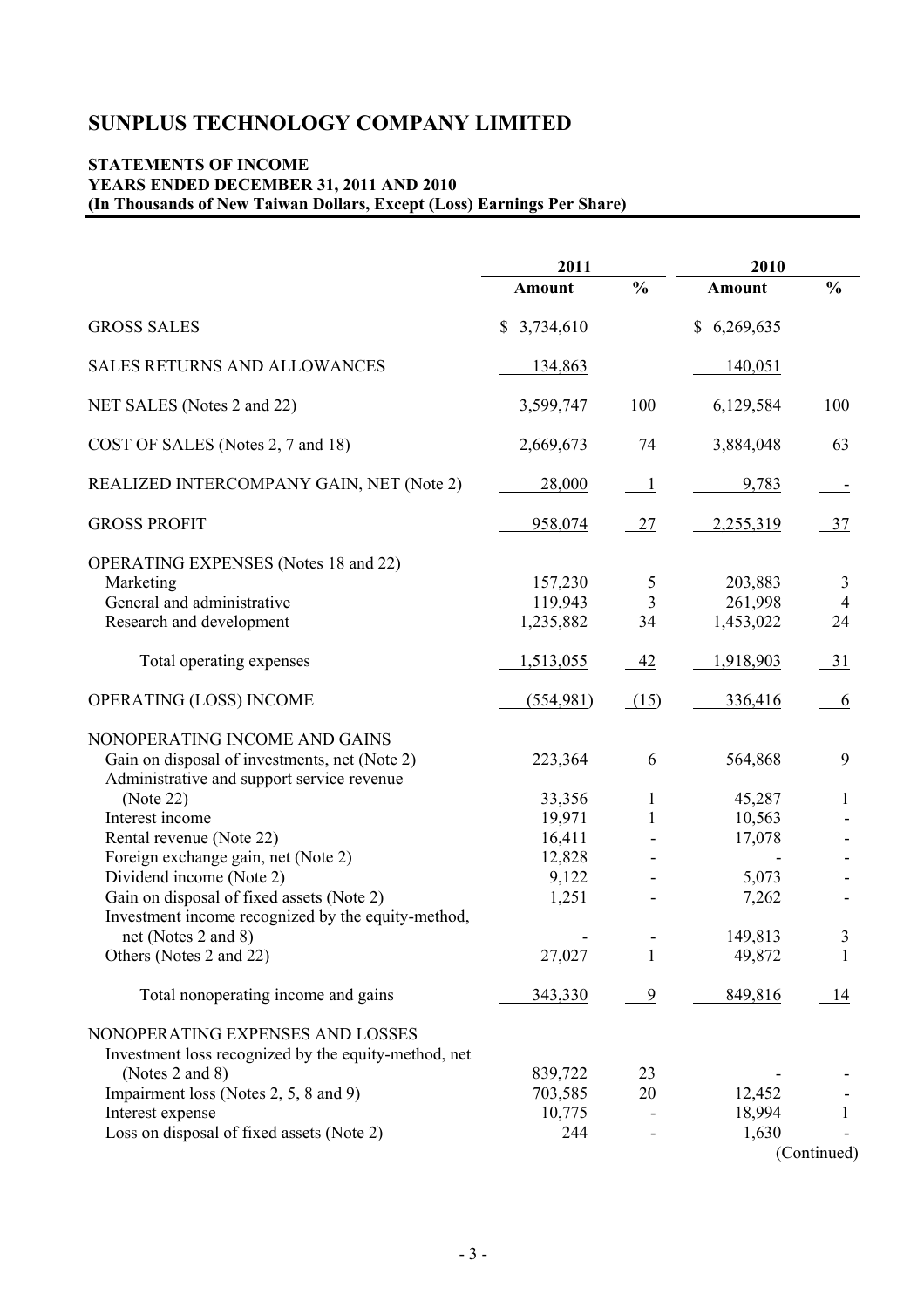#### **STATEMENTS OF INCOME YEARS ENDED DECEMBER 31, 2011 AND 2010 (In Thousands of New Taiwan Dollars, Except (Loss) Earnings Per Share)**

|                                                            | 2011                                         |                                             | 2010                                  |                               |  |  |
|------------------------------------------------------------|----------------------------------------------|---------------------------------------------|---------------------------------------|-------------------------------|--|--|
|                                                            | Amount                                       | $\frac{6}{6}$                               | <b>Amount</b>                         | $\frac{0}{0}$                 |  |  |
| Foreign exchange loss, net (Note 2)<br>Others (Note 2)     | $\$$<br>3,398                                |                                             | \$<br>3,557<br>3,526                  |                               |  |  |
| Total nonoperating expenses and losses                     | 1,557,724                                    | <u>43</u>                                   | 40,159                                |                               |  |  |
| (LOSS) INCOME BEFORE INCOME TAX                            | (1,769,375)                                  | (49)                                        | 1,146,073                             | 19                            |  |  |
| INCOME TAX EXPENSE (Notes 2 and 19)                        | 215,547                                      | 6                                           | 372,362                               | 6                             |  |  |
| NET (LOSS) INCOME                                          | \$(1,984,922)                                | (55)                                        | 773,711                               | <u> 13</u>                    |  |  |
|                                                            | 2011                                         |                                             |                                       | 2010                          |  |  |
|                                                            | <b>Before</b><br><b>Income</b><br><b>Tax</b> | <b>After</b><br><b>Income</b><br><b>Tax</b> | <b>Before</b><br><b>Income</b><br>Tax | After<br><b>Income</b><br>Tax |  |  |
| (LOSS) EARNINGS PER SHARE (NEW TAIWAN<br>DOLLARS; Note 20) |                                              |                                             |                                       |                               |  |  |
| <b>Basic</b><br>Diluted                                    | (3.00)<br>(3.00)                             | (3.37)<br>(3 37)                            | 1.93<br>.92                           | 1.30<br><u>29</u>             |  |  |

The pro forma net income (loss) and earnings (loss) per share (EPS/(LPS)) on the assumption that the stock of a parent company held by its subsidiary is treated as an available-for-sale financial asset and not as treasury stock are as follows (Note  $17$ ):

|                                             | 2011              |                   | 2010              |                   |  |  |
|---------------------------------------------|-------------------|-------------------|-------------------|-------------------|--|--|
|                                             | <b>Before</b>     | After             | <b>Before</b>     | After             |  |  |
|                                             | <b>Income Tax</b> | <b>Income Tax</b> | <b>Income Tax</b> | <b>Income Tax</b> |  |  |
| <b>NET INCOME (LOSS)</b>                    | \$(1,766,504)     | \$(1,982,051)     | \$1,146,073       | 773,711<br>S      |  |  |
| <b>BASIC EPS (LPS)</b>                      |                   |                   |                   |                   |  |  |
| Based on weighted-average shares            |                   |                   |                   |                   |  |  |
| Outstanding - 593,387 thousand shares in    |                   |                   |                   |                   |  |  |
| 2011 and 596,910 thousand shares in<br>2010 | $$^{(2.98)}$      | $$$ (3.34)        |                   | \$1.30            |  |  |
|                                             |                   |                   | \$1.92            |                   |  |  |
| <b>DILUTED EPS (LPS)</b>                    |                   |                   |                   |                   |  |  |
| Based on weighted-average shares            |                   |                   |                   |                   |  |  |
| Outstanding - 593,387 thousand shares in    |                   |                   |                   |                   |  |  |
| 2011 and 601,466 thousand shares in<br>2010 |                   | \$63.34           |                   |                   |  |  |
|                                             | \$(2.98)          |                   | \$1.91            | l .29             |  |  |

The accompanying notes are an integral part of the financial statements. (Concluded)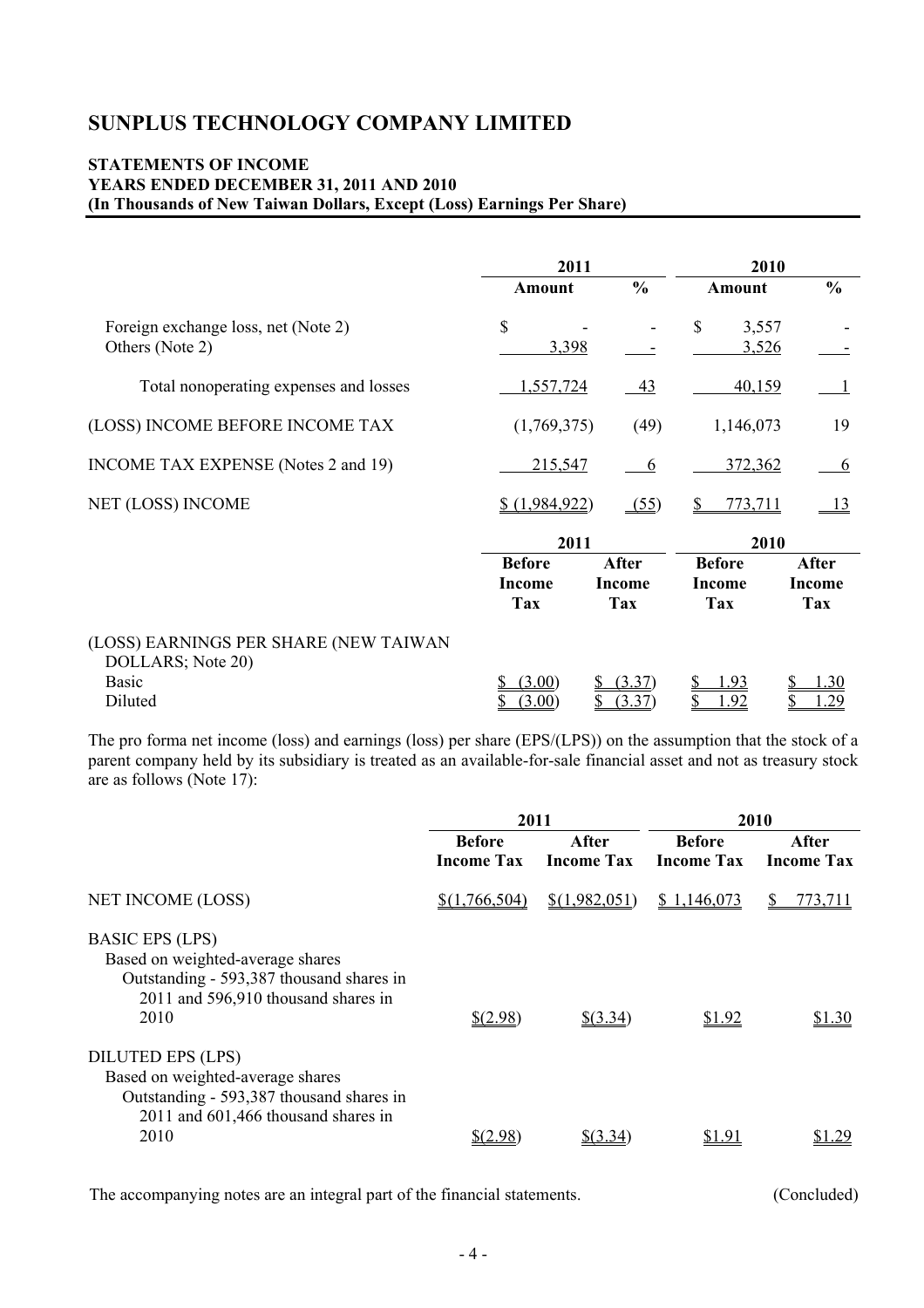# **STATEMENTS OF CHANGES IN SHAREHOLDERS' EQUITY YEARS ENDED DECEMBER 31, 2011 AND 2010 (In Thousands of New Taiwan Dollars, Unless Stated Otherwise)**

|                                                                                                                 |                              |                                             |                                                          |                   |                                  |              |                |                      |                                        | <b>Retained Earnings (Notes 2 and 16)</b> |              |                                          | Others (Notes 2, 16 and 17)                            |                          |                        |
|-----------------------------------------------------------------------------------------------------------------|------------------------------|---------------------------------------------|----------------------------------------------------------|-------------------|----------------------------------|--------------|----------------|----------------------|----------------------------------------|-------------------------------------------|--------------|------------------------------------------|--------------------------------------------------------|--------------------------|------------------------|
|                                                                                                                 |                              | <b>Capital Stock Issued and Outstanding</b> |                                                          |                   | Capital Surplus (Notes 2 and 16) |              |                |                      |                                        | Unappropriated                            |              |                                          | Unrealized                                             |                          |                        |
|                                                                                                                 | <b>Shares</b><br>(Thousands) | (Note 16)<br>Amount                         | <b>Additional</b><br>Paid-in Capital<br>in Excess of Par | Treasury<br>Stock | Long-term<br><b>Investments</b>  | Merger       | Total          | <b>Legal Reserve</b> | <b>Special Reserve</b>                 | Earnings<br>(Accumulated<br>Deficit)      | Total        | Cumulative<br>Translation<br>Adjustments | Valuation<br>(Loss) Gain on<br><b>Financial Assets</b> | Treasury<br><b>Stock</b> | Shareholders<br>Equity |
| <b>BALANCE, JANUARY 1, 2010</b>                                                                                 | 596,910                      | 5,969,099<br>-S                             | 709,215<br>$\mathbf{S}$                                  | 68,357<br>s       | $\mathbf{s}$<br>936,306          | 157,423<br>s | 1,871,301<br>s | \$ 2,334,480         | 428,914<br>s                           | 1,542,755<br>S.                           | \$ 4,306,149 | \$ 110,973                               | 116,449<br>s.                                          | (63, 401)                | \$12,310,570           |
| Appropriation of prior year's earnings<br>Legal reserve<br>Special reserve                                      |                              |                                             |                                                          |                   |                                  |              |                | 38,151<br>$\sim$     | $\overline{\phantom{a}}$<br>(428, 914) | (38, 151)<br>428,914                      |              |                                          |                                                        |                          | $\sim$<br>$\sim$       |
| Adjustment arising from changes in percentage of<br>ownership of investees                                      |                              |                                             |                                                          |                   | 88,965                           |              | 88,965         |                      |                                        |                                           |              |                                          |                                                        |                          | 88,965                 |
| Adjustment of capital surplus - others                                                                          |                              |                                             |                                                          |                   | 9,329                            | ٠            | 9,329          |                      |                                        |                                           |              |                                          |                                                        |                          | 9,329                  |
| Net income in 2010                                                                                              |                              |                                             |                                                          |                   |                                  |              |                |                      |                                        | 773,711                                   | 773,711      |                                          |                                                        |                          | 773,711                |
| Translation adjustments on long-term investments                                                                |                              |                                             |                                                          |                   |                                  |              |                |                      |                                        |                                           |              | (129, 635)                               |                                                        |                          | (129, 635)             |
| Adjustment for changes in equity in equity-method<br>investees                                                  |                              |                                             |                                                          |                   |                                  |              |                |                      |                                        |                                           |              |                                          | (161, 875)                                             | $\sim$                   | (161, 875)             |
| Valuation loss on available-for-sale financial assets                                                           |                              |                                             |                                                          |                   |                                  |              |                |                      |                                        |                                           |              |                                          | (127, 141)                                             |                          | (127, 141)             |
| BALANCE, DECEMBER 31, 2010                                                                                      | 596,910                      | 5,969,099                                   | 709,215                                                  | 68,357            | 1,034,600                        | 157,423      | 1,969,595      | 2,372,631            |                                        | 2,707,229                                 | 5,079,860    | (18,662)                                 | (172, 567)                                             | (63, 401)                | 12,763,924             |
| Acquisition of treasury stock                                                                                   |                              |                                             |                                                          |                   |                                  |              |                |                      |                                        |                                           |              |                                          |                                                        | (91, 835)                | (91, 835)              |
| Appropriation of prior year's earnings:<br>Legal reserve<br>Special reserve<br>Cash dividends NT\$0.8 per share |                              |                                             |                                                          |                   |                                  |              |                | 77,372<br>٠.         | $\overline{a}$<br>191,229<br>$\sim$    | (77, 372)<br>(191, 229)<br>(477, 528)     | (477, 528)   |                                          |                                                        |                          | $\sim$<br>(477, 528)   |
| Adjustment arising from changes in percentage of<br>ownership of investees                                      |                              |                                             |                                                          |                   | (198, 021)                       |              | (198, 021)     |                      |                                        |                                           |              |                                          |                                                        |                          | (198, 021)             |
| Adjustment of capital surplus - others                                                                          |                              |                                             |                                                          |                   | (43,980)                         | ٠            | (43,980)       |                      |                                        |                                           |              |                                          |                                                        |                          | (43,980)               |
| Net loss in 2011                                                                                                |                              |                                             |                                                          |                   |                                  |              |                |                      |                                        | (1,984,922)                               | (1,984,922)  |                                          |                                                        |                          | (1,984,922)            |
| Translation adjustments on long-term investments                                                                |                              |                                             |                                                          |                   |                                  |              |                |                      |                                        |                                           |              | 109,167                                  |                                                        |                          | 109,167                |
| Cash dividends received by subsidiaries from parent<br>company                                                  |                              |                                             |                                                          | 2,871             |                                  |              | 2,871          |                      |                                        |                                           |              |                                          |                                                        |                          | 2,871                  |
| Adjustment for changes in equity in equity-method<br>investees                                                  |                              |                                             |                                                          |                   |                                  |              |                |                      |                                        |                                           |              |                                          | (210, 304)                                             |                          | (210, 304)             |
| Valuation loss on available-for-sale financial assets                                                           |                              |                                             |                                                          |                   |                                  |              |                |                      |                                        |                                           |              |                                          | (807, 444)                                             |                          | (807, 444)             |
| BALANCE, DECEMBER 31, 2011                                                                                      | 596,910                      | 5,969,099                                   | 709,215                                                  | 71,228            | 792,599                          | 157,423      | \$1,730,465    | \$2,450,003          | 191,229                                | (23,822)                                  | \$2,617,410  | 90.505                                   | (1,190,315)                                            | (155.236)                | \$9,061,928            |

The accompanying notes are an integral part of the financial statements.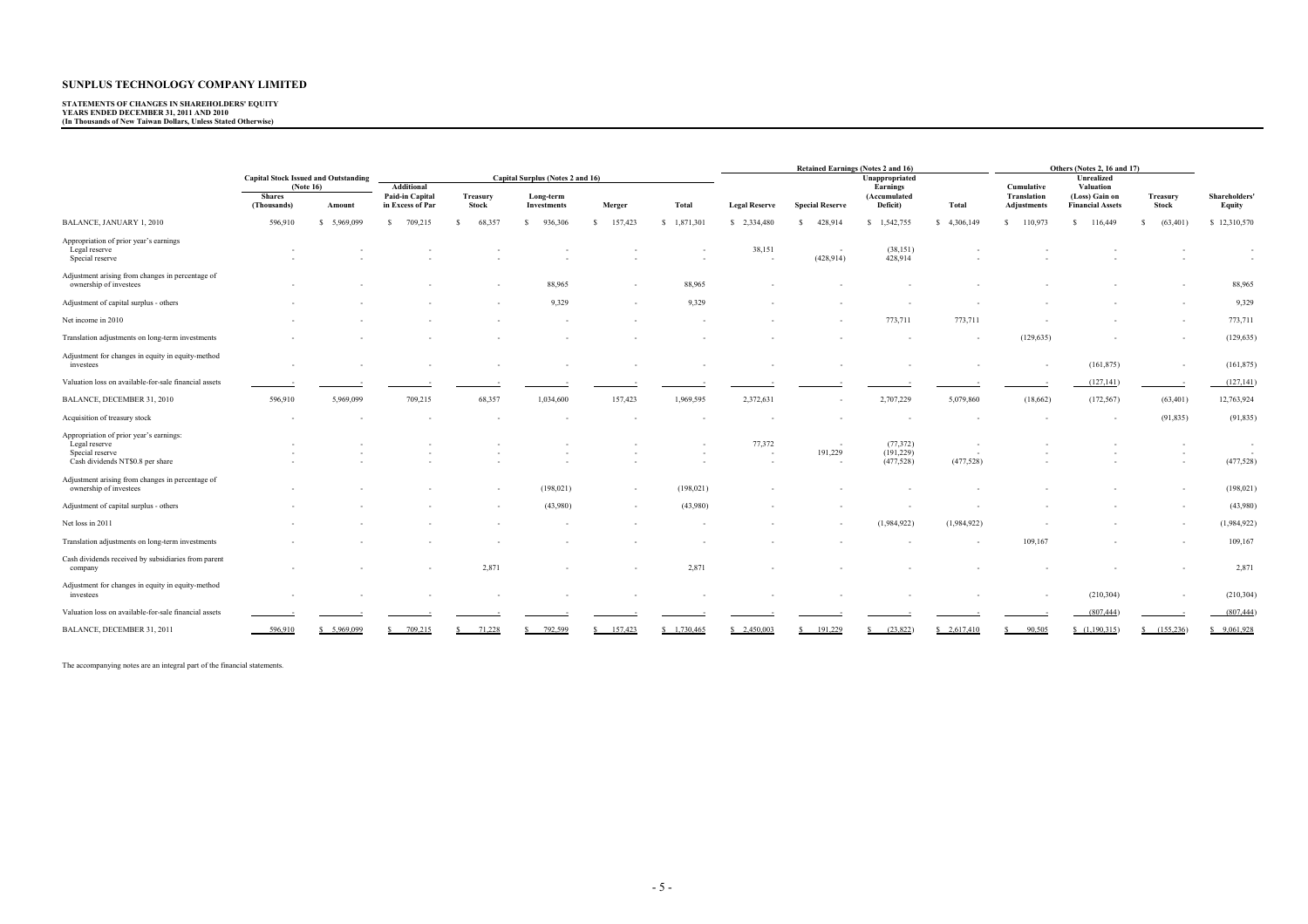## **STATEMENTS OF CASH FLOWS YEARS ENDED DECEMBER 31, 2011 AND 2010 (In Thousands of New Taiwan Dollars)**

|                                                                     | 2011        | 2010          |
|---------------------------------------------------------------------|-------------|---------------|
| CASH FLOWS FROM OPERATING ACTIVITIES                                |             |               |
| Net (loss) income                                                   | (1,984,922) | \$<br>773,711 |
| Adjustments to reconcile net income (loss) to net cash provided by  |             |               |
| operating activities:                                               |             |               |
| Depreciation and amortization                                       | 325,887     | 416,446       |
| Gain on disposal of investments, net                                | (223, 364)  | (564, 868)    |
| Impairment loss                                                     | 703,585     | 12,452        |
| Investment (income) loss recognized by the equity-method, net       | 839,722     | (149, 813)    |
| Realized intercompany gain, net                                     | (28,000)    | (9,783)       |
| Realized royalty income                                             | (2,172)     | (2,173)       |
| Unrealized royalty income                                           | 2,897       |               |
| Gain on disposal of properties, net                                 | (1,007)     | (5,632)       |
| Loss on disposal of intangible assets, net                          |             | 528           |
| Cash dividends received from equity-method investees                | 298,381     | 203,777       |
| Deferred income tax                                                 | 84,660      | 335,939       |
| Accrued pension liability                                           | (2,390)     | (2,782)       |
| Net changes in operating assets and liabilities                     |             |               |
| Accounts receivable                                                 | 340,942     | 623,170       |
| Other receivables                                                   | 27,747      | 6,388         |
| Other receivables - related parties                                 | (5,065)     | 8,963         |
| Inventories                                                         | 820,749     | (578, 514)    |
| Other current assets                                                | (790)       | (2, 232)      |
| Accounts payable                                                    | (193,968)   | (326, 402)    |
| Income tax payable                                                  | 119,926     | 18,211        |
| Accrued expenses                                                    | (148, 867)  | 87,995        |
| Other current liabilities                                           | 7,109       | (2,517)       |
|                                                                     |             |               |
| Net cash provided by operating activities                           | 981,060     | 842,864       |
| CASH FLOWS FROM INVESTING ACTIVITIES                                |             |               |
| Proceeds of the disposal of:                                        |             |               |
| Available-for-sale financial assets                                 | 856,694     | 1,688,888     |
| Equity-method investments                                           | 283,602     | 830,966       |
| Return of capital on investments accounted for by the equity method | 11,172      |               |
| Return of capital on financial assets carried at cost               | 2,222       | 1,993         |
| Properties                                                          | 1,252       | 14,630        |
| Acquisition of:                                                     |             |               |
| Available-for-sale financial assets                                 | (459, 641)  | (425, 133)    |
| Equity-method investments                                           | (243, 350)  | (1,026,326)   |
| Properties                                                          | (35,311)    | (39, 722)     |
| Increase in intangible assets                                       | (171, 326)  | (55,349)      |
| Increase in deferred charges and others                             | (85, 341)   | (104, 787)    |
| Other receivable - related parties                                  | (652,000)   | (202,000)     |
| Increase in restricted assets                                       | (6,000)     |               |
| Net cash (used in) provided by investing activities                 | (498, 027)  | 683,160       |
|                                                                     |             | (Continued)   |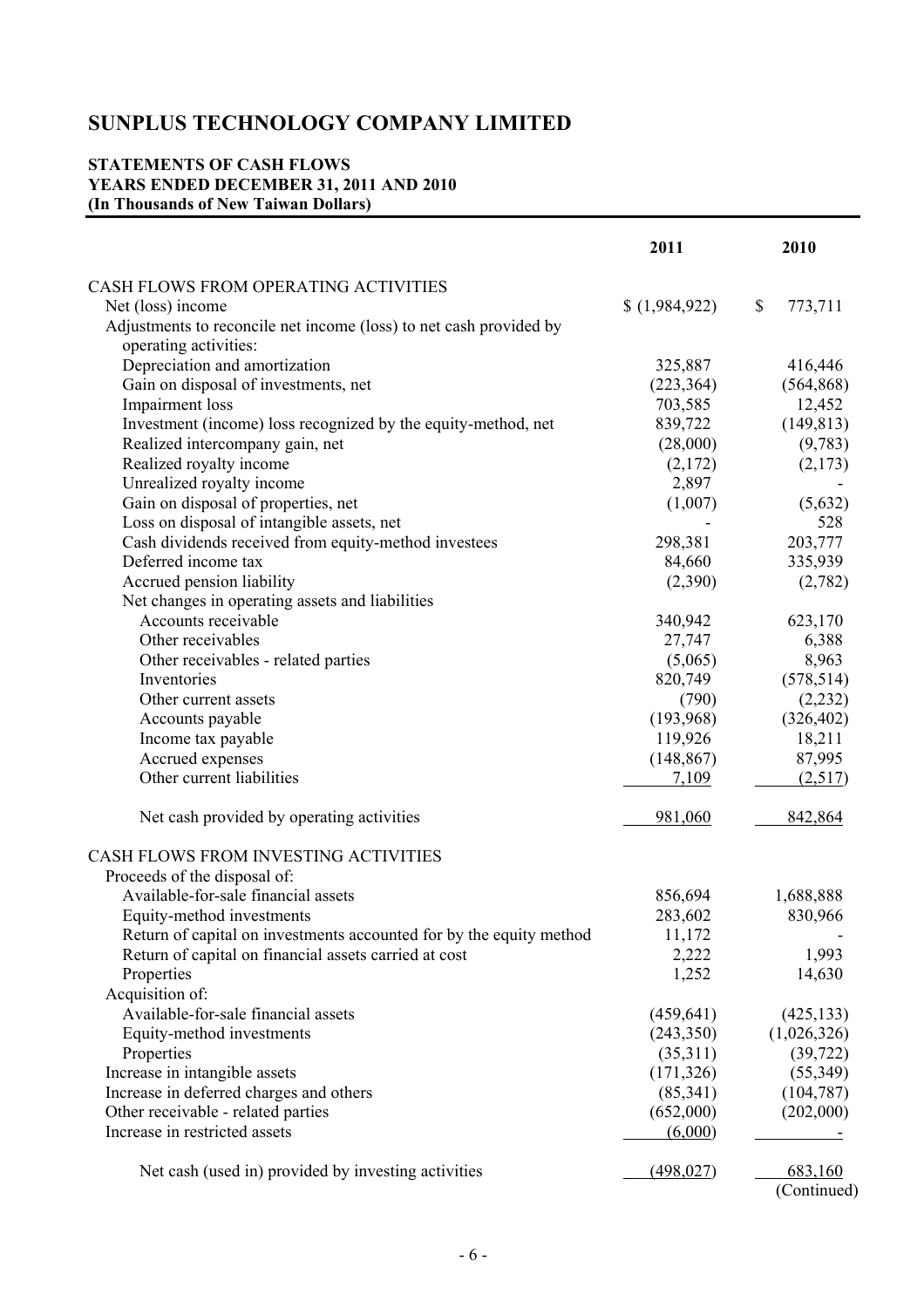## **STATEMENTS OF CASH FLOWS YEARS ENDED DECEMBER 31, 2011 AND 2010 (In Thousands of New Taiwan Dollars)**

|                                                                                                                                                                                                                                                                                                                                                                                                                                          | 2011                                                                                               | 2010                                                                                                     |
|------------------------------------------------------------------------------------------------------------------------------------------------------------------------------------------------------------------------------------------------------------------------------------------------------------------------------------------------------------------------------------------------------------------------------------------|----------------------------------------------------------------------------------------------------|----------------------------------------------------------------------------------------------------------|
| CASH FLOWS FROM FINANCING ACTIVITIES<br>Increase in short-term loans<br>Increase (decrease) in guarantee deposits<br>Repayments of long-term bank loans<br>Cash dividends<br>Cash paid for the acquisition of treasury stock                                                                                                                                                                                                             | $\mathbb{S}$<br>206,320<br>385<br>(412,500)<br>(477, 528)<br>(91, 835)                             | $\mathbb{S}$<br>174,780<br>(13,300)<br>(1,169,500)                                                       |
| Net cash used in financing activities                                                                                                                                                                                                                                                                                                                                                                                                    | (775, 158)                                                                                         | (1,008,020)                                                                                              |
| NET (DECREASE) INCREASE IN CASH                                                                                                                                                                                                                                                                                                                                                                                                          | (292, 125)                                                                                         | 518,004                                                                                                  |
| CASH, BEGINNING OF YEAR                                                                                                                                                                                                                                                                                                                                                                                                                  | 2,097,829                                                                                          | 1,579,825                                                                                                |
| CASH, END OF YEAR                                                                                                                                                                                                                                                                                                                                                                                                                        | \$1,805,704                                                                                        | \$2,097,829                                                                                              |
| SUPPLEMENTAL CASH FLOW INFORMATION:<br>Income tax paid<br>Interest paid                                                                                                                                                                                                                                                                                                                                                                  | 10.961<br>12,064                                                                                   | 18,211<br>20,728                                                                                         |
| NONCASH INVESTING AND FINANCING ACTIVITIES:<br>Reclassifications of rental assets to properties<br>Reclassifications of long-term investment to available-for-sale<br>financial assets<br>Reclassification of credit balance on carrying value of long-term<br>investments to other current liabilities<br>Reclassifications of other receivable - related parties to long-term<br>investment<br>Current portion of long-term bank loans | 10,392<br>171,299<br>489,000<br>208,000                                                            | 1,797,346<br>12,137<br>545,000                                                                           |
| PARTIAL CASH INVESTING AND FINANCING ACTIVITIES:<br>Acquisition of properties<br>Increase (decrease) in payables to contractors and equipment suppliers<br>Cash paid<br>Disposal of equity-method investments<br>Decrease in receivables from disposal of equity-method investments<br>Cash received                                                                                                                                     | \$<br>(27, 289)<br>(8,022)<br>$\mathbf{\mathcal{S}}$<br>(35,311)<br>\$<br>283,602<br>\$<br>283,602 | \$<br>(42,961)<br>3,239<br>\$<br>(39, 722)<br>$\mathbf S$<br>800,871<br>30,095<br>$\mathbf S$<br>830,966 |

The accompanying notes are an integral part of the financial statements. (Concluded)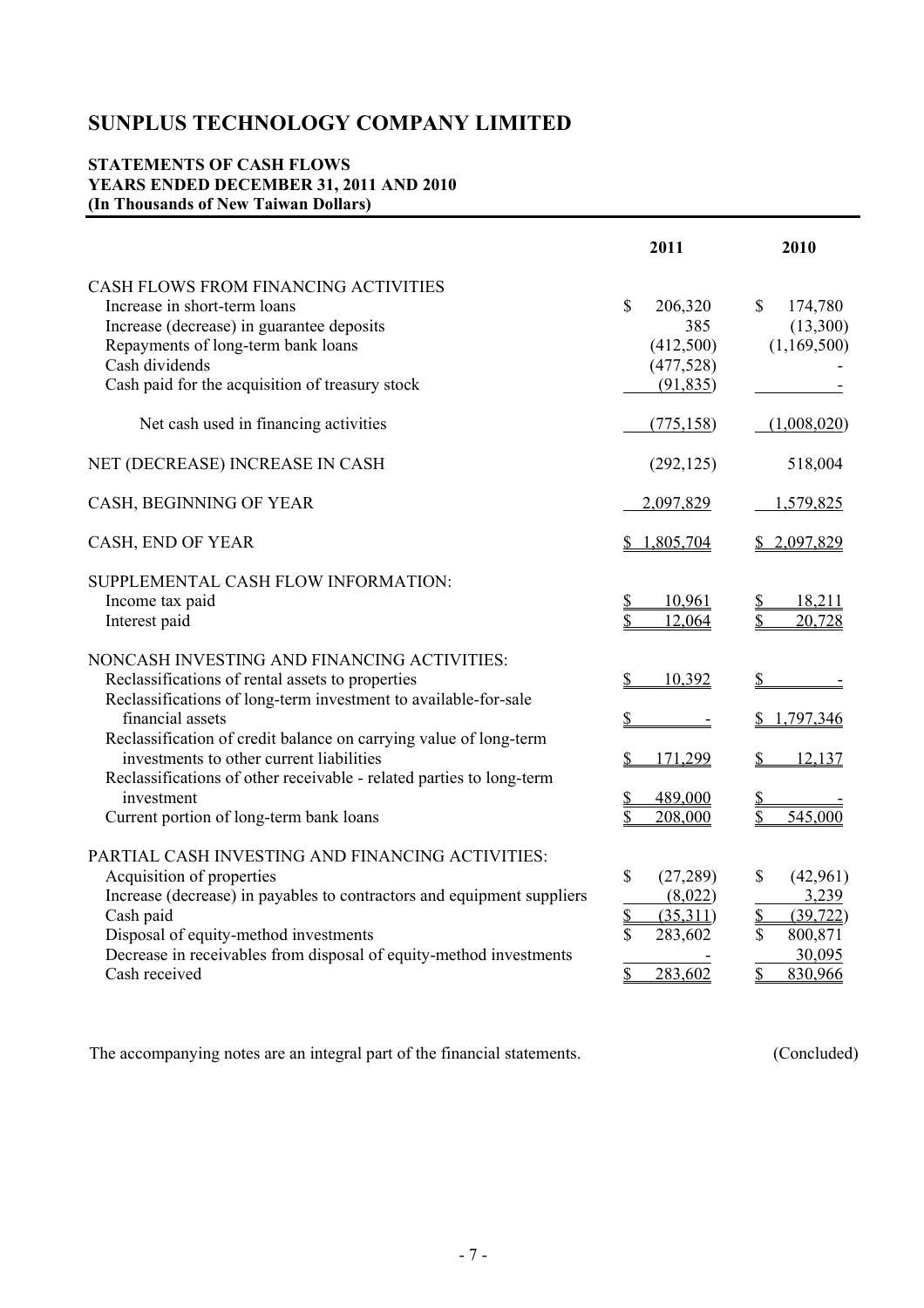#### **NOTES TO FINANCIAL STATEMENTS YEARS ENDED DECEMBER 31, 2011 AND 2010 (In Thousands of New Taiwan Dollars, Unless Stated Otherwise)**

#### **1. ORGANIZATION AND OPERATIONS**

Sunplus Technology Company Limited (the "Company") was established in August 1990 and moved into the Hsinchu Science-Based Industrial Park in October 1993. It researches, develops, designs, tests, and sells high-quality, high value-added consumer integrated circuits (ICs). Its products are based on core technology in such areas as multimedia audio/video, single-chip microcontroller and digital signal processors. These technologies are used to develop hundreds of products including various ICs: Liquid crystal display, microcontroller, multimedia and application-specific.

The Company's shares have been listed on the Taiwan Stock Exchange since January 2000. Some of the Company's shares have been issued in the form of global depositary receipts (GDRs), which have been listed on the London Stock Exchange since March 2001 (refer to Note 16).

As of December 31, 2011 and 2010, the Company had 611 and 634 employees, respectively.

### **2. SIGNIFICANT ACCOUNTING POLICIES**

#### **Basis of Presentation**

The accompanying financial statements have been prepared in conformity with the Guidelines Governing the Preparation of Financial Reports by Securities Issuers, the Business Accounting Law, Guidelines Governing Business Accounting and accounting principles generally accepted in the Republic of China (ROC). Significant accounting policies are summarized as follows:

#### **Foreign-currency Transactions**

Nonderivative foreign-currency transactions are recorded in New Taiwan dollars at the rates of exchange in effect when the transactions occur. Exchange differences arising from the settlement of foreign-currency assets and liabilities are recognized in profit or loss.

At the balance sheet date, foreign-currency monetary assets and liabilities are revalued using prevailing exchange rates, and the exchange differences are recognized in profit or loss.

At the balance sheet date, foreign-currency nonmonetary assets (such as equity instruments) and liabilities that are measured at fair value are revalued using prevailing exchange rates, with the exchange differences treated as follows:

- a. Recognized in shareholders' equity if the changes in fair value are recognized in shareholders' equity;
- b. Recognized in profit and loss if the changes in fair value is recognized in profit or loss.

Foreign-currency nonmonetary assets and liabilities that are carried at cost continue to be stated at exchange rates at trade dates.

If the functional currency of an equity-method investee is a foreign currency, translation adjustments will result from the translation of the investee's financial statements into the reporting currency of the Company. Such adjustments are accumulated and reported as a separate component of shareholders' equity.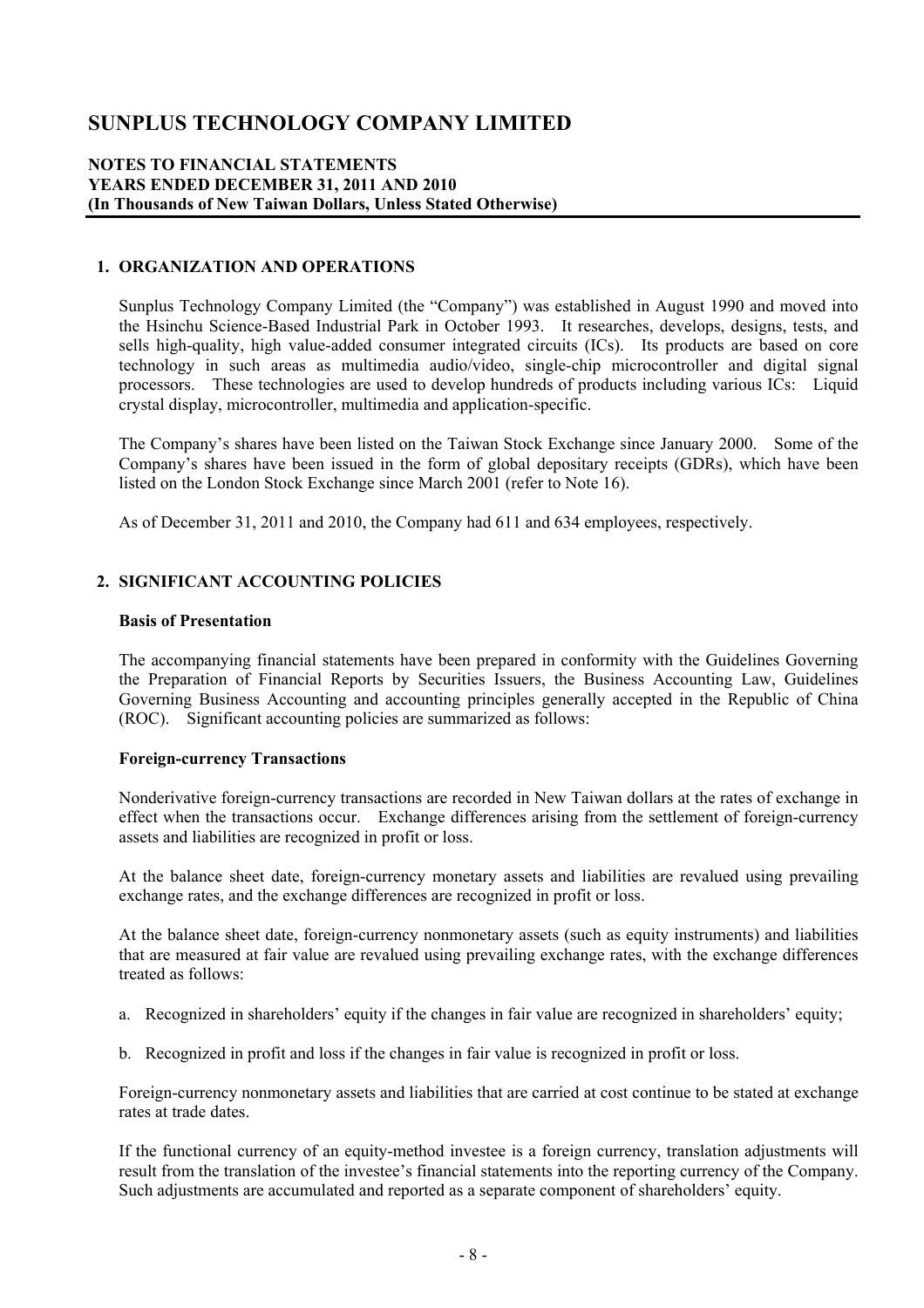#### **Accounting Estimates**

Under the above guidelines, law and principles, the Company is required to make certain estimates and assumptions that could affect the amounts of allowance for doubtful accounts, allowance for sales returns and discounts, allowance for inventory devaluation, property depreciation, amortization of intangible assets and deferred charges, impairment loss on assets, pension expenses and the bonuses to employees, directors and supervisors. Actual results could differ from these estimates.

#### **Current/Noncurrent Assets and Liabilities**

Current assets are cash (unrestricted) and other assets primarily held for trading purposes or to be realized, consumed or sold within one year from the balance sheet date. All other assets such as properties and intangible assets are classified as noncurrent. Current liabilities are obligations incurred for trading purposes or to be settled within one year from the balance sheet date. All other liabilities are classified as noncurrent.

#### **Available-for-sale Financial Assets**

Investments designated as available-for-sale financial assets include open-end mutual funds and domestic listed stocks. Investments classified as available-for-sale financial assets are initially measured at fair value plus transaction costs that are directly attributable to the acquisition.

At each balance sheet date subsequent to initial recognition, available-for-sale financial assets are remeasured at fair value, with changes in fair value recognized in equity until the financial assets are disposed of, at which time, the cumulative gain or loss previously recognized in equity is included in profit or loss for the year. All regular way purchases or sales of financial assets are recognized and derecognized on a trade date basis.

The Company recognizes a financial asset in its balance sheet when the Company becomes a party to the contractual provisions of the financial instruments. A financial asset is derecognized when the Company has lost control of its contractual rights over the financial asset.

Cash dividends are recognized on the ex-dividend date, except for dividends distributed from the pre-acquisition profit, which are treated as a reduction of investment cost. Stock dividends are not recognized as investment income but are recorded as an increase in the number of shares. The total number of shares subsequent to the increase is used for the recalculation of cost per share. The difference between the initial cost of a debt instrument and its maturity amount is amortized using the effective interest method, with the amortized interest recognized as gain or loss.

The fair values of open-end mutual funds are based on their net asset value as of the balance sheet date, and those of domestic listed stocks, the closing prices as of the balance sheet date.

An impairment loss is recognized when there is objective evidence that the financial asset is impaired. Any subsequent decrease in impairment loss for an equity instrument classified as available-for-sale is recognized directly in equity.

#### **Impairment of Accounts Receivable**

An allowance for doubtful accounts is provided on the basis of a review of the collectibility of accounts receivable. The Company makes this review through an aging analysis of the outstanding receivables and assessing the value of the collaterals provided by customers.

As discussed in Note 3 to the financial statements, on January 1, 2011, the Company adopted the third-time revised Statement of Financial Accounting Standards (SFAS) No. 34 - "Financial Instruments: Recognition and Measurement." One of the main revisions is that the impairment of receivables originated by the Company should be covered by SFAS No. 34. Accounts receivable are assessed for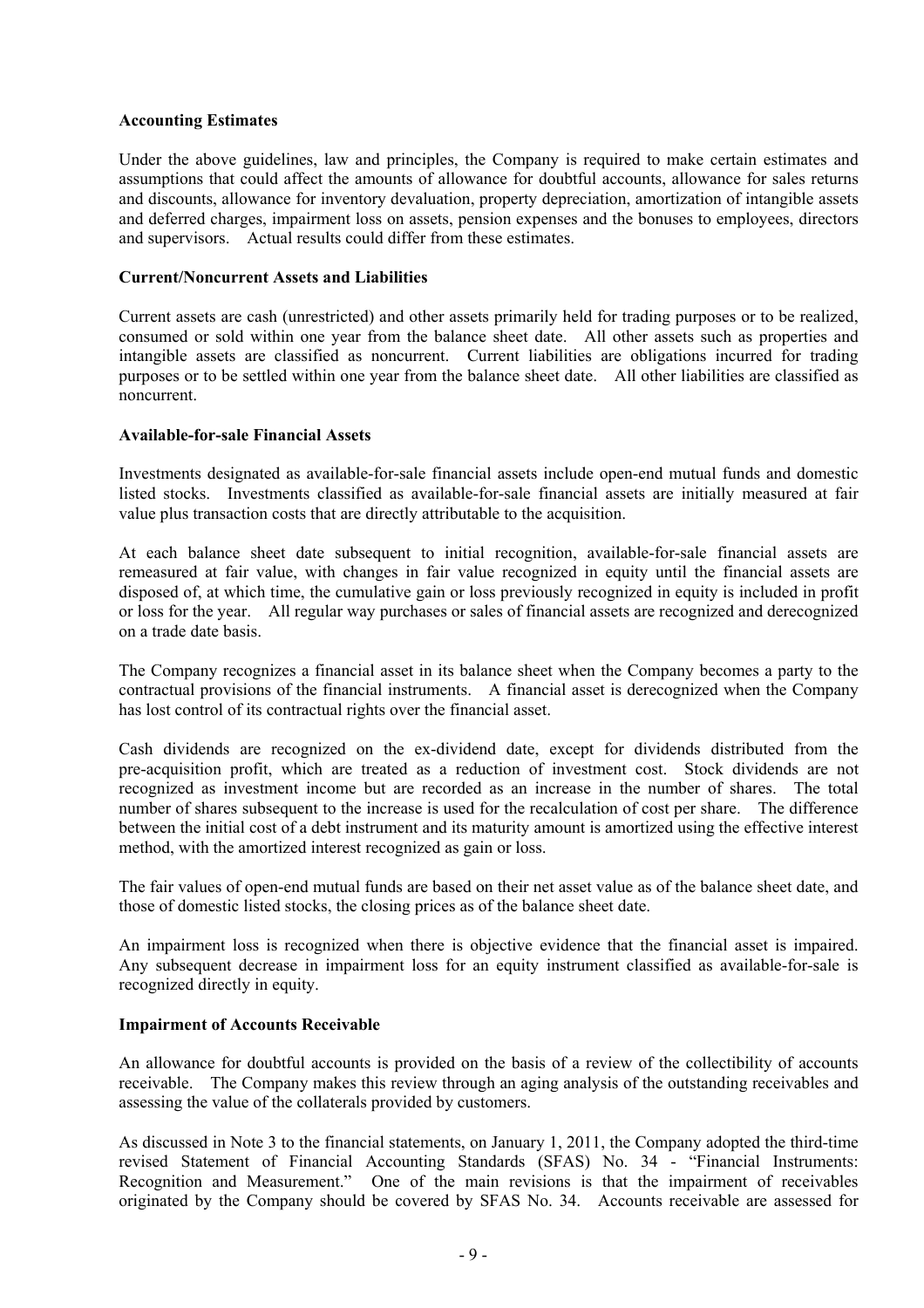impairment at the end of each reporting period and considered to be impaired when there is objective evidence that, as a result of one or more events that occurred after the initial recognition of the accounts receivable, the estimated future cash flows of the asset have been affected. Objective evidence of impairment could include:

- Significant financial difficulty of the debtor;
- Accounts receivable becoming overdue; or
- It becoming probable that the debtor will enter into bankruptcy or undergo financial reorganization.

Accounts receivable that are assessed as not impaired individually are further assessed for impairment on a collective basis. Objective evidence of impairment of a portfolio of accounts receivable could include the Company's past experience of collecting payments and an increase in the number of delayed payments, as well as observable changes in national or local economic conditions that correlate with defaults on receivables.

The amount of the impairment loss recognized is the difference between the asset carrying amount and the present value of estimated future cash flows, after taking into account the related collaterals and guarantees, discounted at the receivable's original effective interest rate.

The carrying amount of the accounts receivable is reduced through the use of an allowance account. When accounts receivable are considered uncollectible, they are written off against the allowance account. Recoveries of amounts previously written off are credited to the allowance account. Changes in the carrying amount of the allowance account are recognized as bad debt in profit or loss.

#### **Allowance for Sales Returns and Discounts**

An allowance is provided for any sales returns and discounts, which are estimated on the basis of historical experience and any known factors that would affect the allowance. This allowance is deducted from sales in the year the products are sold, and related costs are deducted from cost of sales.

#### **Inventories**

Inventories consist of raw materials, work-in-process, finished goods and merchandise. Inventories are stated at the lower of cost or net realizable value. Inventory write-downs are made by item, except where it may be appropriate to group similar or related items. Net realizable value is the estimated selling price of inventories less all estimated costs of completion and costs necessary to make the sale. Inventories are recorded at standard costs and adjusted to approximate weighted-average cost on the balance sheet date.

#### **Financial Assets Carried at Cost**

Investments in equity instrument with no quoted prices in an active market and with fair values that cannot be reliably measured, such as domestic unlisted stocks, are measured at their original cost. The accounting treatment for dividends on financial assets carried at cost is the same as that for dividends on available-for-sale financial assets.

An impairment loss is recognized when there is objective evidence that an asset is impaired. A reversal of this impairment loss is disallowed.

#### **Equity-method Investments**

Investments in which the Company holds 20% or more of the investees voting shares or exercises significant influence over the operating and financial policy decisions are accounted for by the equity method. Based on the revised Statement of Financial Accounting Standards - "Long-Term Investments under the Equity Method," the cost of an investment should be analyzed and the cost of investment in excess of the fair value of identifiable net assets acquired, representing goodwill, should not be amortized and should instead be tested for impairment annually.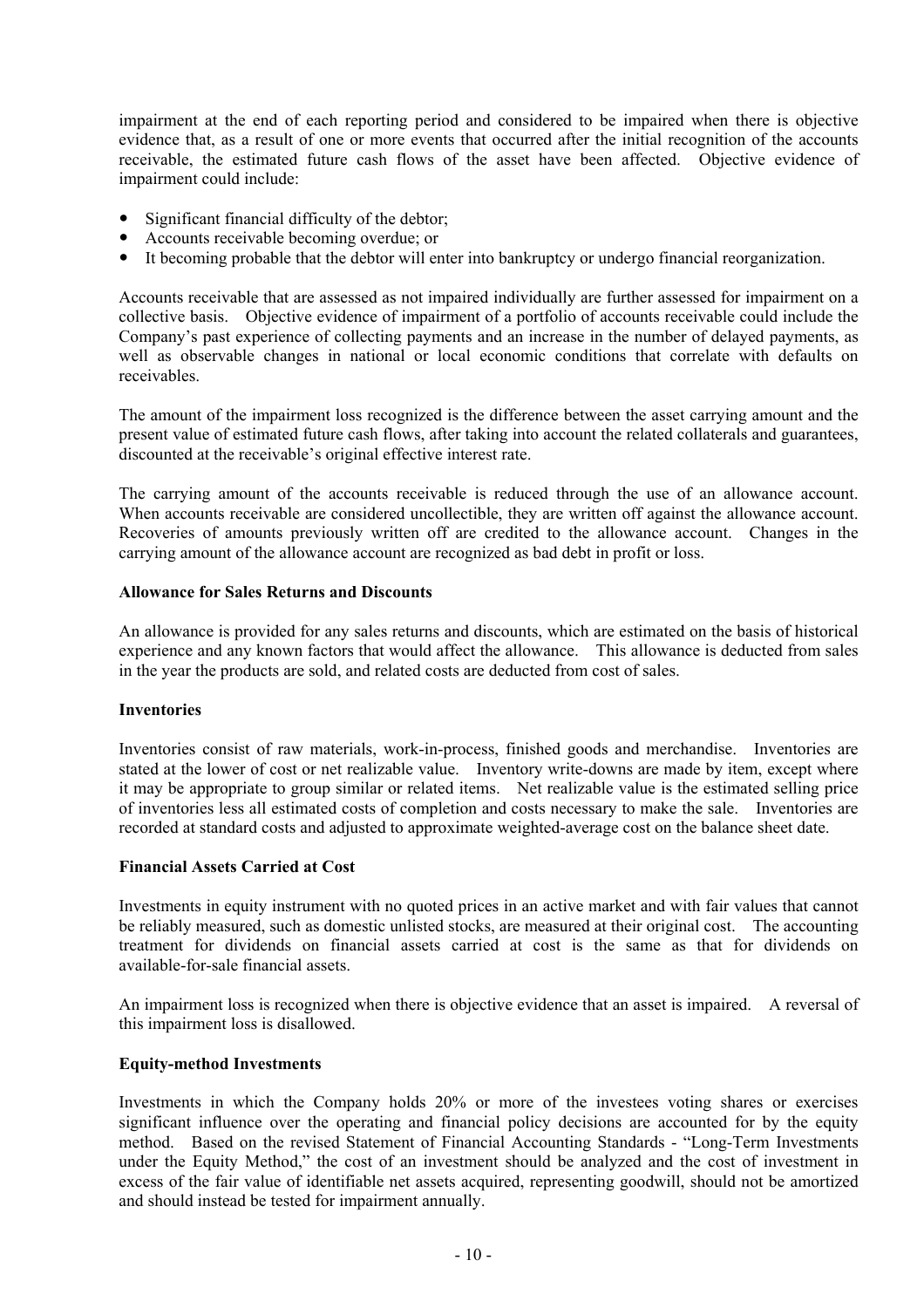When the Company's share in losses of an investee over which the Company has significant influence equals its investment in that investee plus any advances made to the investee, the Company discontinues applying the equity method. The Company continues to recognize its share in losses of the investee if (a) the Company commits to provide further financial support to the investee or (b) the losses of the investee are considered to be temporary and sufficient evidence shows imminent return to profitability.

When the Company's share in losses of an investee over which the Company has control exceeds its investment in the investee, unless the other shareholders of the investee have assumed legal or constructive obligations and have demonstrated the ability to make payments on behalf of the investee, the Company has to bear all of the losses in excess of the capital contributed by shareholders of the investee. If the investee subsequently reports profits, such profits are first attributed to the Company to the extent of the excess losses previously borne by the Company. If the recoverable amount is estimated to be less than its carrying amount, an impairment loss is charged to earnings.

On the balance sheet date, the Company evaluates investments for any impairment. An impairment loss is recognized and charged to current income if the investment carrying amount as of the balance sheet date exceeds the expected recoverable amount. For those investees over which the Company has significant influence, the assessment of impairment is based on carrying value. For those investees over which the Company holds a controlling interest, the assessment of impairment is based on an estimation of the value in use of the cash-generating units of the consolidated investees.

Cash dividends are recognized on the ex-dividend date, which are treated as a reduction of investment cost. Stock dividends are not recognized as an increase in investment but are recorded as an increase in the number of shares.

If an investee issues additional shares and the Company subscribes for these shares at a percentage different from its current equity, the resulting increase is credited to capital surplus. If a decrease results, the decrease is debited to capital surplus. But if capital surplus is not enough for debiting purposes, the decrease is debited to unappropriated retained earnings.

Profits from downstream transactions with an equity-method investee are eliminated in proportion to the Company's percentage of ownership in the investee; however, if the Company has control over the investee, all the profits are eliminated. Profits from upstream transactions with an equity-method investee are eliminated in proportion to the Company's percentage of weighted-average ownership in the investee. For those investees over which the Company holds a controlling interest, gains or losses on sales between equity method investees are deferred at the Company's percentage of ownership of the investee that has the gain or loss. For those investees over which the Company does not hold a controlling interest, gains or losses on sales between equity method investees are deferred at a percentage resulting from the multiplication of a percentage of ownership of one investee by the percentage of ownership of the other investee. All deferred gains and losses are realized upon the resale of products to third parties.

#### **Properties and Rental Assets**

Properties and rental assets are stated at cost less accumulated depreciation. Major additions and improvements are capitalized, while maintenance and repairs are expensed currently.

On the balance sheet date, the Company evaluates properties and rental assets for any impairment. If impairment is identified, the Company will determine the recoverable amount of the assets. The carrying amount in excess of the expected recoverable amount is recognized as impairment loss and charged to current income. If the recoverable amount increases, the subsequent reversal of impairment loss will be recognized as gain. However, the increased carrying amount of an asset due to a reversal of impairment loss should not exceed the carrying amount that would have been determined (net of depreciation) had no impairment loss been recognized for the assets in prior years.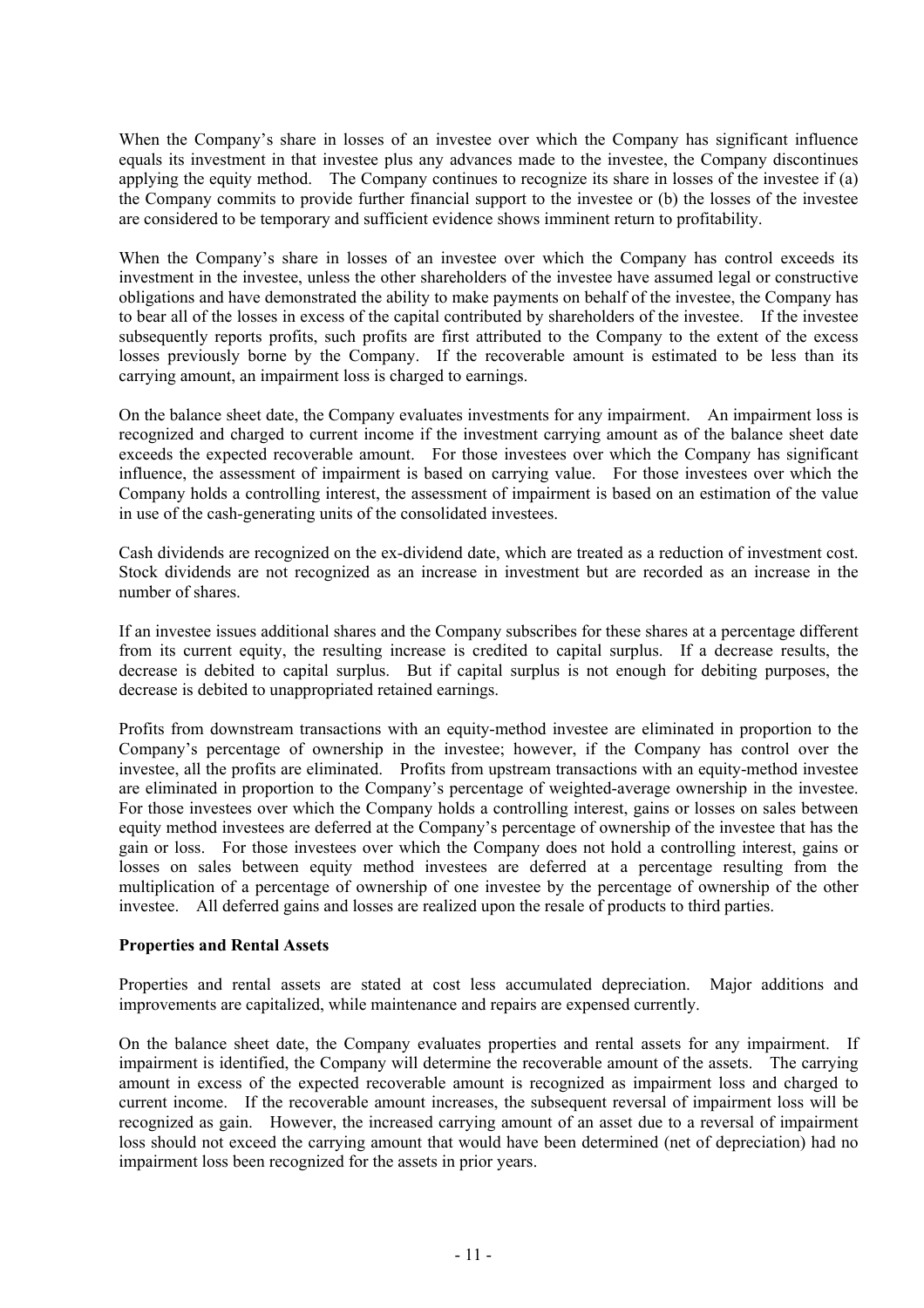Depreciation is provided on a straight-line basis over useful lives estimated as follows: buildings - 7 to 55 years; auxiliary equipment - 3 to 10 years; machinery and equipment - 4 to 5 years; testing equipment - 2 to 4 years; transportation equipment - 4 to 6 years; furniture and fixtures - 2 to 11 years; leasehold improvements - 3 years; and rental assets - 7 to 55 years. Properties and rental assets still in use beyond their initially estimated useful lives are further depreciated over their newly estimated useful lives.

The related cost and accumulated depreciation of properties and rental assets are derecognized from the balance sheet upon its disposal. Any gain or loss on disposal of the assets is included in nonoperating gains or losses in the period of disposal.

#### **Intangible Assets**

Intangible assets consist of technology license fees and patents, which are initially recorded at cost and are amortized on a straight-line basis over 1 to 15 years and 5 to 18 years, respectively.

Expenditures arising from research activities and those related to development activities that do not meet the criteria for capitalization are charged to expense when incurred.

If the recoverable amount of an intangible asset is estimated to be less than its carrying amount, the carrying amount of the asset is reduced to its recoverable amount. If an impairment loss reverses, the carrying amount of the asset is increased accordingly, but the increased carrying amount of an asset due to a reversal of impairment loss should not exceed the carrying amount that would have been determined (net of amortization) had no impairment loss been recognized for the asset in prior years.

#### **Deferred Charges**

Deferred charges are mainly costs of software and system design, which are booked at the installation or acquisition cost. The amounts are amortized over 1 to 5 years, using the straight-line method.

Please refer to the preceding accounting policy on intangible assets for the accounting for impairment of deferred charges.

#### **Pension Costs**

Pension cost under a defined benefit plan is determined by actuarial valuations. Contributions made under a defined contribution plan are recognized as pension cost during the year in which employees render services.

#### **Income Tax**

The Company applies the inter-period tax allocation method. Under this method, deferred income taxes are recognized for the tax effects of deductible temporary differences, loss carryforwards and unused tax credits. Valuation allowances are provided to the extent, if any, that it is more likely than not that deferred income tax assets will not be realized. A deferred income tax asset or liability is classified as current or noncurrent in accordance with the classification of the related asset or liability for financial reporting. However, if a deferred income tax asset or liability does not relate to an asset or liability in the financial statements, it is classified as either current or noncurrent on the basis of the expected length of time before it is realized or settled.

If the Company can control the timing of the reversal of a temporary difference arising from the difference between the book value and the tax basis of a long-term equity investment in a foreign subsidiary or joint venture and if the temporary difference is not expected to reverse in the foreseeable future and will, in effect, exist indefinitely, then a deferred tax liability or asset is not recognized.

Tax credits for purchases of machinery, equipment and technology, research and development expenditures and personnel training expenditures are recognized in the current period.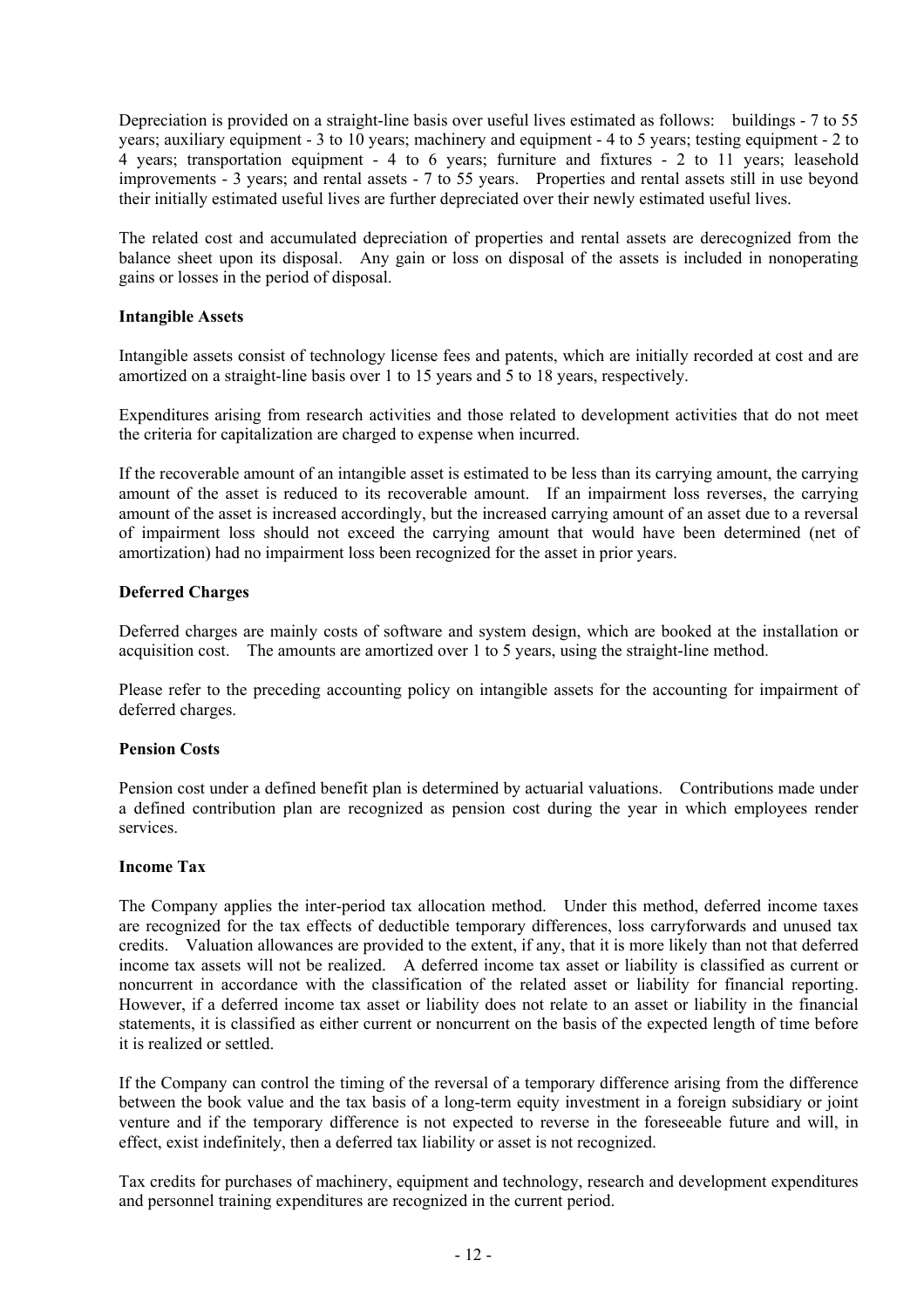Adjustments of prior years' tax liabilities are added to or deducted from the current year's tax provision.

According to the Income Tax Law, an additional tax at 10% of unappropriated earnings is provided for as income tax in the year the shareholders approve the retention of earnings.

The Company and Sunplus mMobile Inc. (SmMl) use consolidated income tax filing. The income taxes payable arising from the differences between the consolidated current and deferred taxes and the sum of SmMl's current and deferred taxes are adjusted in the Company's account receivable or account payable.

#### **Stock-based Compensation**

Employee stock options granted between January 1, 2004 and December 31, 2007 were accounted for under the interpretations issued by the Accounting Research and Development Foundation (ARDF). The Company adopted the intrinsic value method, under which compensation cost was recognized on a straight-line basis over the vesting period.

#### **Treasury Stock**

Treasury stock is stated at cost and shown as a deduction in shareholders' equity. The Company accounts for its stock held by its subsidiaries as treasury stock. The recorded cost of these treasury stocks is based on the carrying value of the investments as shown in the subsidiaries' book. The resulting gain on investment from cash dividends appropriated to subsidiaries is credited to capital surplus treasury - stock transactions.

When the treasury shares are retired, the capital stock and paid-in capital based on the existing equity are debited. If the treasury shares are retired at a price lower than its par value and the Company paid-in capital, the deficiency is credited to paid-in capital from treasury stock. If the treasury shares are retired at a price in excess of its par value and paid-in capital, the excess is debited to paid-in capital from treasury stock. If the balance in paid-in capital from treasury stock is insufficient to absorb the deficiency, the remainder is recorded as a reduction of retained earnings.

#### **Revenue Recognition**

Revenue from sales of goods is recognized when the Company has transferred to the buyer the significant risks and rewards of ownership of the goods, primarily upon shipment, because the earnings process has been completed and the economic benefits associated with the transaction have been realized or are realizable. The Company does not recognize sales revenue on materials delivered to subcontractors because this delivery does not involve a transfer of risks and rewards of materials ownership.

Revenue is measured at the fair value of the consideration received or receivable and represents amounts agreed upon between the Company and the customers for goods sold in the normal course of business, net of sales discounts and volume rebates. For trade receivables due within one year from the balance sheet date, as the nominal value of the consideration to be received approximates its fair value and transactions are frequent, fair value of the consideration is not determined by discounting all future receipts using an imputed rate of interest.

#### **Reclassifications**

Certain accounts in the financial statements as of and for the year ended December 31, 2010 have been reclassified to conform to the presentation of financial statements as of and for the year ended December 31, 2011.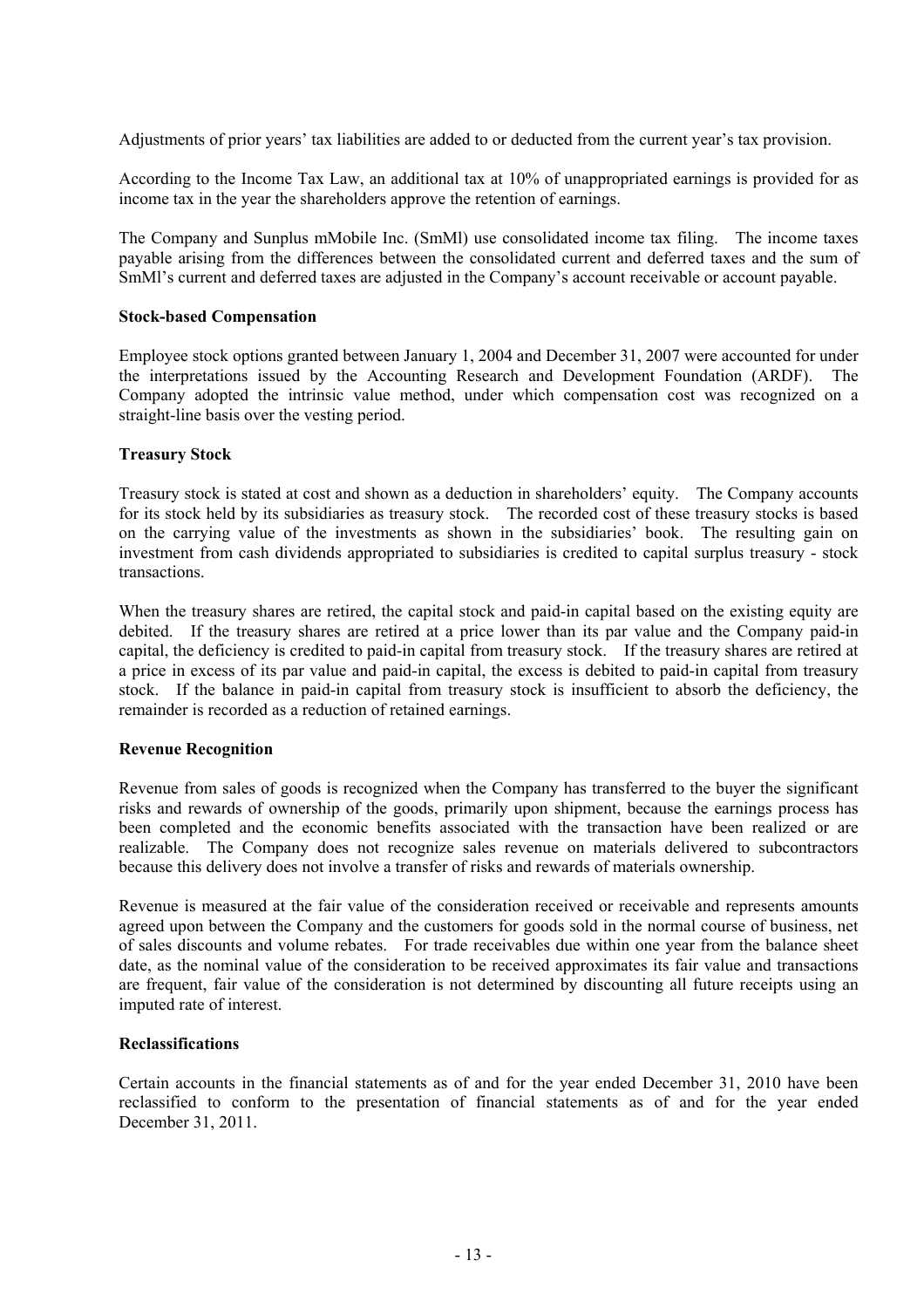### **3. ACCOUNTING CHANGE**

#### **SFAS No. 34 - "Financial Instruments: Recognition and Measurement"**

On January 1, 2011, the Company adopted the newly revised Statement of Financial Accounting Standards (SFAS) No. 34 - "Financial Instruments: Recognition and Measurement." The main revisions include (1) finance lease receivables are now covered by SFAS No. 34; (2) the scope of the applicability of SFAS No. 34 to insurance contracts is amended; (3) loans and receivables originated by the Company are now covered by SFAS No. 34; (4) additional guidelines on impairment testing of financial assets carried at amortized cost when a debtor has financial difficulties and the terms of obligations have been modified; and (5) accounting treatment by a debtor for modifications in the terms of obligations. This accounting change had no effect on the financial statement for the year ended December 31, 2011.

#### **SFAS No. 41 - "Operating Segments"**

On January 1, 2011, the Company adopted the newly issued SFAS No. 41 - "Operating Segments." The statement requires that segment operation be disclosed on the basis of the information on the components of the Company that management uses to make operating decisions. SFAS No. 41 requires the identification of operating segments on the basis of internal reports that are regularly reviewed by the Company's chief operating decision maker in order to allocate resources to the segments and assess their performance. This statement supersedes SFAS No. 20 - "Segment Reporting." This accounting change had no effect on the disclosures of the operating segments of the Company.

### **4. CASH CHANGES**

|                                        | December 31   |              |  |
|----------------------------------------|---------------|--------------|--|
|                                        | 2011          | <b>2010</b>  |  |
| Savings accounts                       | \$<br>563,661 | 195,184<br>S |  |
| Time deposits                          | 1,247,100     | 1,900,954    |  |
| Checking accounts                      | 260           | 889          |  |
| Cash on hand                           | 683           | 802          |  |
|                                        | 1,811,704     | 2,097,829    |  |
| Restricted assets (Note 23)<br>Deduct: | 6,000         |              |  |
|                                        | 1,805,704     | \$2,097,829  |  |

#### **5. AVAILABLE-FOR-SALE FINANCIAL ASSETS**

|                         | December 31  |              |  |  |
|-------------------------|--------------|--------------|--|--|
|                         | 2011         | <b>2010</b>  |  |  |
| Open-end funds          | 362,947<br>S | 757,094<br>S |  |  |
| Domestic listed stocks  | 860,009      | 1,951,217    |  |  |
|                         | 1,222,956    | 2,708,311    |  |  |
| Deduct: Current portion | 362,947      | 757,094      |  |  |
|                         | 860,009      | 1,951,217    |  |  |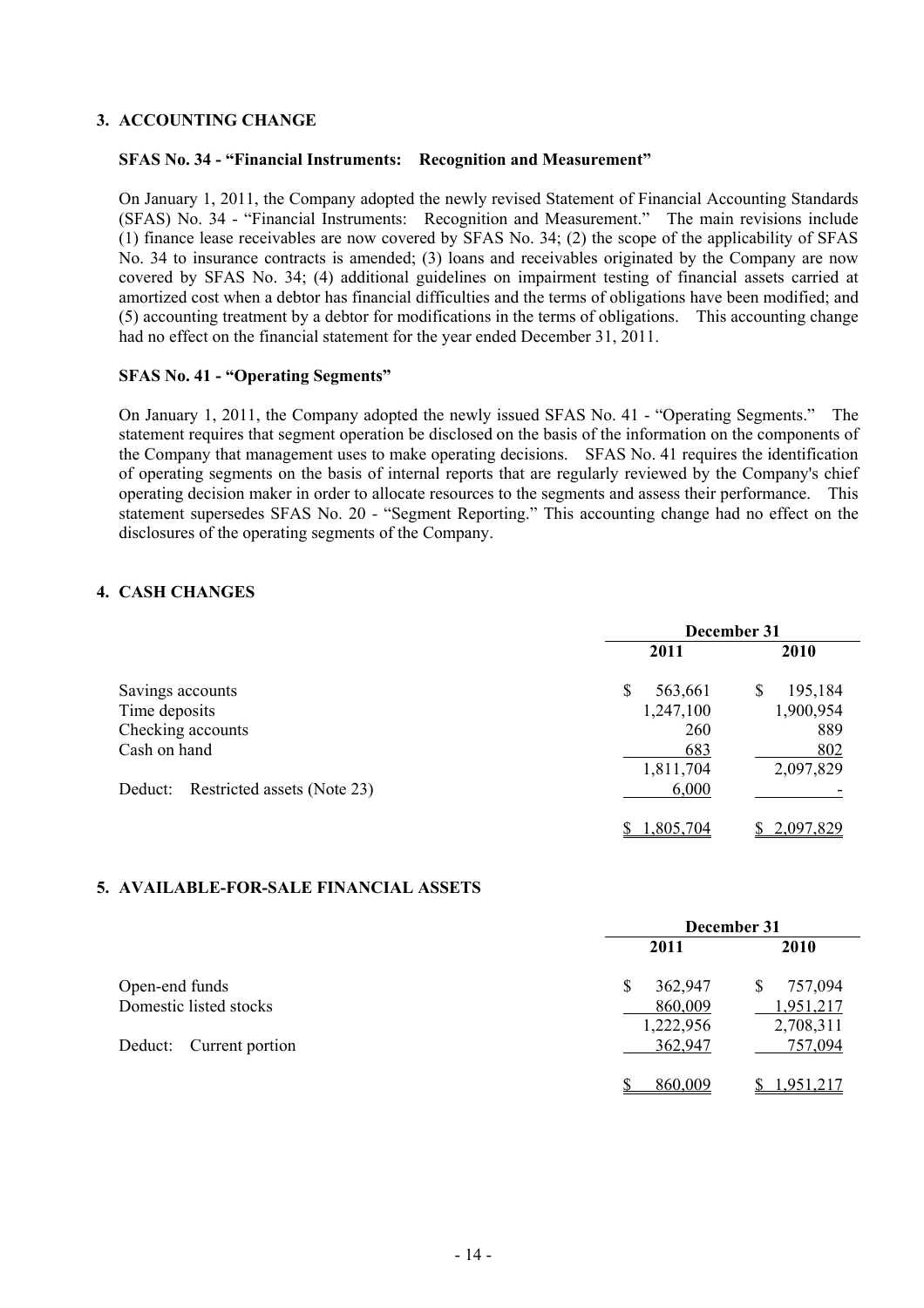Some of the domestic listed shares held by the Company are private-placement shares, on which there is a legally enforceable restriction that prevents their being traded within a specified period. As of December 31, 2011 and 2010, the effects of restriction could be reliably measured and were consistent with those of other market participants, so those shares previously as financial assets carried at cost were transferred to available-for-sale financial assets, resulting in unrealized losses of \$70,292 thousand and \$28,855 thousand, respectively.

As of December 31, 2011, the Company had recognized \$283,573 thousand as impairment loss on its available-for-sale financial assets.

#### **6. ACCOUNTS RECEIVABLE**

|                                                   |           | December 31 |
|---------------------------------------------------|-----------|-------------|
|                                                   | 2011      | <b>2010</b> |
| Accounts receivable - other                       | \$542,406 | \$947,779   |
| Accounts receivable - related parties             | 6,038     | 14,744      |
|                                                   | 548,444   | 962,523     |
| Deduct: Allowance for doubtful accounts           | 160       | 56,912      |
| Deduct: Allowance for sales returns and discounts | 8,615     | 25,000      |
|                                                   | 539.669   | 880,611     |

Movements of the allowance for doubtful accounts were as follows:

|                                                         |          | <b>Years Ended December 31</b> |
|---------------------------------------------------------|----------|--------------------------------|
|                                                         | 2011     | <b>2010</b>                    |
| Balance, beginning of year                              | \$56,912 | \$56,912                       |
| Amount recovered<br>Add:                                | 160      |                                |
| Deduct: Reversal of the allowance for doubtful accounts | 56,912   |                                |
| Balance, end of year                                    | l 60     | 56,912                         |

Movements of the allowance for sales returns and discounts were as follows:

|                                                                                             | <b>Years Ended December 31</b> |          |  |
|---------------------------------------------------------------------------------------------|--------------------------------|----------|--|
|                                                                                             | 2011                           | 2010     |  |
| Balance, beginning of year<br>Deduct: Reversal of allowance for sales returns and discounts | \$25,000<br>16,385             | \$25,000 |  |
| Balance, end of year                                                                        | 8.615                          | 25,000   |  |

#### **7. INVENTORIES**

|                                                                    | December 31                  |                               |  |  |
|--------------------------------------------------------------------|------------------------------|-------------------------------|--|--|
|                                                                    | 2011                         | 2010                          |  |  |
| Finished goods and merchandise<br>Work-in-process<br>Raw materials | 270,511<br>250,974<br>13,125 | 319,344<br>388,069<br>647,946 |  |  |
|                                                                    | 534,610                      | 1,355,359                     |  |  |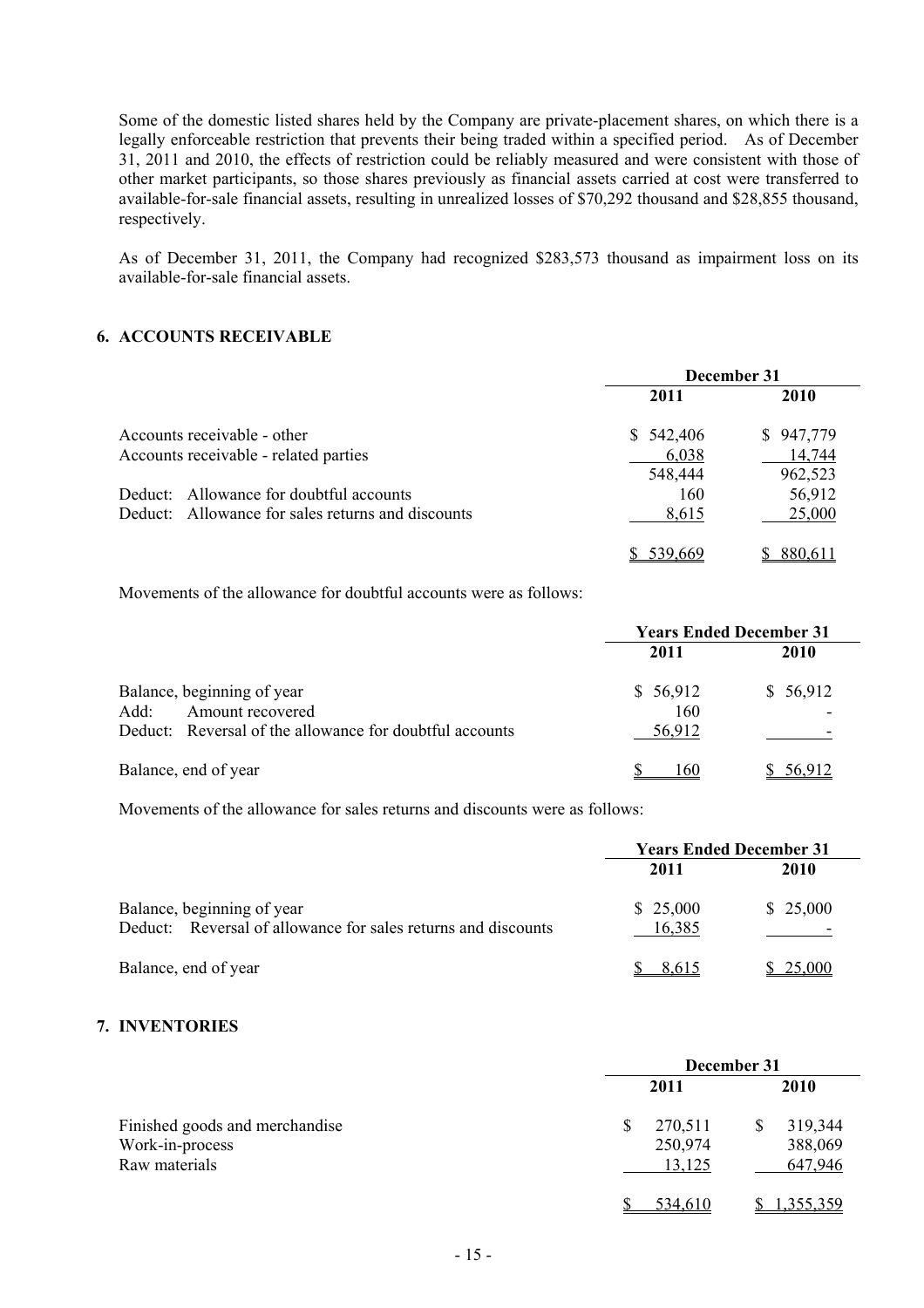As of December 31, 2011 and 2010, the allowance for inventory devaluation was \$330,290 thousand and \$162,549 thousand, respectively.

The costs of inventories recognized as costs of goods sold were \$2,669,673 thousand in 2011 and \$3,884,048 thousand in 2010, and these inventory costs included the following:

|                                                  | <b>Years Ended December 31</b> |                           |  |  |
|--------------------------------------------------|--------------------------------|---------------------------|--|--|
|                                                  | 2011                           | 2010                      |  |  |
| Inventory write-downs<br>Income from scrap sales | \$195,127<br>(12,379)          | 90,033<br>S.<br>(20, 602) |  |  |
|                                                  | 182,748                        | 69,431                    |  |  |

## **8. EQUITY-METHOD INVESTMENTS**

|                                                                                                               | December 31     |        |                           |        |
|---------------------------------------------------------------------------------------------------------------|-----------------|--------|---------------------------|--------|
|                                                                                                               | 2011            |        | 2010                      |        |
|                                                                                                               |                 | $%$ of |                           | $%$ of |
|                                                                                                               |                 | Owner- |                           | Owner- |
|                                                                                                               | <b>Amount</b>   | ship   | <b>Amount</b>             | ship   |
| Ventureplus Group Inc.                                                                                        | \$<br>1,046,788 | 100    | $\mathbb{S}$<br>1,000,643 | 100    |
| Orise Technology Co., Ltd.                                                                                    | 870,358         | 34     | 1,034,446                 | 38     |
| Generalplus Technology Inc.                                                                                   | 659,141         | 34     | 712,981                   | 40     |
| Lin Shih Investment Co., Ltd.                                                                                 | 654,033         | 100    | 899,619                   | 100    |
| Sunplus Venture Capital Co., Ltd.                                                                             | 652,884         | 100    | 917,265                   | 100    |
| Sunplus Innovation Technology Inc.                                                                            | 576,004         | 64     | 594,687                   | 66     |
| Sunext Technology Co., Ltd.                                                                                   | 432,445         | 61     | 540,772                   | 61     |
| <b>Russell Holdings Limited</b>                                                                               | 409,664         | 100    | 392,649                   | 100    |
| iCatch Technology, Inc.                                                                                       | 185,251         | 38     | 222,071                   | 38     |
| Magic Sky Limited                                                                                             |                 | 100    | 174,780                   | 100    |
| Sunplus mMedia Inc.                                                                                           | 58,910          | 83     | 17,139                    | 83     |
| Global Techplus Capital Inc.                                                                                  | 6,882           | 100    | 6,698                     | 100    |
| Wei-Young Investment Inc.                                                                                     | 6,184           | 100    | 8,601                     | 100    |
| Sunplus Management Consulting Inc.                                                                            | 4,165           | 100    | 4,112                     | 100    |
| Sunplus Technology (H.K.) Co., Ltd.                                                                           | 4,091           | 100    | 3,998                     | 100    |
| HT mMobile Inc.                                                                                               |                 | 32     | 29,790                    | 25     |
| Waveplus Technology Co., Ltd.                                                                                 |                 |        | 12,393                    | 41     |
|                                                                                                               | \$5,566,800     |        | \$6,572,644               |        |
| Credit balances on the carrying values of long-term<br>investments (recorded as other current<br>liabilities) |                 |        |                           |        |
| Sunplus mMobile Inc.                                                                                          | \$<br>333,455   | 99     | \$<br>591,839             | 99     |
| Sunplus Core technology Co., Ltd.                                                                             | 138,357         | 70     | 51,272                    | 70     |
|                                                                                                               | \$<br>471,812   |        | \$<br>643,111             |        |

Movements of the difference between the cost of investment and the Company's share in investees' net assets allocated to goodwill for the years ended December 31, 2011 and 2010 were as follows: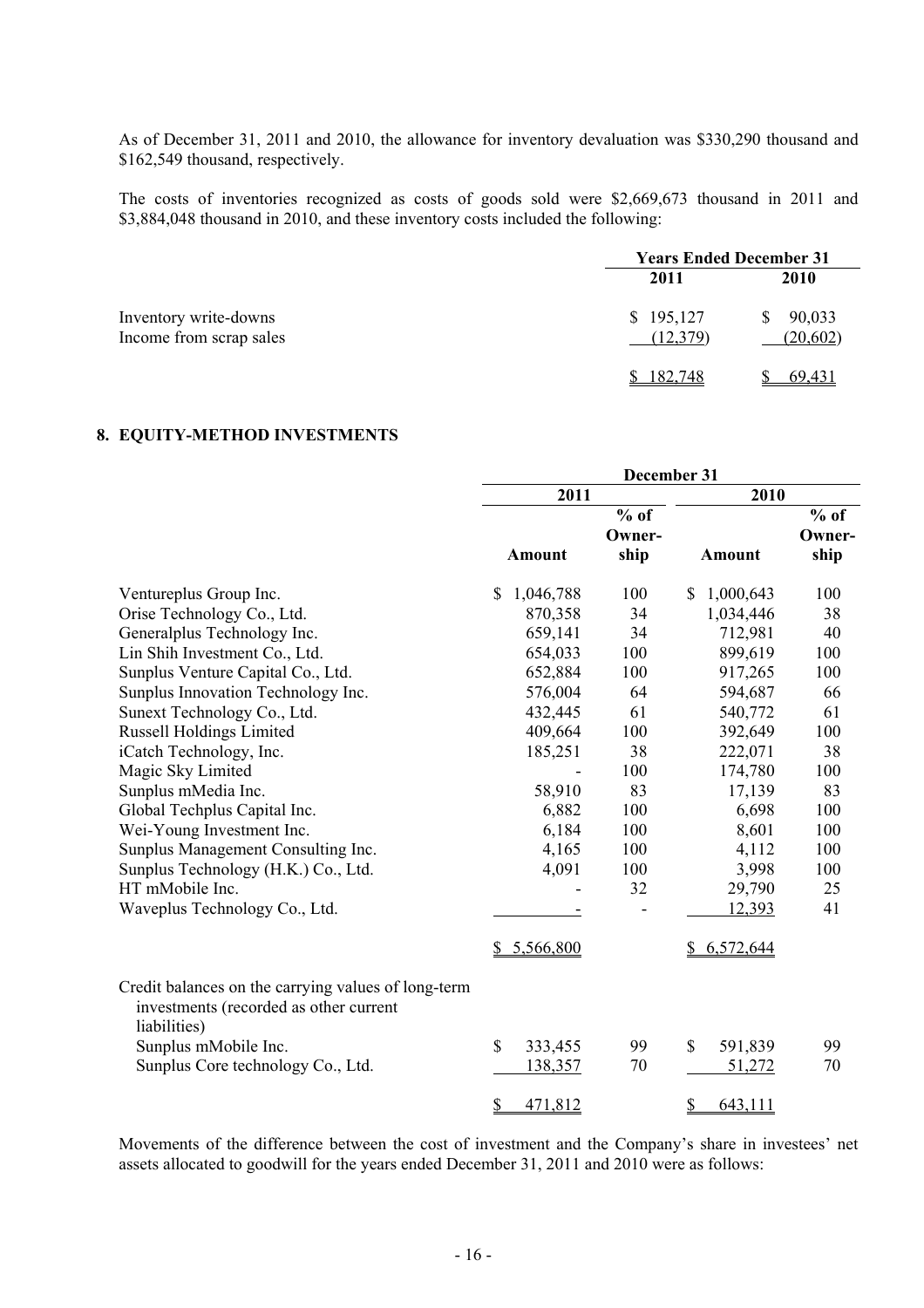|          |                                         | <b>Year Ended December 31, 2011</b> |                                |  |  |
|----------|-----------------------------------------|-------------------------------------|--------------------------------|--|--|
|          | Balance,<br><b>Beginning of</b><br>Year | <b>Decrease</b>                     | <b>Balance, End of</b><br>Year |  |  |
| Goodwill | 161,257                                 | 14,400                              | 146,857                        |  |  |
|          |                                         | <b>Year Ended December 31, 2010</b> |                                |  |  |
|          | Balance,<br><b>Beginning of</b><br>Year | <b>Decrease</b>                     | <b>Balance, End of</b><br>Year |  |  |
| Goodwill | 168,162                                 | 6,905                               | <u>161,25</u>                  |  |  |

As July 8, 2011, Waveplus Technology completed its liquidation process.

As of Dec. 31, 2011, the Company assessed the carrying amount of the goodwill of Sunplus mMobile Inc. against its recoverable amount and recognized an impairment loss of \$14,400 thousand.

On February 29, 2012, HT mMobile Inc.'s (HT) board of directors approved a downsizing and reduction of its operations because of (a) the termination of merger negotiations with another company and (b) the resignation of high-level employees of the research and development (R&D) department, which have hampered product R&D. On the basis of a resolution passed in a meeting of HT's board of directors, the Company recognized an investment loss on HT, as well as the reduction of the carrying value of this to zero. The Company also recognized an impairment loss of \$405,612 thousand on other receivable from HT mMobile Inc.

In October 2010, the Company established Magic Sky Limited in Samoa.

On September 16, 2010, the Company lost its significant influence on Giantplus. Thus, the Company reclassified this equity-method investment to available-for-sale financial asset.

The consolidated financial statements as of and for the years ended December 31, 2011 and 2010 had included all the above subsidiaries.

The financial statements used as basis for calculating the carrying values of equity-method investments and related investment income and losses in 2011 and 2010 had all been audited, except those of Global Techplus Inc. and Sunplus Management Consulting Inc. The Company's management believed that had the financial statements of these two investees been audited, there would have been no material effect on the Company's financial statements. The investment incomes (losses) of investees were as follows:

|                                    | <b>Years Ended December 31</b> |              |  |
|------------------------------------|--------------------------------|--------------|--|
|                                    | 2011                           | <b>2010</b>  |  |
| Ventureplus Group Inc.             | (71, 179)<br>S.                | 15,727<br>S. |  |
| Orise Technology Co., Ltd.         | 48,323                         | 199,879      |  |
| Generalplus Technology Inc.        | 64,925                         | 137,713      |  |
| Lin Shih Investment Co., Ltd.      | (116, 107)                     | (31, 654)    |  |
| Sunplus Venture Capital Co., Ltd.  | (64, 945)                      | 111,404      |  |
| Sunplus Innovation Technology Inc. | 31,392                         | 86,922       |  |
| Sunext Technology Co., Ltd.        | (108, 779)                     | 12,311       |  |
| <b>Russell Holdings Limited</b>    | 4,111                          | 22,618       |  |
|                                    |                                | (Continued)  |  |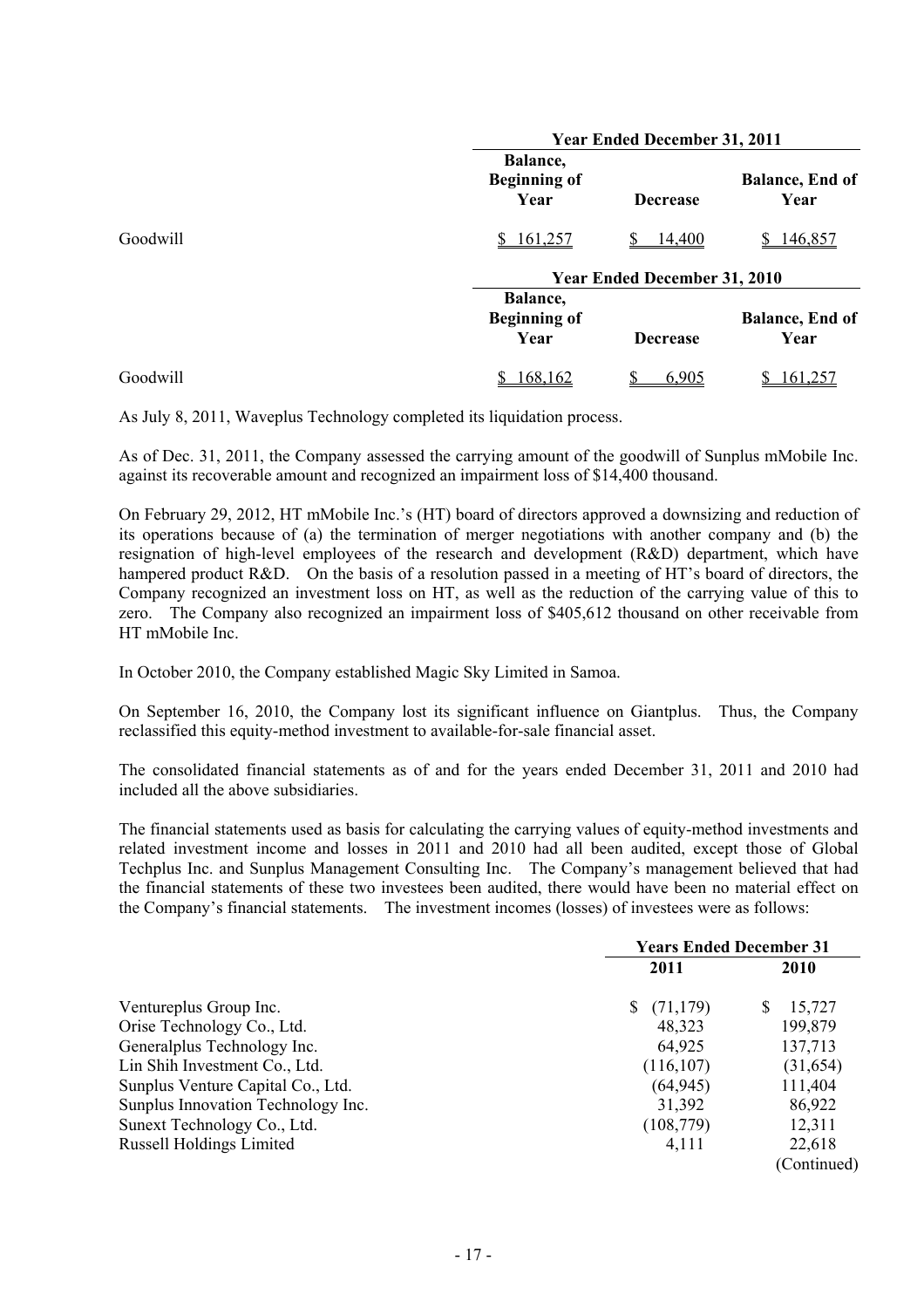|                                     | <b>Years Ended December 31</b> |               |  |
|-------------------------------------|--------------------------------|---------------|--|
|                                     | 2011                           | 2010          |  |
| iCatch Technology, Inc.             | (36, 820)                      | \$<br>(8,266) |  |
| Magic Sky Limited                   | (176, 344)                     |               |  |
| Sunplus mMedia Inc.                 | 41,771                         | 24,529        |  |
| Global Techplus Capital Inc.        | (77)                           | (26)          |  |
| Wei-Young Investment Inc.           | 35                             | 566           |  |
| Sunplus Management Consulting Inc.  | 53                             | (33)          |  |
| Sunplus Technology (H.K.) Co., Ltd. | (64)                           | (221)         |  |
| Waveplus Technology Co., Ltd.       |                                | (5,913)       |  |
| Giantplus Technology Co., Ltd.      |                                | 7,764         |  |
| HT mMobile Inc.                     | (118, 347)                     | (243, 802)    |  |
| Sunplus Core Technology Co., Ltd.   | (87,085)                       | (50, 108)     |  |
| Sunplus mMobile Inc.                | (250, 585)                     | (129, 597)    |  |
|                                     | \$ (839,722)                   | 149,813<br>S  |  |
|                                     |                                | (Concluded)   |  |

Fair values of listed equity-method investments calculated at their closing prices as of December 31, 2011 and 2010 were as follows:

|                                                           | December 31            |             |  |
|-----------------------------------------------------------|------------------------|-------------|--|
|                                                           | 2011                   | 2010        |  |
| Orise Technology Co., Ltd.<br>Generalplus Technology Inc. | \$1,321,755<br>733,423 | \$3,256,914 |  |
|                                                           | \$2,055,178            | \$3,256,914 |  |

### **9. FINANCIAL ASSETS CARRIED AT COST**

|                          | December 31 |          |
|--------------------------|-------------|----------|
|                          | 2011        | 2010     |
| Domestic unlisted stocks | 18.889<br>¢ | \$21,111 |

The Company recognized an impairment loss of \$12,452 thousand on its investment in Technology Partners Venture Capital Corp. and recorded this loss under nonoperating expenses and losses - impairment loss.

This above investment, which had no quoted price in an active market and had a fair value that could not be reliably measured, was carried at cost.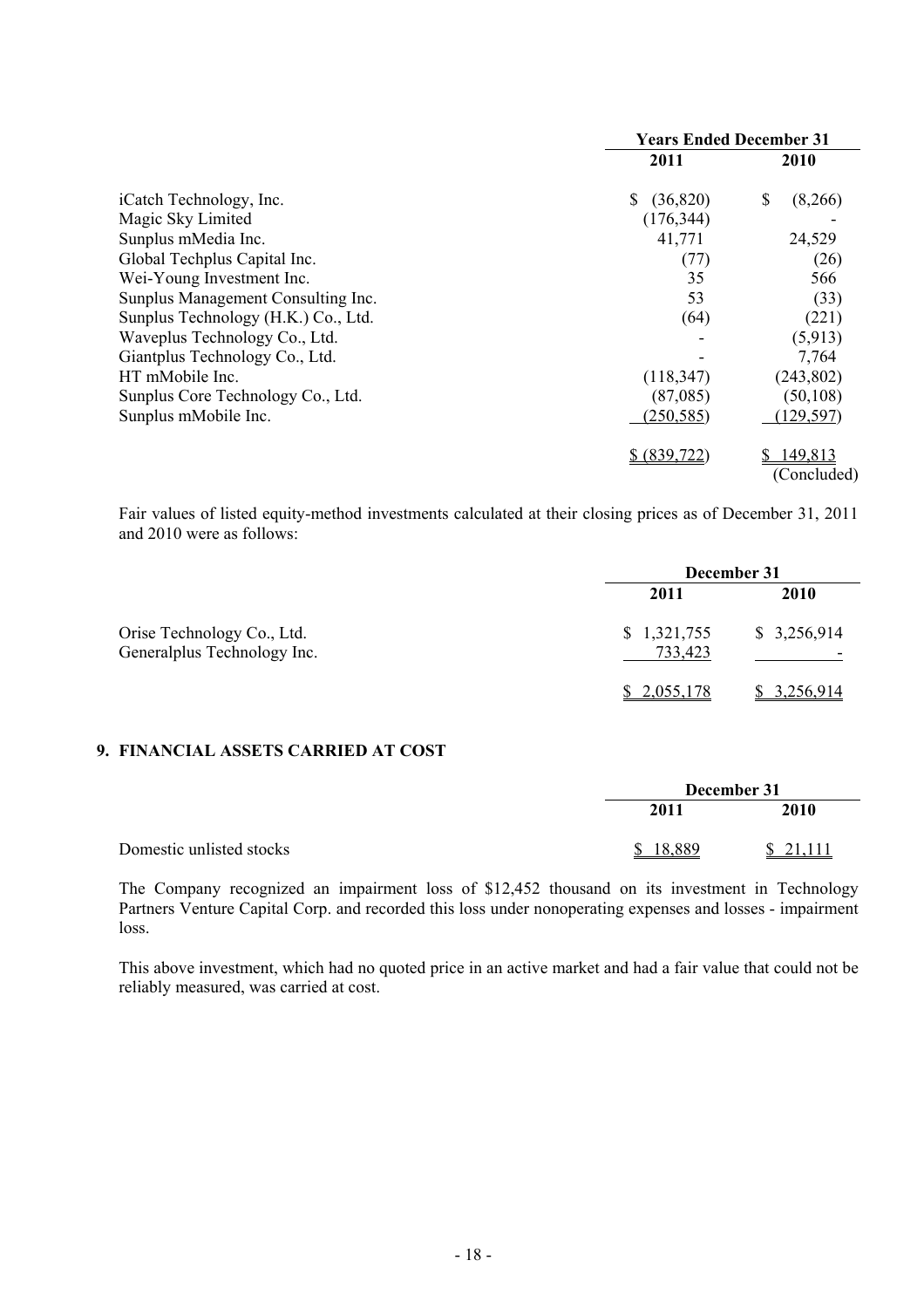## **10. PROPERTIES**

|                                                                                                    |                                                | Year Ended December 31, 2011               |                                             |                                             |                                    |                                            |                                           |                                                             |
|----------------------------------------------------------------------------------------------------|------------------------------------------------|--------------------------------------------|---------------------------------------------|---------------------------------------------|------------------------------------|--------------------------------------------|-------------------------------------------|-------------------------------------------------------------|
|                                                                                                    | <b>Buildings</b>                               | Auxiliary<br>Equipment                     | Machinery<br>and<br>Equipment               | <b>Testing</b><br>Equipment                 | <b>Transportation</b><br>Equipment | <b>Furniture</b><br>and<br><b>Fixtures</b> | Leasehold<br><b>Improvements</b>          | Total                                                       |
| Cost                                                                                               |                                                |                                            |                                             |                                             |                                    |                                            |                                           |                                                             |
| Balance, beginning of year<br>Increase<br>Decrease<br>Reclassification<br>Balance, end of year     | S<br>795,683<br>1,320<br>12,545<br>806,908     | S<br>190,696<br>3,827<br>132,065<br>62,458 | S<br>381,524<br>2,106<br>230,438<br>153,192 | 338,129<br>S<br>16,380<br>258,579<br>95,930 | S<br>1,209<br>1,209                | \$.<br>80,811<br>4,976<br>72,800<br>12,987 | S<br>89<br>$\overline{\phantom{0}}$<br>89 | 1,788,141<br>\$<br>27,289<br>696,500<br>12,545<br>1,131,475 |
| Accumulated depreciation                                                                           |                                                |                                            |                                             |                                             |                                    |                                            |                                           |                                                             |
| Balance, beginning of year<br>Depreciation<br>Decrease<br>Reclassification<br>Balance, end of year | 159,835<br>16,762<br>1,320<br>2,153<br>177,430 | 154,325<br>8,035<br>132,065<br>30,295      | 329,260<br>35,197<br>230,428<br>134,029     | 287,416<br>33,429<br>258,538<br>62,307      | 1,139<br>70<br>1,209               | 71,256<br>7,071<br>72,606<br>5,721         | 88<br>89                                  | 1,003,319<br>100,565<br>696,255<br>2,153<br>409,782         |
| Balance, end of year, net                                                                          | 629.478                                        | 32,163<br>\$.                              | 19,163                                      | 33.623                                      | Voor Ended December 31, 2010       | 7.266                                      |                                           | 721,693                                                     |

|                                                                                |                              | Year Ended December 31, 2010         |                                            |                                        |                               |                                            |                           |                                             |
|--------------------------------------------------------------------------------|------------------------------|--------------------------------------|--------------------------------------------|----------------------------------------|-------------------------------|--------------------------------------------|---------------------------|---------------------------------------------|
|                                                                                | <b>Buildings</b>             | Auxiliary<br>Equipment               | Machinery<br>and<br>Equipment              | <b>Testing</b><br>Equipment            | Transportation<br>Equipment   | <b>Furniture</b><br>and<br><b>Fixtures</b> | Leasehold<br>Improvements | Total                                       |
| Cost                                                                           |                              |                                      |                                            |                                        |                               |                                            |                           |                                             |
| Balance, beginning of year<br>Increase<br>Decrease<br>Balance, end of year     | 795,683<br>s<br>795,683      | 186,364<br>7,970<br>3,638<br>190,696 | S<br>430,326<br>9,383<br>58,185<br>381,524 | 368,458<br>22,066<br>52,395<br>338,129 | S<br>2,463<br>1,254<br>1,209  | 99,928<br>S<br>3,542<br>22,659<br>80,811   | S<br>89<br>89             | .883,311<br>42,961<br>138,131<br>1,788,141  |
| Accumulated depreciation                                                       |                              |                                      |                                            |                                        |                               |                                            |                           |                                             |
| Balance, beginning of year<br>Depreciation<br>Decrease<br>Balance, end of year | 143,201<br>16,634<br>159,835 | 149,037<br>7,821<br>2,533<br>154,325 | 350,203<br>34,439<br>55,382<br>329,260     | 307,553<br>27,770<br>47,907<br>287,416 | 2,324<br>69<br>1,254<br>1,139 | 87,278<br>6,035<br>22,057<br>71,256        | 88<br>88                  | 1,039,684<br>92,768<br>129,133<br>1,003,319 |
| Balance, end of year, net                                                      | 635.848                      | 36.371                               | 52,264                                     | 50.713                                 | 70                            | 9.555                                      |                           | 784.822                                     |

Note: For the assets mortgaged or pledged, please refer to Note 23.

# **11. INTANGIBLE ASSETS**

|                                                                                        | <b>Year Ended December 31, 2011</b>            |                                  |                                                |  |  |
|----------------------------------------------------------------------------------------|------------------------------------------------|----------------------------------|------------------------------------------------|--|--|
|                                                                                        | <b>Technology</b><br><b>License Fee</b>        | <b>Patents</b>                   | <b>Total</b>                                   |  |  |
| Cost                                                                                   |                                                |                                  |                                                |  |  |
| Balance, beginning of year<br>Increase<br>Decrease<br>Balance, end of year             | \$2,696,304<br>171,326<br>2,332,625<br>535,005 | \$<br>97,849<br>750<br>97,099    | \$2,794,153<br>171,326<br>2,333,375<br>632,104 |  |  |
| Accumulated amortization                                                               |                                                |                                  |                                                |  |  |
| Balance, beginning of year<br>Amortization expense<br>Decrease<br>Balance, end of year | 2,534,851<br>113,136<br>2,332,625<br>315,362   | 42,555<br>5,395<br>750<br>47,200 | 2,577,406<br>118,531<br>2,333,375<br>362,562   |  |  |
|                                                                                        | 219,643                                        | 49,899                           | 269,542                                        |  |  |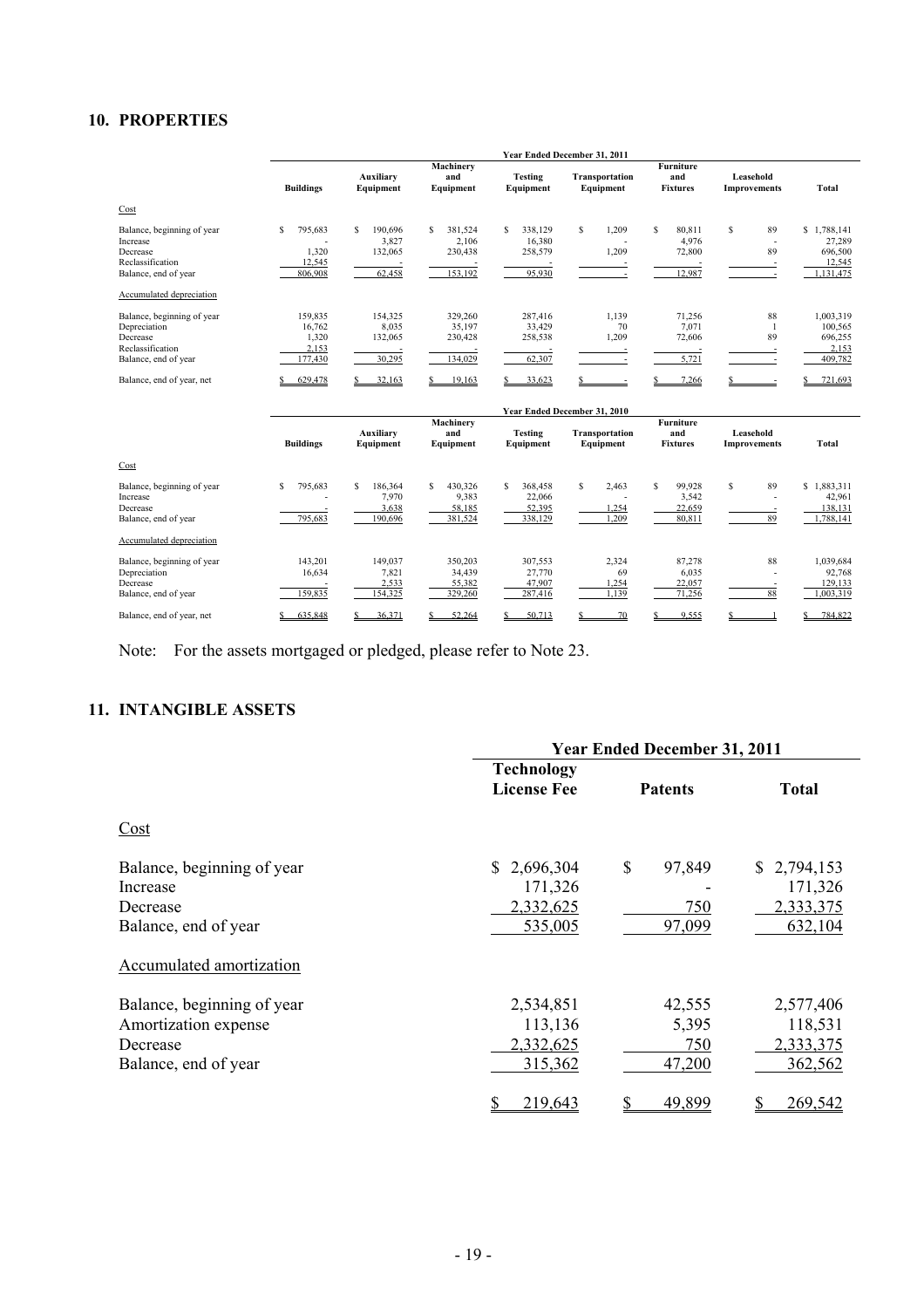|                            |                    | <b>Year Ended December 31, 2010</b> |              |
|----------------------------|--------------------|-------------------------------------|--------------|
|                            | <b>Technology</b>  |                                     |              |
|                            | <b>License Fee</b> | <b>Patents</b>                      | <b>Total</b> |
| Cost                       |                    |                                     |              |
| Balance, beginning of year | \$2,648,034        | \$<br>97,849                        | \$2,745,883  |
| Increase                   | 55,349             |                                     | 55,379       |
| Decrease                   | 7,079              |                                     | 7,079        |
| Balance, end of year       | 2,696,304          | 97,849                              | 2,794,153    |
| Accumulated amortization   |                    |                                     |              |
| Balance, beginning of year | 2,389,966          | 37,161                              | 2,427,127    |
| Amortization expense       | 151,436            | 5,394                               | 156,830      |
| Decrease                   | 6,551              |                                     | 6,551        |
| Balance, end of year       | 2,534,851          | 42,555                              | 2,577,406    |
|                            | \$<br>161,453      | 55,294<br>\$                        | 216,747<br>S |

Intangible assets consisted of fees paid to Oak Technology ("Oak") for the Company to use Oak's technology on light storage solutions to develop SOC DVD/VCD (system on a chip digital compact disk/video compact disk) players and to buy the rights on video processing technology to develop DTV products.

## **12. DEFERRED CHARGES AND OTHERS**

|                                                                                               | December 31                    |                        |  |  |
|-----------------------------------------------------------------------------------------------|--------------------------------|------------------------|--|--|
|                                                                                               | 2011                           | <b>2010</b>            |  |  |
| Software and system design, net<br>Certificate of golf club membership<br>Refundable deposits | 75,212<br>S.<br>7,800<br>1,717 | 94,452<br>7,800<br>529 |  |  |
|                                                                                               | 84 729                         | 102,781                |  |  |

### **13. SHORT-TERM BANK LOANS**

|                                                                                                                                                                                                                                           | December 31 |         |  |
|-------------------------------------------------------------------------------------------------------------------------------------------------------------------------------------------------------------------------------------------|-------------|---------|--|
|                                                                                                                                                                                                                                           | 2011        | 2010    |  |
| Working capital loans - \$260,000 thousand; annual interest rate from<br>$1.2\% - 1.475\%$ in 2011<br>Working capital loans - US\$4,000 thousand; annual interest rate<br>from 0.98% in 2011 and US\$6,000 thousand; annual interest rate | \$260,000   |         |  |
| from $0.94\%$ -0.99% in 2010                                                                                                                                                                                                              | 121.100     | 174.780 |  |
|                                                                                                                                                                                                                                           | 381,100     | 174.780 |  |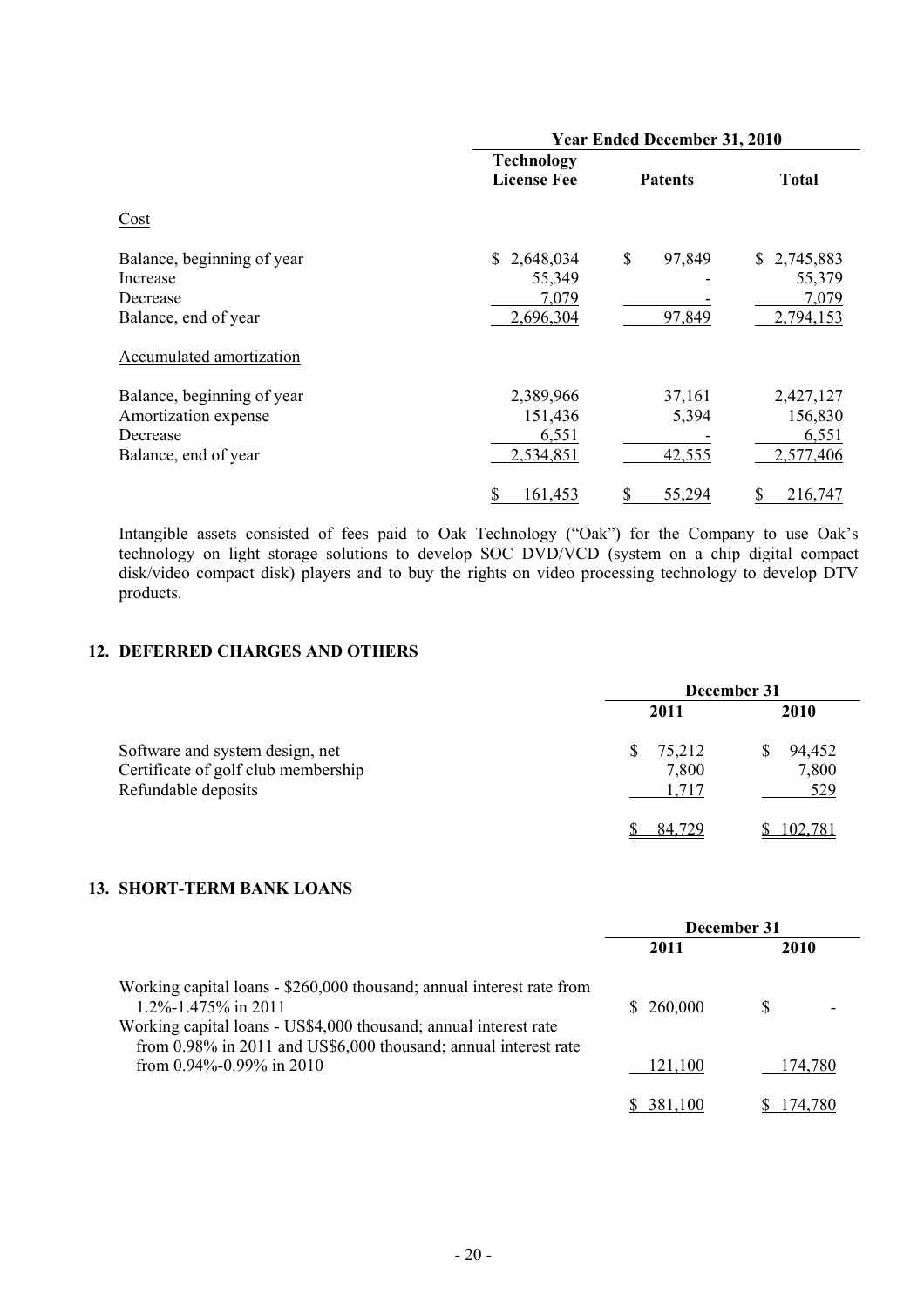#### **14. LONG-TERM BANK LOANS**

|                                                                 | December 31,  |         |
|-----------------------------------------------------------------|---------------|---------|
|                                                                 | 2011          | 2010    |
| Medium- to long-term credit bank loans:                         |               |         |
| Repayable quarterly from February 2010 to February 2012; annual |               |         |
| floating-rate interest - 1.7725% in 2011 and 1.5225% in 2010    | \$<br>102,500 | 330,000 |
| Repayable semiannually from March 2010 to March 2014; annual    |               |         |
| floating-rate interest - $2.12\%$ in 2011 and 1.9% in 2010;     |               |         |
| Expected to repay early in 2012                                 | 75,500        | 230,500 |
| Medium- to long-term secured loans:                             |               |         |
| Repayable semiannually from February 2009 to February 2012;     |               |         |
| annual floating-rate interest - 2.17% in 2011 and 1.94% in 2010 | 30,000        | 60,000  |
|                                                                 | 208,000       | 620,500 |
| Current portion<br>Deduct:                                      | 208,000       | 545,000 |
|                                                                 |               |         |
|                                                                 |               | 75,500  |

Under the loan contracts, the Company provided buildings as collaterals for the above loans (Note 23). The loan contracts require the Company to maintain certain financial ratios (debt ratio, current ratio, times interest-earned ratio and financing provided) on the basis of semiannual and annual consolidated financial statements. However, the Company's not being able to meet these ratio requirements is not deemed to be a violation of the contacts. Except times interest-earned ratio and financing provided, the others were maintained under the restrictions as December 31th of 2011. The required ratios were all maintained as December 31th of 2010. As of December 31, 2011 and 2010, the Company was in compliance with these ratio requirements.

#### **15. PENSION PLAN**

The pension plan under the Labor Pension Act (LPA) is a defined contribution plan. Under the LPA, the Company makes monthly contributions to employees' individual pension accounts at 6% of monthly salaries and wages. Related costs were \$32,815 thousand in 2011 and \$32,148 thousand in 2010.

Before the promulgation of the LPA, the Company has had a defined benefit pension plan under the Labor Standards Law. Under this plan, employees should receive either a series of pension payments with a defined annuity or a lump sum that is payable immediately on retirement and is equivalent to 2 base units for each of the first 15 years of service and 1 base unit for each year of service thereafter. The total retirement benefit is subject to a maximum of 45 units. The pension benefits are calculated on the basis of the length of service and average monthly salaries of the six months before retirement. In addition, the Company makes monthly contributions, equal to 2% of salaries, to a pension fund, which is administered by a fund monitoring committee. The fund is deposited in the committee's name in the Bank of Taiwan. The Company recognized pension costs of \$2,441 thousand for 2011 and \$2,291 thousand for 2010.

Defined benefit pension fund balances were \$123,348 thousand and \$118,408 thousand as of December 31, 2011 and 2010, respectively.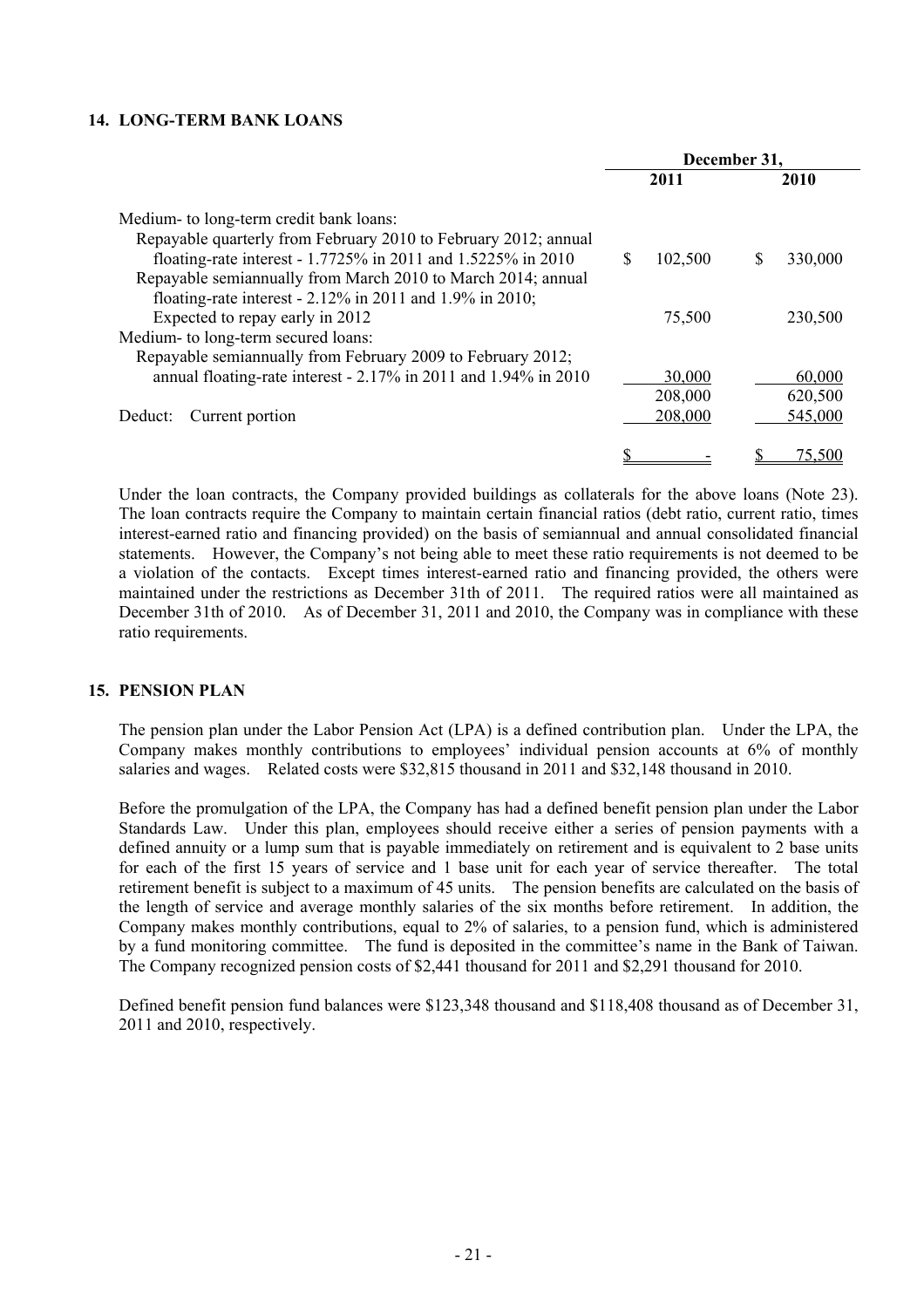Other information on the defined benefit pension plan is as follows:

a. Components of net pension costs

|                                                   | <b>Years Ended December 31</b> |                  |  |  |
|---------------------------------------------------|--------------------------------|------------------|--|--|
|                                                   | 2011                           | <b>2010</b>      |  |  |
| Service costs                                     | 1,288<br>S                     | 1,806            |  |  |
| Interest costs<br>Projected return on plan assets | 3,158<br>(2, 435)              | 2,879<br>(2,296) |  |  |
| Amortization                                      | 430                            | (98)             |  |  |
| Net pension costs                                 | 2.441                          | 2,291            |  |  |

b. Reconciliation of the fund status of the plan and accrued pension costs

|                                              | December 31 |            |  |  |
|----------------------------------------------|-------------|------------|--|--|
|                                              | 2011        | 2010       |  |  |
| Benefit obligation                           |             |            |  |  |
| Vested benefit obligation                    | \$          | \$.        |  |  |
| Non-vested benefit obligation                | 67,318      | 63,336     |  |  |
| Accumulated benefit obligation               | 67,318      | 63,336     |  |  |
| Additional benefits based on future salaries | 96,954      | 94,565     |  |  |
| Projected benefit obligation                 | 164,272     | 157,901    |  |  |
| Fair value of plan assets                    | (124, 384)  | (119, 182) |  |  |
| <b>Funded status</b>                         | 39,888      | 38,719     |  |  |
| Unrecognized net transition obligation       | (875)       | (1,365)    |  |  |
| Unrecognized net gain                        | 13,016      | 17,065     |  |  |
| Accrued pension liability                    | 52,029      | 54,419     |  |  |
| Vested benefit                               |             |            |  |  |

c. Actuarial assumptions

|                                                  | <b>Years Ended December 31</b> |             |  |  |
|--------------------------------------------------|--------------------------------|-------------|--|--|
|                                                  | 2011                           | 2010        |  |  |
| Discount rate used in determining present values | $2.00\%$                       | $2.00\%$    |  |  |
| Future salary increase rate                      | 5.75%                          | 5.50%       |  |  |
| Expected rate of return on plan assets           | $2.00\%$                       | $2.00\%$    |  |  |
|                                                  | <b>Years Ended December 31</b> |             |  |  |
|                                                  | 2011                           | <b>2010</b> |  |  |
| d. Contributions to the fund                     | 4.831                          | 5.073       |  |  |
| e. Payments from the fund                        |                                |             |  |  |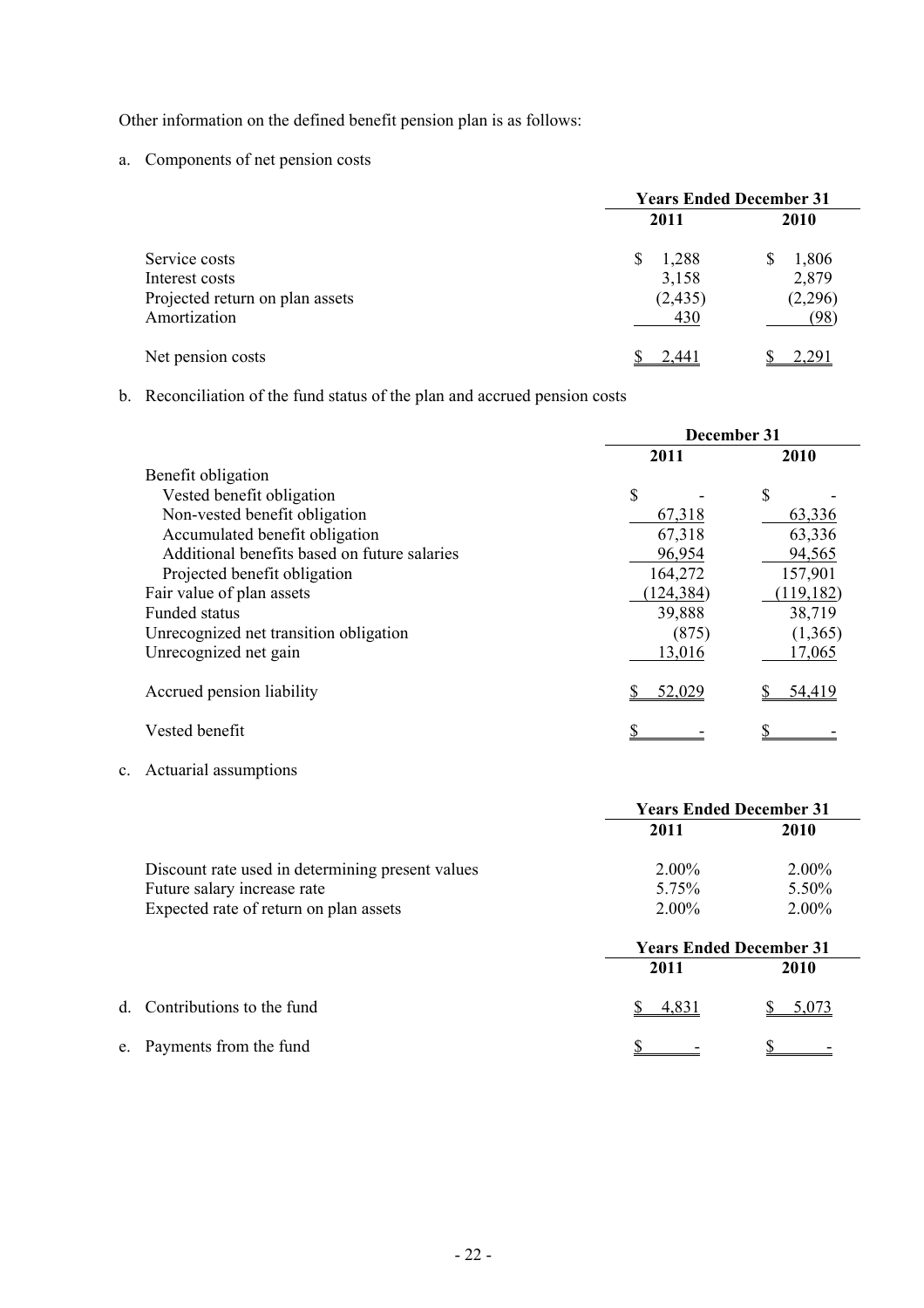#### **16. SHAREHOLDERS' EQUITY**

a. Employee stock option plan

On September 11, 2007, the Securities and Futures Bureau approved the Company's adoption of an employee stock option plan ("2007 plan"). The 2007 plan provides for the grant of 25,000 thousand options, with each unit representing one common share. The option rights are granted to qualified employees of the Company and subsidiaries. A total of 25,000 thousand common shares have been reserved for issuance. The options are valid for six years and exercisable at certain percentages after the second anniversary of the grant date. Stock option rights are granted at an exercise price equal to the closing price of the Company's common shares listed on the Taiwan Stock Exchange on the grant date. If the Company's paid-in-capital changes, the exercise price is adjusted accordingly. All options had been granted or canceled as of December 31, 2011.

Outstanding option rights were as follows:

|                                                   |                        | 2007 Option Plan                        |                                |                                        |  |
|---------------------------------------------------|------------------------|-----------------------------------------|--------------------------------|----------------------------------------|--|
|                                                   |                        | 2011                                    |                                | 2010                                   |  |
|                                                   | Unit (In<br>Thousands) | Weighted-<br>average<br>Price<br>(NT\$) | Unit (In<br><b>Thousands</b> ) | Weighted-<br>average<br>Price<br>(NTS) |  |
| Beginning outstanding balance<br>Options canceled | 21,433<br>(1,586)      | \$38.03                                 | 22,858<br>(1,425)              | \$40.52<br>$\overline{\phantom{a}}$    |  |
| Ending outstanding balance                        | 19,847                 |                                         | 21,433                         |                                        |  |

The number of shares and exercise prices of outstanding option have been adjusted to reflect the appropriations of dividends, cash dividends and issuance of capital stock specified under the 2007 plans.

As of December 31, 2011, the outstanding and exercisable options were as follows:

|                             |                                               | <b>2007 Option Plan</b>                                          |                                                           |                                               |                                                            |  |  |
|-----------------------------|-----------------------------------------------|------------------------------------------------------------------|-----------------------------------------------------------|-----------------------------------------------|------------------------------------------------------------|--|--|
|                             |                                               | <b>Options Outstanding</b>                                       |                                                           | <b>Options Exercisable</b>                    |                                                            |  |  |
| <b>Exercise Price (NTS)</b> | Number of<br><b>Options</b> (In<br>Thousands) | Weighted-<br>average<br>Remaining<br>Contractual<br>Life (Years) | Weighted-<br>average<br><b>Exercise</b><br>Price<br>(NTS) | Number of<br><b>Options</b> (In<br>Thousands) | Weighted-<br>average<br><b>Exercise</b><br>Price<br>(NT\$) |  |  |
| \$37.9<br>38.3              | 13,547<br>6,300                               | 1.87<br>1.99                                                     | \$37.9<br>38.3                                            | 13,547<br>6,300                               | \$37.9<br>38.3                                             |  |  |

No compensation costs were recognized under the intrinsic value for 2011 and 2010. Had the Company used the fair value method to evaluate the options in accordance with Statement of Financial Accounting Standards No. 39 - "Share-Based Payment," the pro forma net income (loss) and basic earnings (loss) per share are the same with those reported in the income statements due to the expiration of valid period.

b. Global Depositary Receipts

In March 2001, the Company issued 20,000 thousand units of global depositary receipts (GDRs), representing 40,000 thousand common shares that consisted of newly issued and originally outstanding shares. The GDRs are listed on the London Stock Exchange (code: SUPD) with an issuance price of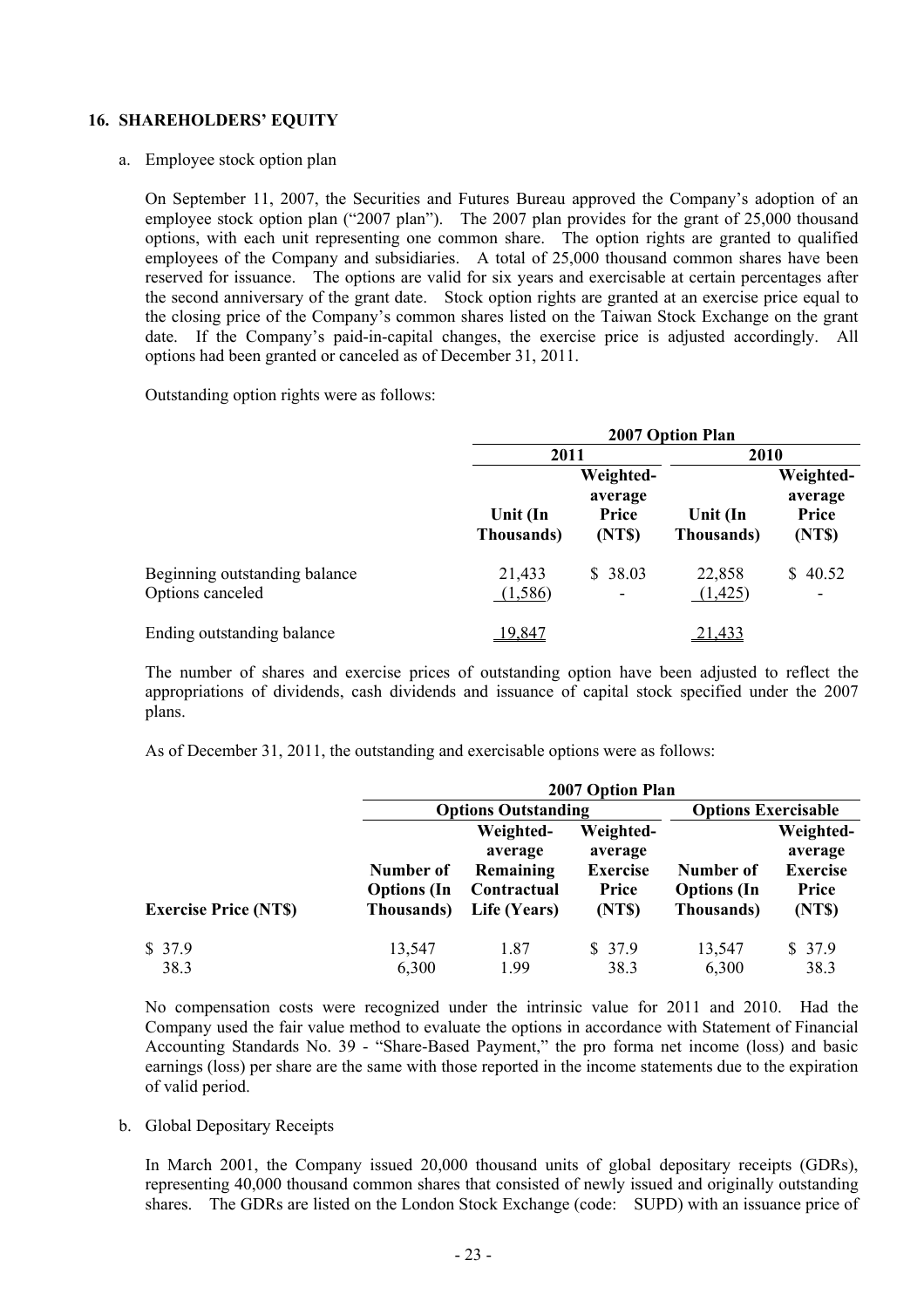US\$9.57 per unit. As of December 31, 2011, the outstanding 275 thousand units of GDRs represented 550 thousand common shares.

c. Capital surplus

Under the Company Law, capital surplus may be used to offset a deficit. The capital surplus from shares issued in excess of par (including the stock issued for new capital and mergers and surplus arising from treasury stocks transactions) may be capitalized within a certain percentage of the Company's paid-in capital. Under the revised Company Law issued on January 4, 2012, the foregoing capital surplus may also be distributed in cash. However, the capital surplus from long-term investments may not be used for any purpose.

d. Appropriation of earnings and dividends

The Company's Articles of Incorporation provide that the following should be appropriated from annual net income less any accumulated deficit: (a) 10% as legal reserve; and (b) special reserve equivalent to the debit balance of any accounts shown in the shareholders' equity section of the balance sheet, other than deficit. The distribution of any remaining earnings will be as follows: (i) up to 6% of paid-in capital as dividends; and (ii) 1.5% as remuneration to directors and supervisors and at least 1% as bonus to employees. The employees may include, with the approval of the Company's board of directors, those of the Company's subsidiaries.

Under an approved shareholders' resolution, the current year's net income less all the foregoing appropriations and distributions plus the unappropriated prior years' earnings may be distributed as additional dividends. The Company's policy is that cash dividends should be at least 10% of total dividends distributed. However, cash dividends will not be distributed if these dividends are less than NT\$0.5 per share.

Under regulations promulgated by the Securities and Futures Bureau, a special reserve equivalent to the debit balance of any account shown in the shareholders' equity section of the balance sheet (for example, unrealized loss on financial assets and cumulative translation adjustments, but excluding treasury stock) should be allocated from unappropriated retained earnings.

In 2010, the Company's accrued bonus to employees represented a certain percentage of net income, which was estimated at \$96,579 thousand, and remuneration to directors and supervisors, at \$2,204 thousand, were together 1.5% of net income less the legal reserve, special reserve and dividends. However, the Company had a net loss in 2011. Thus, the Company did not accrue any bonus and remuneration expenses. Material differences between earlier estimates of bonuses and remuneration and the amounts subsequently proposed by the Board of Directors are adjusted for in the year of the proposal. If the actual amounts approved by the shareholders differ from the board of directors' proposed amounts, the differences are recorded in the year of shareholders' resolution as a change in accounting estimate.

If bonus shares are resolved to be distributed to employees, the number of shares is determined by dividing the amount of bonus by the closing price (after considering the effect of cash and stock dividends) of the shares of the day preceding the shareholders' meeting.

Under the ROC Company Law, legal reserve should be appropriated until the reserve equals the Company's paid-in capital. This reserve may be used to offset a deficit. Under the revised Company Law issued on January 4, 2012, when the legal reserve exceeds 25% of the Company's paid-in capital, the excess may be transferred to capital or distributed in cash.

Under the Integrated Income Tax System, which took effect on January 1, 1998, ROC resident shareholders are allowed to have tax credits for the income tax paid by the Company on earnings generated since January 1, 1998. An imputation credit account (ICA) is maintained by the Company for such income tax and the tax credit allocated to each resident shareholder. The maximum credit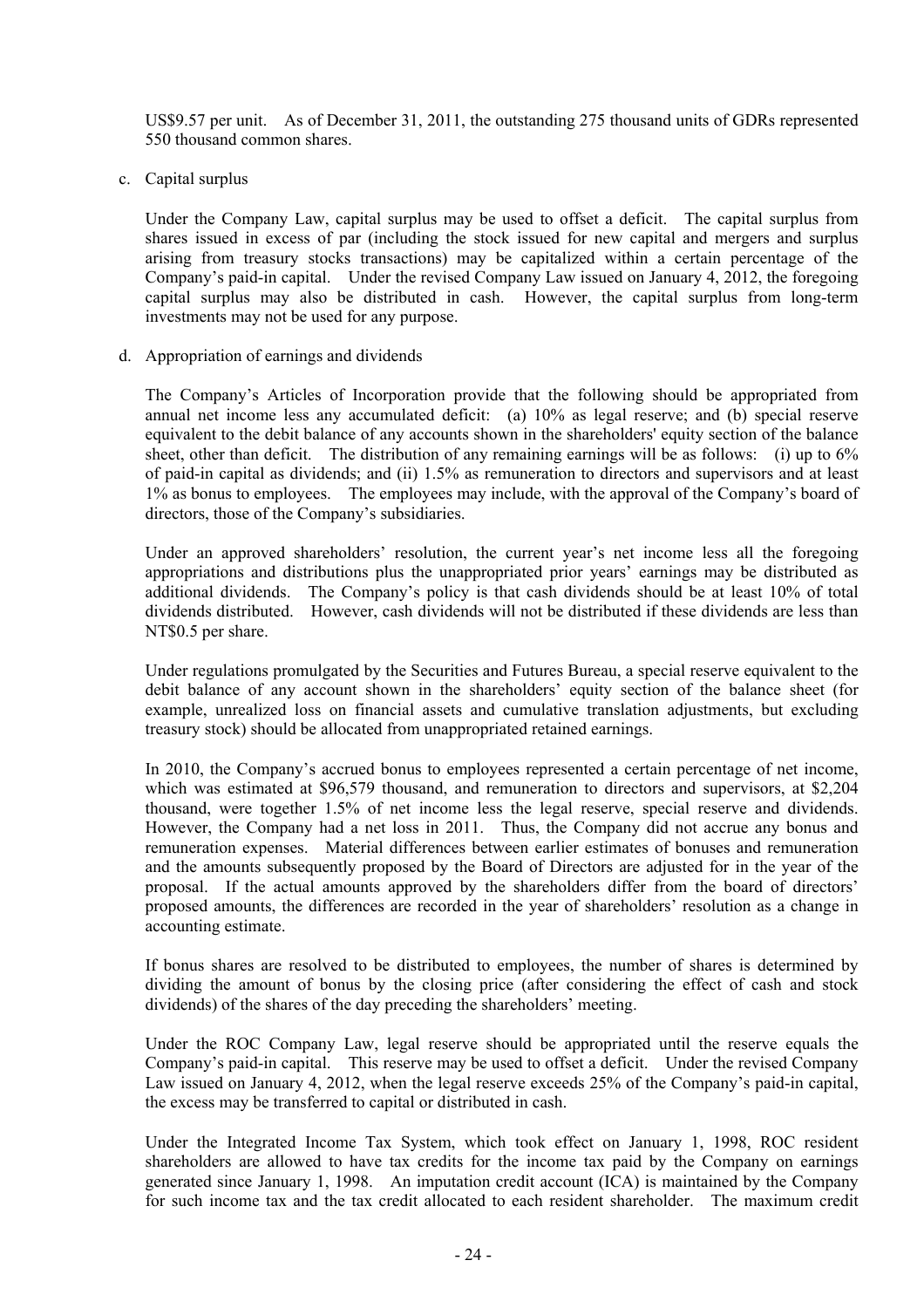available for allocation to each resident shareholder cannot exceed the ICA balance on the dividend distribution date.

The appropriations from the 2010 and 2009 earnings were approved at the shareholders' meetings on June 10, 2011 and June 14, 2010, respectively. The appropriations, including dividends, were as follows:

|                                                   |                                   | For Fiscal Year 2010                       | For Fiscal Year 2009         |                                            |  |
|---------------------------------------------------|-----------------------------------|--------------------------------------------|------------------------------|--------------------------------------------|--|
|                                                   | Appropriation<br>of Earnings      | <b>Dividends Per</b><br><b>Share (NTS)</b> | Appropriation<br>of Earnings | <b>Dividends Per</b><br><b>Share (NTS)</b> |  |
| Legal reserve<br>Special reserve<br>Cash dividend | 77,372<br>S<br>191,229<br>477,528 | \$<br>$\overline{\phantom{a}}$<br>۰<br>0.8 | 38,151<br>S<br>(428, 914)    | $\overline{\phantom{a}}$<br>۰<br>۰         |  |
|                                                   | 746,129                           |                                            | (390, 763)                   |                                            |  |

The shareholders' meeting on June 10, 2011 had approved a bonus to employees of \$96,579 thousand and a remuneration to directors and supervisors of \$2,204 thousand.

The information on the appropriation of bonuses to employees, directors and supervisors is available on the Market Observation Post System website of Taiwan Stock Exchange.

#### Unrealized gain or loss on financial instruments

In 2011 and 2010, the movements of unrealized gain or loss on financial instruments were as follows:

|                                                                                           | Available-<br>for-sale<br><b>Financial</b><br><b>Assets</b> | <b>Equity-</b><br>method<br><b>Investments</b> | <b>Total</b>                         |
|-------------------------------------------------------------------------------------------|-------------------------------------------------------------|------------------------------------------------|--------------------------------------|
| Year ended December 31, 2011                                                              |                                                             |                                                |                                      |
| Balance, beginning of year<br>Recognized in shareholders' equity<br>Transferred to profit | (440,213)<br>(1,091,017)<br>283,573                         | 267,646<br>S<br>(210, 304)                     | (172, 567)<br>(1,301,321)<br>283,573 |
| Balance, end of year                                                                      | \$(1,247,657)                                               | 57,342                                         | \$(1,190,315)                        |
| Year ended December 31, 2010                                                              |                                                             |                                                |                                      |
| Balance, beginning of year<br>Recognized in shareholders' equity                          | (313,072)<br>S.<br>(127, 141)                               | 429,521<br>S<br>(161, 875)                     | 116,449<br>S.<br>(289,016)           |
| Balance, end of year                                                                      | (440, 213)                                                  | 267,646                                        | 72,567                               |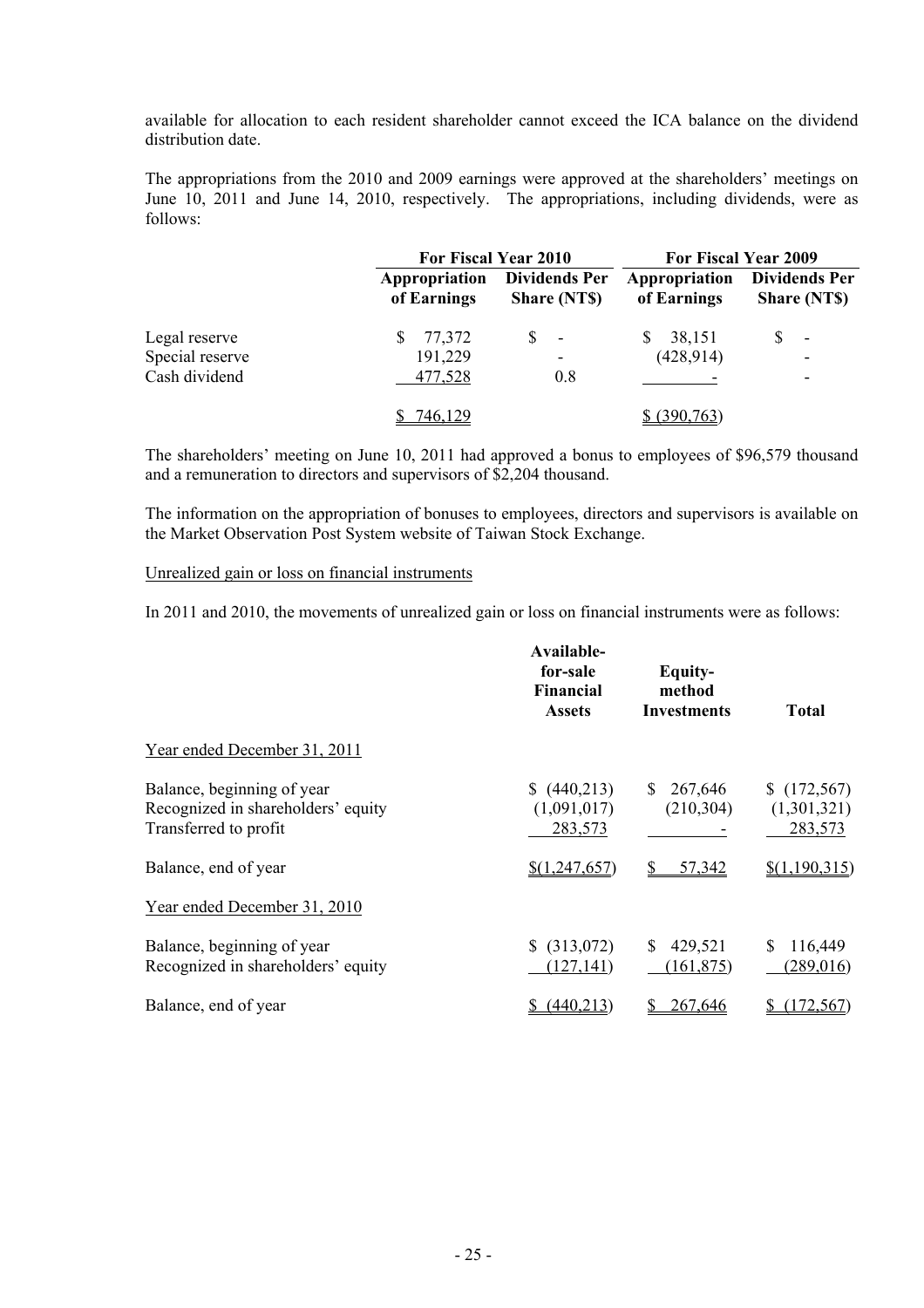#### **17. TREASURY STOCK**

#### **(Units: Shares in Thousands)**

| <b>Status/Purpose of Purchase</b>                                           | <b>Beginning</b><br><b>Shares</b> | <b>Increase</b> | <b>Decrease</b> | Ending<br><b>Shares</b> |
|-----------------------------------------------------------------------------|-----------------------------------|-----------------|-----------------|-------------------------|
| Year ended December 31, 2011                                                |                                   |                 |                 |                         |
| Company stocks held by a subsidiary<br>For subsequent transfer to employees | 3,560                             | 4,915           |                 | 3,560<br>4,915          |
|                                                                             | <u>3.560</u>                      | 4.915           |                 | 8.475                   |
| Year ended December 31, 2010                                                |                                   |                 |                 |                         |
| Company stocks held by a subsidiary                                         | 3,560                             |                 |                 | 3,560                   |

Since January 2002, the Company has accounted for its issued shares amounting to \$95,605 thousand and held by a subsidiary, Lin Shih Investment Co., Ltd., as treasury stock. As of December 31, 2011, these treasury shares had a book value of \$63,401 thousand and a market value of \$35,493 thousand. As of December 31, 2010, the these these treasury shares had a book value of \$63,401 thousand and a market value of \$75,472 thousand.

Under the Securities and Exchange Act, the Company should neither pledge treasury stock nor exercise shareholders' rights on these shares, such as rights to dividends and to vote. On March 1, 2011, the Board of Directors approved a plan to repurchase up to 10,000 thousand Company shares between March 1, 2011 and April 30, 2011, with the buyback price ranging from NT\$16.00 to NT\$22.00. As of December 31, 2011, the Company had bought back 4,915 thousand shares for \$91,835 thousand. The subsidiary holding treasury shares retains shareholders' rights, except the rights to participate in any share issuance for cash and to vote.

#### **18. PERSONNEL, DEPRECIATION AND AMORTIZATION EXPENSES**

| <b>Years Ended December 31</b>           |                                                     |               |                                          |                                                     |                   |
|------------------------------------------|-----------------------------------------------------|---------------|------------------------------------------|-----------------------------------------------------|-------------------|
|                                          | 2011                                                |               |                                          | 2010                                                |                   |
| <b>Classified</b><br>as Cost<br>of Sales | <b>Classified as</b><br>Operating<br><b>Expense</b> | <b>Total</b>  | <b>Classified</b><br>as Cost<br>of Sales | <b>Classified as</b><br>Operating<br><b>Expense</b> | <b>Total</b>      |
|                                          |                                                     |               |                                          |                                                     |                   |
| \$<br>65,503                             | \$712,130                                           | \$777,633     | \$<br>83,382                             | 824,785<br>S.                                       | 908,167<br>S.     |
| 5,047                                    | 43,910                                              | 48.957        | 4,905                                    | 40.995                                              | 45,900            |
| 3,509                                    | 31,747                                              | 35,256        | 3,498                                    | 30,941                                              | 34,439            |
| 1,191                                    | 9,362                                               | 10,553        | 2,211                                    | 15,435                                              | 17,646            |
| 1,510                                    | 11,109                                              | 12,619        | 1,627                                    | 11,290                                              | 12,917            |
| 76,760                                   | \$808,258                                           | 885,018<br>S. | 95,623<br>S.                             | 923,446<br>S.                                       | \$1,019,069       |
| 38,457                                   | 62,108                                              | 100,565       | 37,839<br>S                              | 54,929                                              | 92,768<br>320,151 |
|                                          | 607                                                 |               |                                          | 221.317<br>221,924<br>,020                          | 319,131           |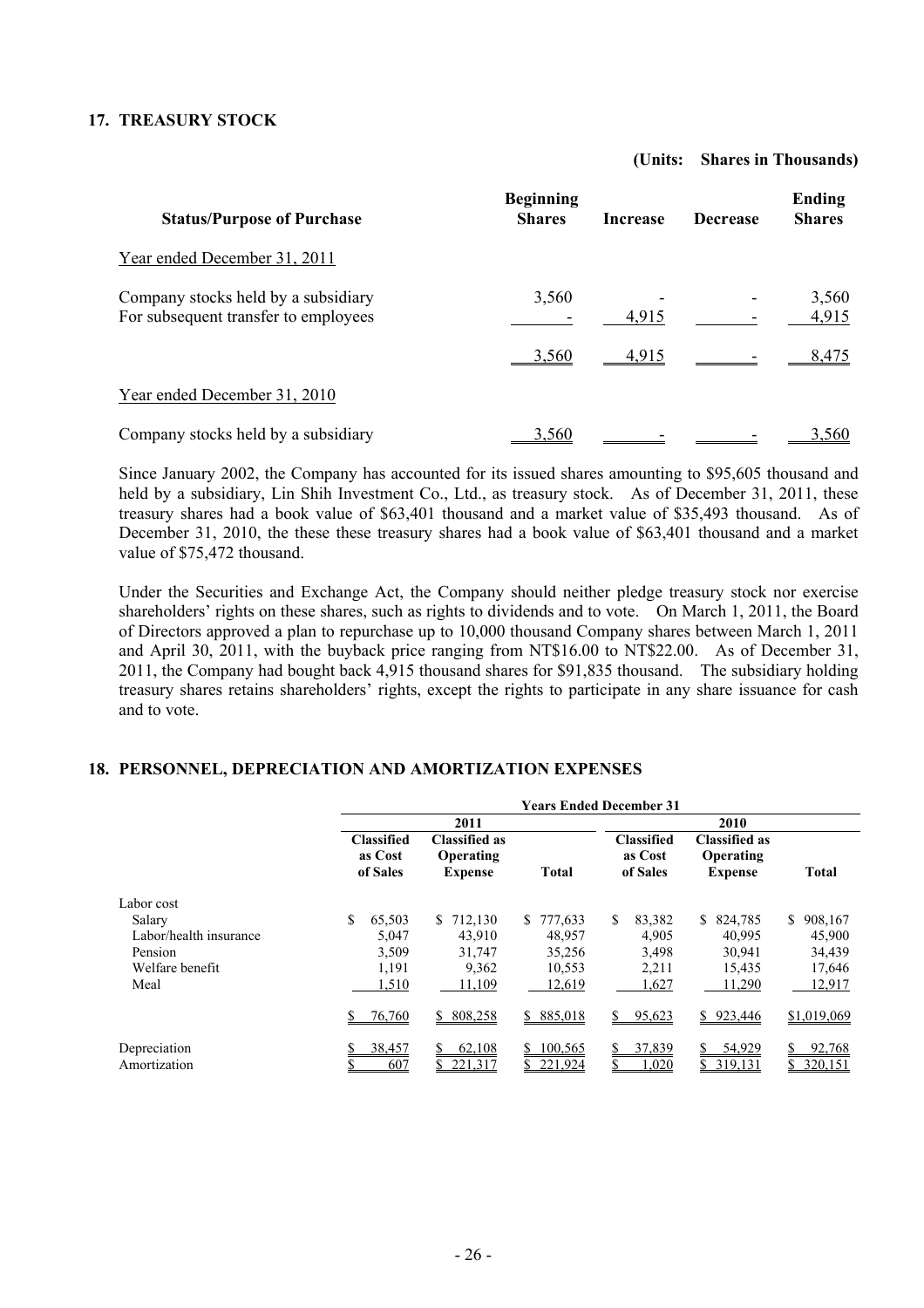## **19. INCOME TAX**

a. A reconciliation of income tax expense on income (loss) before income tax at the statutory rate of 17% and current income tax expense before tax credits is shown below:

|                                                   | <b>Years Ended December 31</b> |             |  |
|---------------------------------------------------|--------------------------------|-------------|--|
|                                                   | 2011                           | <b>2010</b> |  |
| Income (loss) before income tax at statutory rate | \$ (300,794)                   | \$194,832   |  |
| Tax effects of adjustments:                       |                                |             |  |
| Permanent differences                             | 69,067                         | (290, 706)  |  |
| Temporary differences                             | 136,267                        | (2,352)     |  |
| Tax effects of consolidation income tax filing    | (19,959)                       | (23,315)    |  |
| Income tax expense before tax credits             | 115.419                        | 121.541     |  |

b. Income tax expense consisted of the following:

|                                                  | <b>Years Ended December 31</b> |           |  |  |
|--------------------------------------------------|--------------------------------|-----------|--|--|
|                                                  | 2011                           | 2010      |  |  |
| Income tax expense before tax credits            | S                              | S         |  |  |
| Additional tax at 10% on unappropriated earnings | 2,758                          | 77,228    |  |  |
| Investment tax credits                           | (2,758)                        | (77, 228) |  |  |
| Net change in deferred income tax assets         | 84,660                         | 335,939   |  |  |
| Adjustment of prior years' income tax expense    | 130,887                        | 36,423    |  |  |
| Income tax expense                               | 215.547                        | 372.362   |  |  |

c. Deferred income tax assets were as follows:

|                                | December 31 |           |  |  |
|--------------------------------|-------------|-----------|--|--|
|                                | 2011        | 2010      |  |  |
| Current:                       |             |           |  |  |
| Investment tax credits         | \$243,496   | \$258,817 |  |  |
| Loss carryforwards             |             | 67,149    |  |  |
| Temporary differences          | 6,471       | (1, 452)  |  |  |
| Valuation allowance<br>Deduct: | 243,496     | 243,634   |  |  |
|                                | 6,471       | 80,880    |  |  |
| Noncurrent:                    |             |           |  |  |
| Investment tax credits         | \$258,063   | \$522,345 |  |  |
| Loss carryforwards             | 280,548     | 196,455   |  |  |
| Temporary differences          | 71,793      | 16,847    |  |  |
| Valuation allowance<br>Deduct  | 430,383     | 545,375   |  |  |
|                                | 180,02      | 190 2     |  |  |

Under Article 10 of the Statute for Industrial Innovation (SII) passed by the Legislative Yuan in April 2010, a profit-seeking enterprise may deduct up to 15% of its research and development expenditures from its income tax payable for the fiscal year in which these expenditures are incurred, but this deduction should not exceed 30% of the income tax payable for that fiscal year. This incentive is effective from January 1, 2010 till December 31, 2019.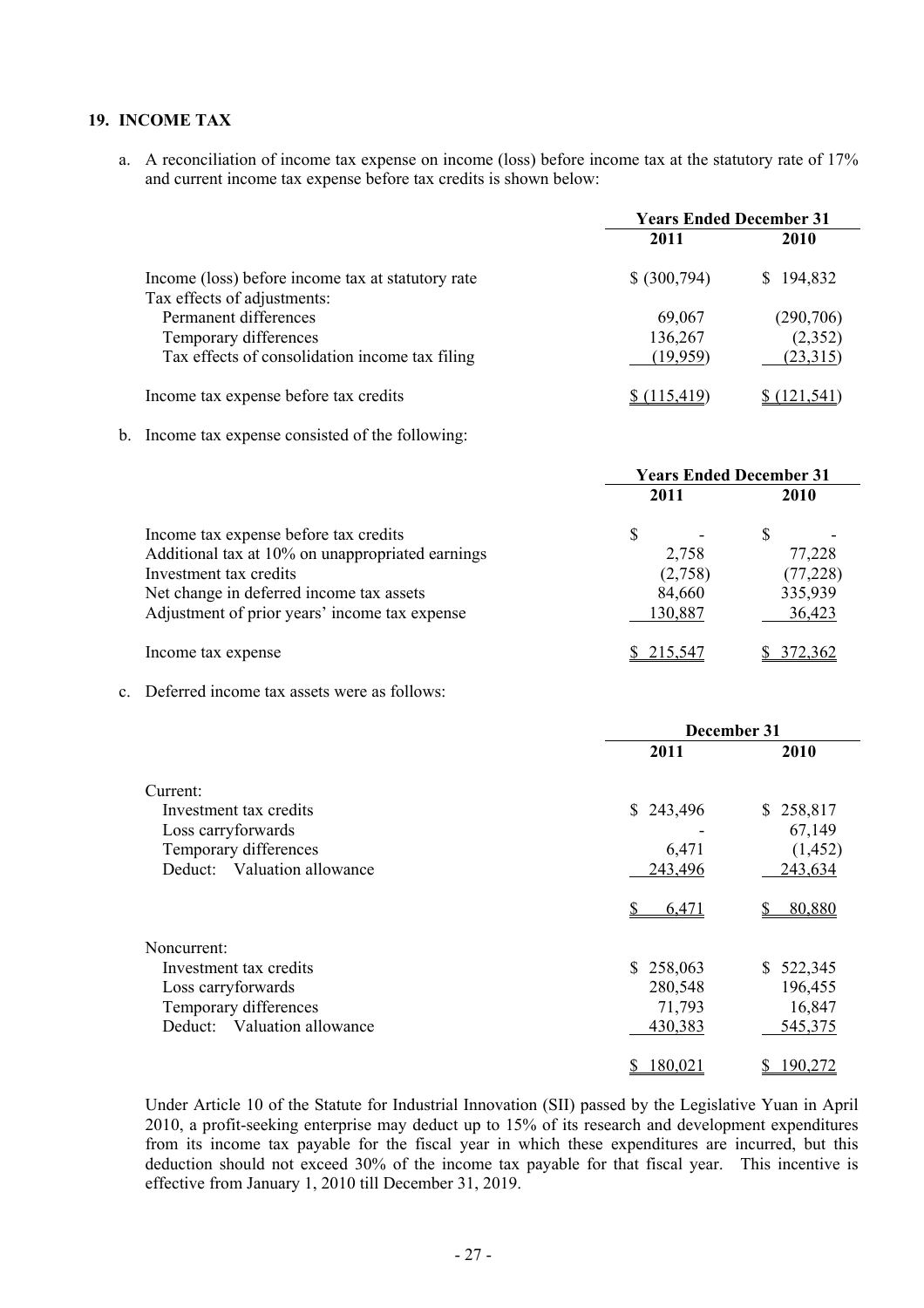In May 2010, the Legislative Yuan passed the amendment of Article 5 of the Income Tax Law, which reduced a profit-seeking enterprise's income tax rate from 20% to 17%, effective January 1, 2010.

As of December 31, 2011, investment tax credits (recorded as deferred tax assets) were as follows:

| <b>Regulatory Basis of</b><br><b>Tax Credits</b> | <b>Items</b>                                           | <b>Total</b><br>Creditable<br><b>Amounts</b> | Remaining<br>Creditable<br><b>Amounts</b> | <b>Expiry</b><br>Year |
|--------------------------------------------------|--------------------------------------------------------|----------------------------------------------|-------------------------------------------|-----------------------|
| Statute for Upgrading<br>Industries              | Purchase of machinery and<br>equipment                 | 1,035                                        | 1,035<br>S                                | 2013                  |
| <b>Statute for Upgrading</b><br>Industries       | Research and development<br>expenditures               | \$<br>243,496<br>241,935                     | \$<br>243,496<br>241,935                  | 2012<br>2013          |
|                                                  |                                                        | 485,431                                      | \$<br>485,431                             |                       |
| Income Tax Law                                   | Loss carryforwards                                     | \$<br>77,151<br>87,978<br>115,419            | \$<br>77,151<br>87,978<br>115,419         | 2019<br>2020<br>2021  |
|                                                  |                                                        | 280,548                                      | 280,548<br>S                              |                       |
| <b>Statute for Upgrading</b><br>Industries       | Investment in important<br>Technology-based enterprise | 15,093<br>S                                  | 15,093<br>\$                              | 2013                  |

d. The profits generated from the following expansion projects are exempt from income tax:

| Project              | <b>Tax Exemption Period</b>          |
|----------------------|--------------------------------------|
|                      |                                      |
| Eighth expansion     | January 1, 2010 to December 31, 2014 |
| Ninth expansion      | January 3, 2007 to January 2, 2012   |
| Tenth expansion      | August 31, 2006 to August 30, 2011   |
| Eleventh expansion   | January 1, 2008 to December 31, 2012 |
| Twelfth expansion    | January 1, 2009 to December 31, 2013 |
| Thirteenth expansion | January 1, 2013 to December 31, 2017 |

The tax returns through 2008 have been assessed by the tax authorities. However, the Company disagreed with the tax authorities' assessment of its 2004 and 2005 tax returns and thus applied for administrative remedy on these returns. The Company also applied for the correction of the tax authorities' assessment of its 2006 and 2007 tax returns. Nevertheless, the Company has made a provision for the income tax assessed by the tax authorities for conservatism purposes.

e. Integrated income tax information is as follows:

|                                         | December 31 |         |  |
|-----------------------------------------|-------------|---------|--|
|                                         | 2011        | 2010    |  |
| Shareholders' imputation credit account | 201.494     | 254,802 |  |
| Unappropriated earnings until 1997      |             |         |  |

The actual creditable tax ratio for the distribution of earnings for 2010 was 12.63%; for 2011, there was no creditable tax ratio because the Company had a deficit.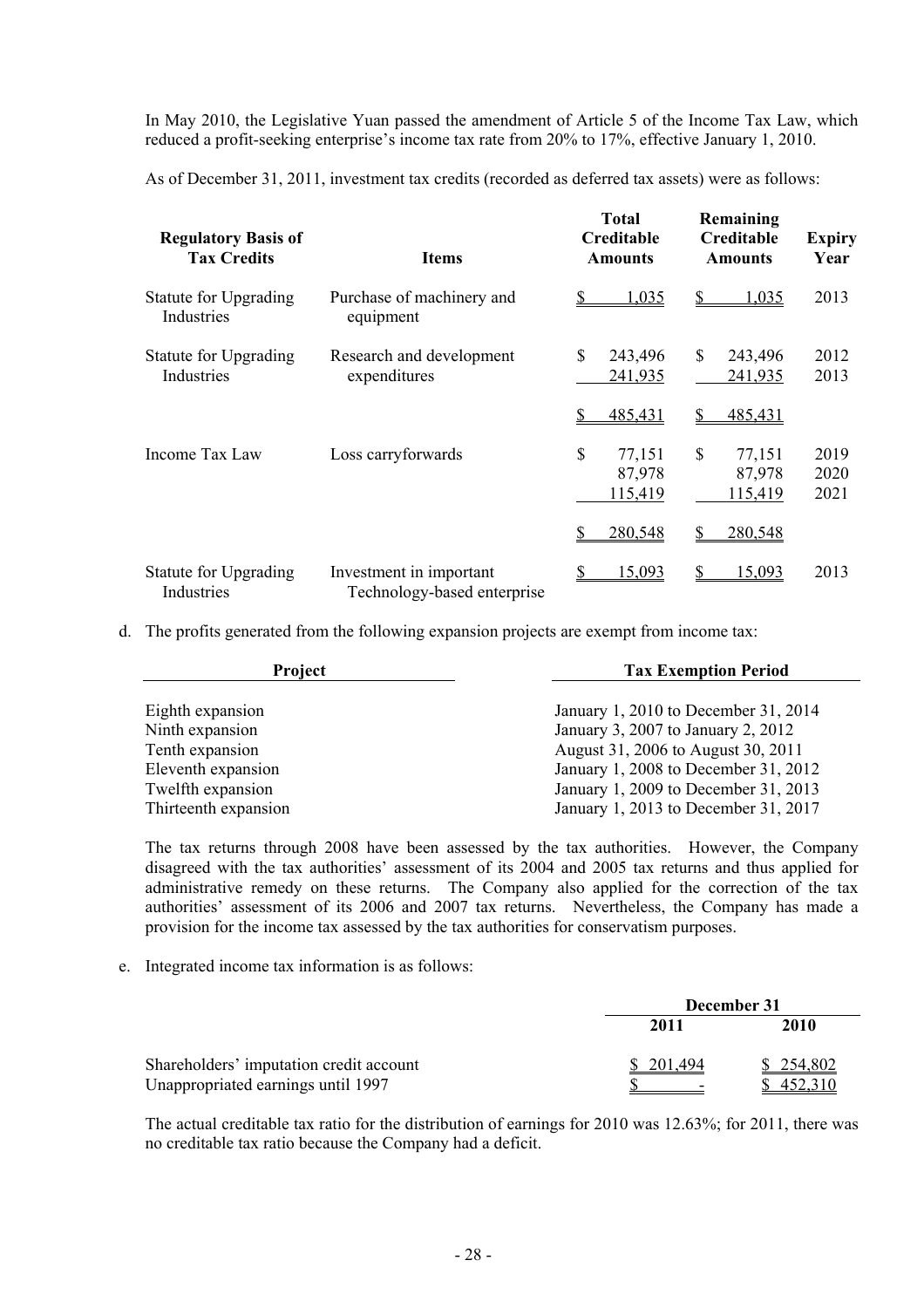#### **20. EARNINGS PER (LOSS) SHARE**

The numerators and denominators used in computing earnings (loss) per share (E/LPS) were as follows:

|                                                                                                              |                            |                   |                  | <b>E/LPS</b> (Dollars) |        |
|--------------------------------------------------------------------------------------------------------------|----------------------------|-------------------|------------------|------------------------|--------|
|                                                                                                              | <b>Amounts (Numerator)</b> |                   | <b>Share</b>     | <b>Before</b>          | After  |
|                                                                                                              | <b>Before</b>              | After             | (Denominator)    | Income                 | Income |
|                                                                                                              | <b>Income Tax</b>          | <b>Income Tax</b> | (In Thousands)   | <b>Tax</b>             | Tax    |
| Year Ended December 31, 2011                                                                                 |                            |                   |                  |                        |        |
| Net loss                                                                                                     | \$(1,769,375)              | \$(1,984,922)     |                  |                        |        |
| Basic loss per share<br>Loss of common shareholders                                                          | \$(1,769,375)              | \$(1,984,922)     | 589,827          | (3.00)                 | (3.37) |
| Year Ended December 31, 2010                                                                                 |                            |                   |                  |                        |        |
| Net income                                                                                                   | \$1,146,073                | 773,711           |                  |                        |        |
| Basic income per share<br>Income of common<br>shareholders<br>Effect of dilutive securities<br>Stock options | \$1,146,073                | \$<br>773,711     | 593,350<br>4,556 | 1.93                   | 1.30   |
| Diluted EPS<br>Income of common and<br>potential common<br>shareholders                                      | <u>\$1,146,073</u>         | 773,711           | 597,906          | 1.92                   |        |

The employee stock options stated in Note 16 represent potential common stock. Thus, the Company tested the effects of employee stock options by the treasury method in accordance with Statement of Financial Accounting Standards No. 24 - "Earnings Per Share." The test showed the stock options were anti-dilutive for 2011 and 2010. As a result, the potential common shares were excluded from the calculation of diluted E/LPS.

The Accounting Research and Development Foundation issued Interpretation 2007-052, which requires companies to recognize bonuses paid to employees, directors and supervisors as compensation expenses beginning January 1, 2008. These bonuses were previously recorded as appropriations from earnings. If the Company decides to settle the bonus to employees by cash or shares, the Company should presume that the entire amount of the bonus will be settled in shares and, if the resulting potential shares have a dilutive effect, these shares should be included in the weighted average number of shares outstanding used in the calculation of diluted EPS. The number of shares is estimated by dividing the entire amount of the bonus by the closing price of the shares at the balance sheet date. The dilutive effect of the potential shares should be included in the calculation of diluted EPS until the shareholders resolve the number of shares to be distributed to employees at their meeting in the following year.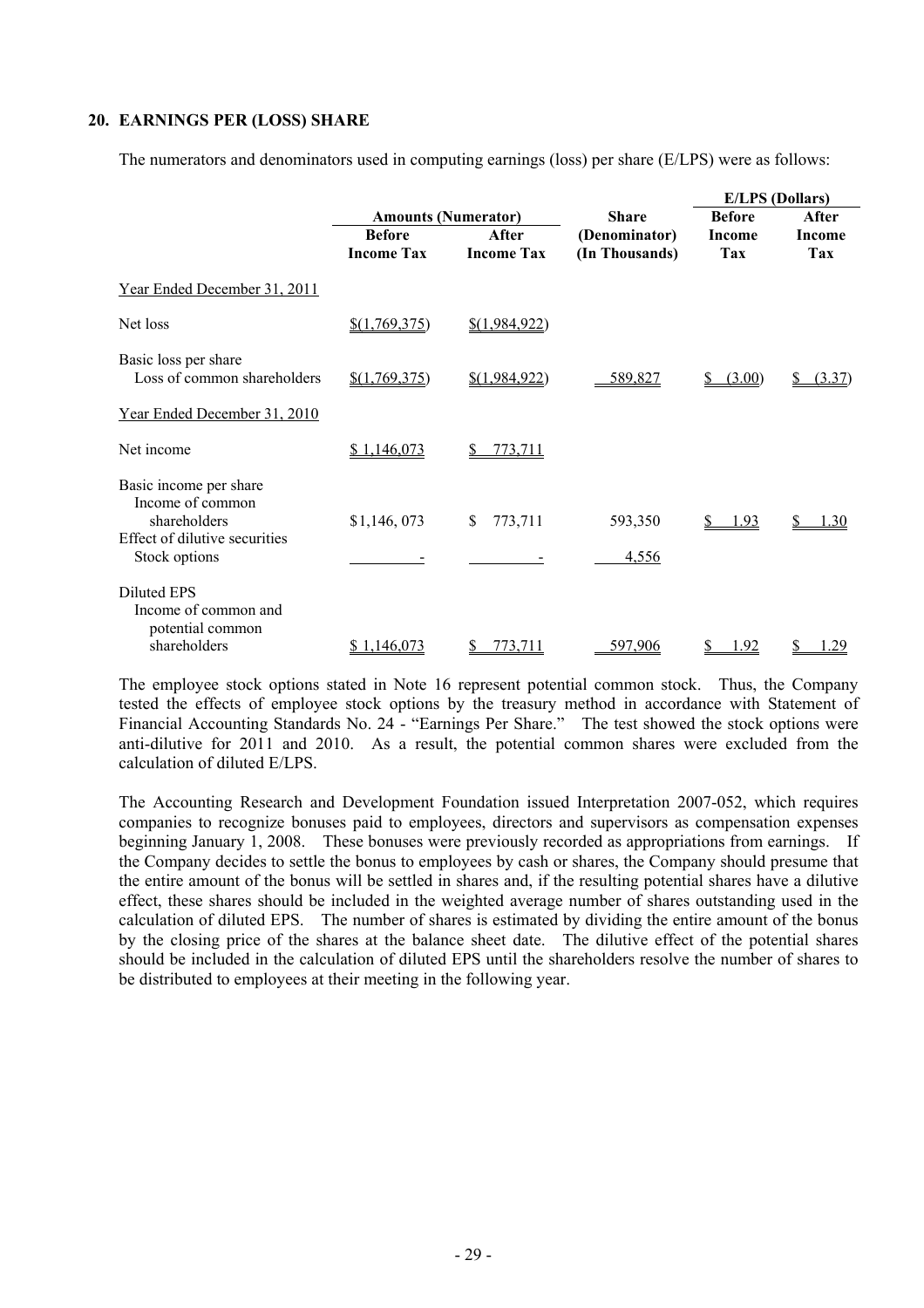#### **21. FINANCIAL INSTRUMENTS**

a. Fair values of financial instruments were as follows:

|                                                                                                                                                  | December 31         |                   |                       |                   |  |
|--------------------------------------------------------------------------------------------------------------------------------------------------|---------------------|-------------------|-----------------------|-------------------|--|
|                                                                                                                                                  |                     | 2011              |                       | 2010              |  |
|                                                                                                                                                  | Carrying            |                   | Carrying              |                   |  |
|                                                                                                                                                  | Value               | <b>Fair Value</b> | Value                 | <b>Fair Value</b> |  |
| Nonderivative instruments                                                                                                                        |                     |                   |                       |                   |  |
| Assets<br>Available-for-sale financial<br>assets (including current and<br>noncurrent portions)<br>Financial assets carried at cost<br>Liability | 1,222,956<br>18,889 | \$1,222,956       | \$2,708,311<br>21,111 | \$2,708,311       |  |
| Long-term bank loans<br>(including current portion)                                                                                              | 208,000             | 208,000           | 620,500               | 620,500           |  |

- b. Methods and assumptions used in determining fair values of financial assets and liabilities, based on quoted market prices or valuation techniques, were as follows:
	- 1) For cash, accounts receivable, other receivables, short-term bank loans, and accounts payable, the carrying amounts reported in the balance sheets approximate their fair values because of their short maturities.
	- 2) Fair values of financial assets at fair value through profit or loss and available-for-sale financial assets are based on their quoted prices in active markets. For those instruments not traded in active markets and derivatives with no quoted market prices, their fair values are determined using valuation techniques incorporating estimates and assumptions that are consistent with prevailing market conditions.
	- 3) Financial assets carried at cost are investments in unquoted shares, which have no quoted prices in an active market and entail an unreasonably high cost to obtain verifiable fair values. Therefore, no fair value is presented.
	- 4) The fair values of long-term bank loans are estimated using the present value of future cash flows discounted at interest rates the Company may obtain for similar loans (e.g., similar maturities). The fair values of long-term bank loans with floating interest rates are equivalent to their carrying values.
- c. The Company did not-use derivative contracts in 2011 and 2010.
- d. As of December 31, 2011 and 2010, financial assets exposed to cash flow interest rate risk amounted to \$563,661 thousand and \$195,184 thousand, respectively; financial assets exposed to fair value interest rate risk amounted to \$1,247,100 thousand and \$1,900,954 thousand, respectively. As of December 31, 2011 and 2010, financial liabilities exposed to fair value interest rate risk amounted to \$381,100 thousand and \$174,780 thousand, respectively. As of December 31, 2011 and 2010, financial liabilities exposed to cash flow interest rate risk amounted to \$208,000 thousand and \$620,500 thousand, respectively.
- e. In 2011 and 2010, on financial assets other than financial assets at fair value through profit or loss, interest revenues were \$19,971 thousand and \$10,563 thousand, respectively, and interest expenses were \$10,775 thousand and \$18,994 thousand, respectively.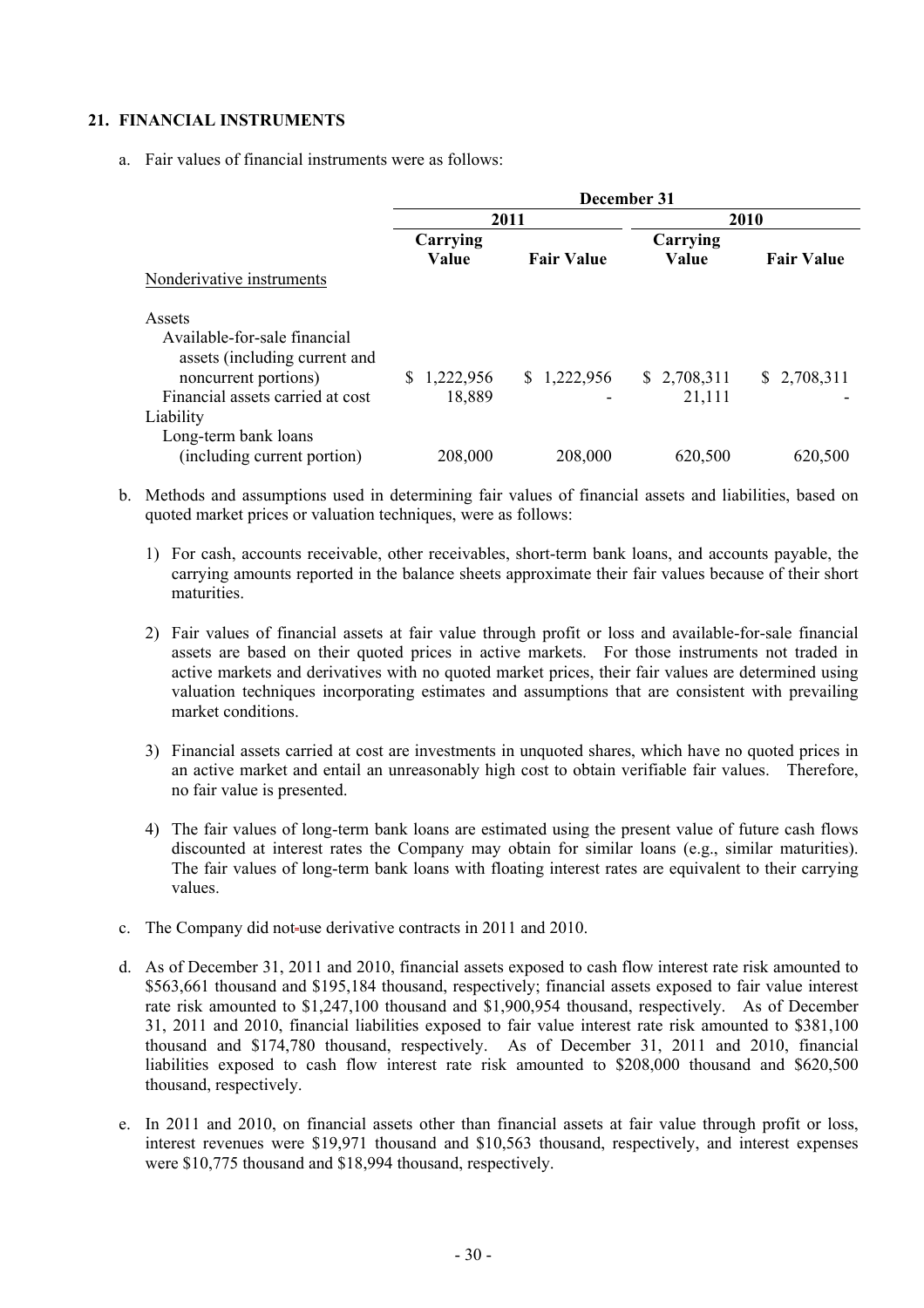- f. Financial risks
	- 1) Market risk. The financial instruments held by the Company are exposed to interest rate, foreign exchange rate and price risks. Fair values of available-for-sale security investments are affected by fluctuations of quoted prices.
	- 2) Credit risk. The Company will incur a loss if the counter-parties or third-parties breach financial instrument contracts. Contracts with positive fair values on the balance sheet date are evaluated for credit risk. The counter-parties or third-parties to the foregoing contracts are reputable financial institutions and business organizations. Management believes that the Company's exposure to default by those parties is low.
	- 3) Liquidity risk. Available-for-sale security investments are expected to be settled readily at amounts approximating their fair values in active markets. However, the Company also has some equity-method investments with no quoted market prices in an active market, which are expected to have material liquidity risk.
	- 4) Interest rate risk. As of December 31, 2011 and 2010, the interest rates for long-term bank loans were floating, i.e., these rates fluctuated as market interest rates changed.

#### **22. RELATED-PARTY TRANSACTIONS**

The Company's related parties were as follows:

- a. Waveplus Technology Co., Ltd. ("Waveplus") equity-method investee
- b. Sunext Technology Co., Ltd. ("Sunext") 61% subsidiary
- c. Sunplus Core Technology Co., Ltd. ("Sunplus Core") 70% subsidiary
- d. Generalplus Technology Inc. ("Generalplus") 34% subsidiary
- e. Sunplus Innovation Technology Inc. ("Sunplus Innovation") 64% subsidiary
- f. Sunplus mMobile Inc. ("Sunplus mMobile") 99% subsidiary
- g. HT mMobile Inc. ("HT mMobile") equity-method investee
- h. Sunplus Technology (H.K.) Co., Ltd. ("Sunplus H.K.") 100% subsidiary
- i. Orise Technology Co., Ltd. ("Orise") equity-method investee
- j. Sunplus mMedia Inc. ("Sunplus mMedia") 83% subsidiary
- k. iCatch Technology, Inc. ("iCatch") 38% subsidiary
- l. Sunplus Technology (Shanghai) Co., Ltd. ("Sunplus Shanghai") 99% indirect subsidiary
- m. Giantplus Technology Co., Ltd. same board chairman as the Company's
- n. Global View Co., Ltd. a director of the Company
- O. Others please refer to Note 26 for related parties that did not have business transactions with the Company in the current period.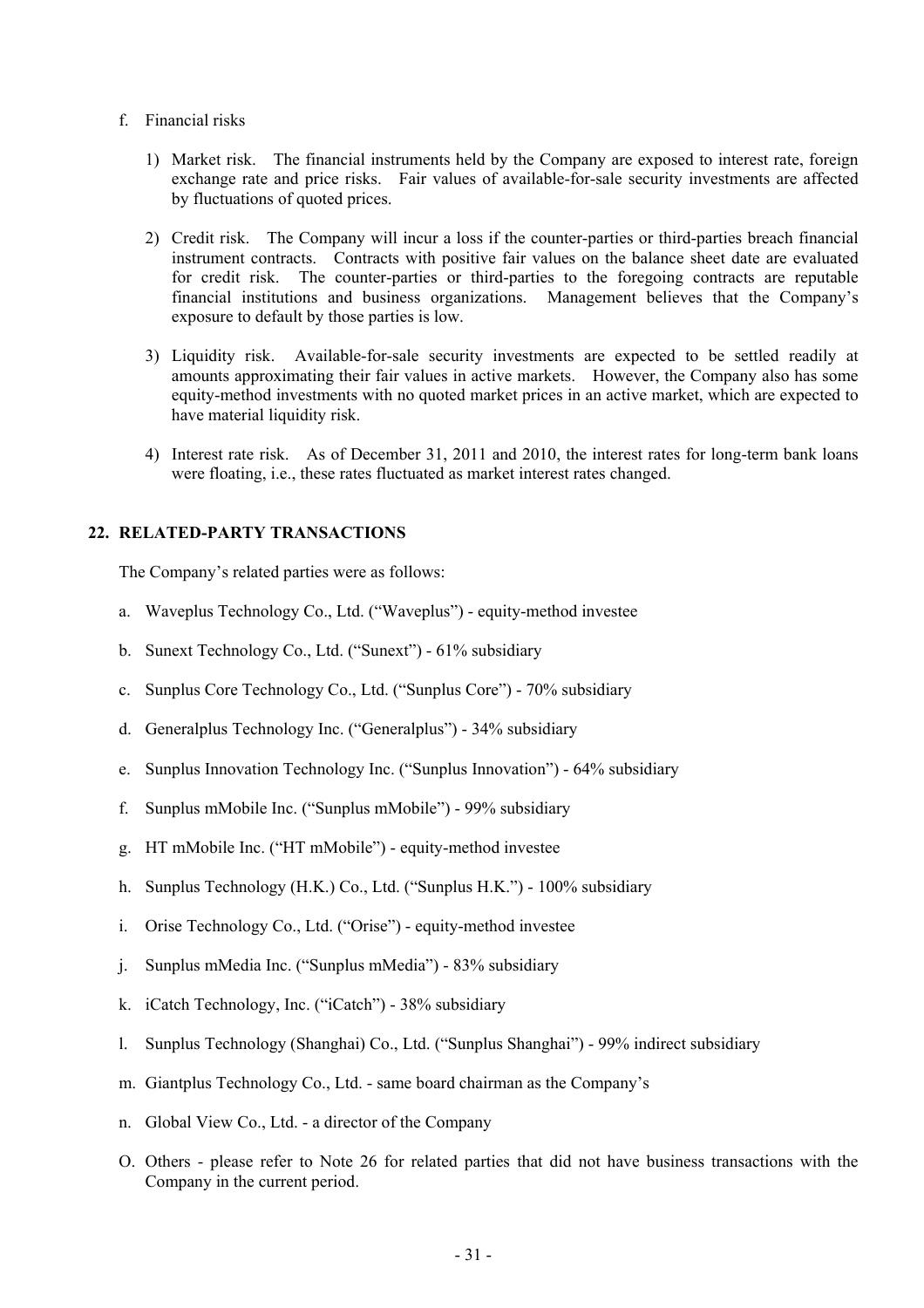The transactions with the foregoing parties in addition to those disclosed in other notes are summarized as follows:

|                    | <b>Years Ended December 31</b> |               |              |               |
|--------------------|--------------------------------|---------------|--------------|---------------|
|                    | 2011                           |               | 2010         |               |
|                    | Amount                         | $\frac{0}{0}$ | Amount       | $\frac{0}{0}$ |
| Sales              |                                |               |              |               |
| Sunplus Core       | \$<br>28,152                   |               | \$<br>10,161 |               |
| Orise              | 17,315                         |               | 35,121       |               |
| Generalplus        | 15,736                         |               | 24,074       |               |
| iCatch             | 9,323                          |               | 12,932       |               |
| Sunext             | 3,197                          |               | 1,626        |               |
| HT mMobile         | 3,099                          |               | 5,225        |               |
| Sunplus Innovation | 1,181                          |               | 8,112        |               |
|                    | 78,003                         |               | 97,251       |               |

The collection terms for products sold to related parties were similar to those for products sold to third parties.

|                    | <b>Years Ended December 31</b>     |                          |            |               |
|--------------------|------------------------------------|--------------------------|------------|---------------|
|                    | 2011                               |                          |            |               |
|                    | Amount                             | $\frac{0}{0}$            | Amount     | $\frac{0}{0}$ |
| Operating expenses |                                    |                          |            |               |
| Sunplus H.K.       | 1,839<br>$\boldsymbol{\mathsf{S}}$ | $\overline{\phantom{a}}$ | 2,164<br>S | ۰             |
| Sunplus Core       | 792                                |                          | 15,228     |               |
| Other              | 51                                 |                          | 451        |               |
|                    | 2,682                              |                          | 17.843     |               |

The support transaction prices were negotiated and thus not comparable with those in the market.

|                               | <b>Years Ended December 31</b> |                |               |               |
|-------------------------------|--------------------------------|----------------|---------------|---------------|
|                               | 2011                           |                | 2010          |               |
|                               | <b>Amount</b>                  | $\frac{0}{0}$  | <b>Amount</b> | $\frac{0}{0}$ |
| Nonoperating income and gains |                                |                |               |               |
| HT mMobile                    | \$<br>24,945                   | 7              | \$<br>28,977  | 3             |
| iCatch                        | 12,408                         | 4              | 15,021        | 2             |
| Sunplus mMobile               | 7,995                          | $\overline{2}$ | 7,159         |               |
| Generalplus                   | 7,273                          | $\overline{2}$ | 8,176         |               |
| Sunplus Innovation            | 6,709                          | $\overline{2}$ | 4,969         |               |
| Sunplus Core                  | 5,051                          |                | 8,354         |               |
| Orise                         | 2,842                          |                | 2,399         |               |
| Sunext                        | 1,738                          |                | 1,348         |               |
| Sunplus mMedia                | 90                             |                | 127           |               |
| Global View                   |                                |                | 4,102         |               |
| Waveplus                      |                                |                | 118           |               |
| Giantplus                     |                                |                | 168           |               |
|                               | 69,051<br>S                    | 20             | 80,918        | <u>10</u>     |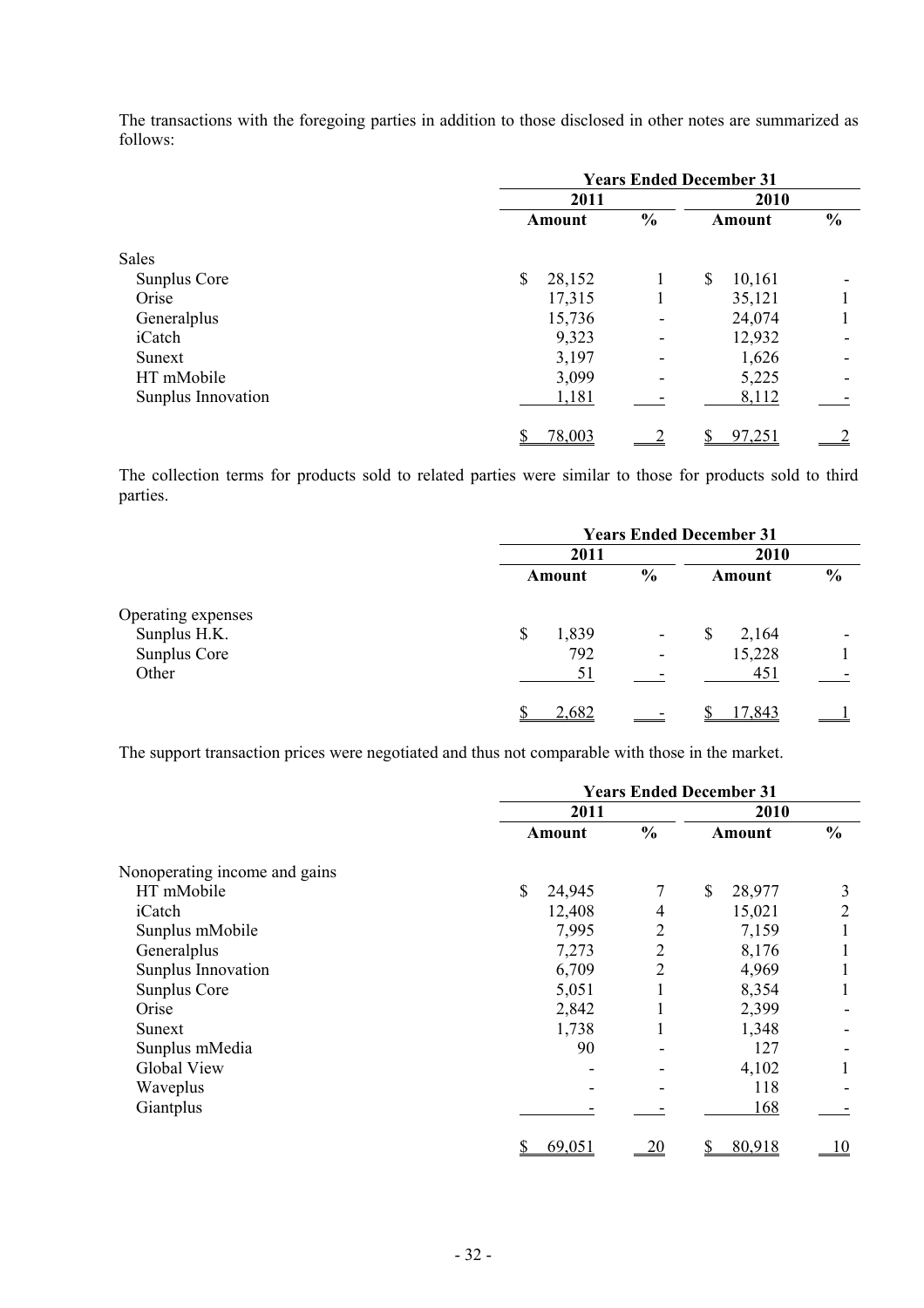Nonoperating income and gains included rental income and support transaction prices that were negotiated and thus not comparable with those in the market. The Company leased sections to Sunplus mMobile, Sunplus mMedia, Sunplus Core, HT mMobile and iCatch and transferred the book value of these leased sections of buliding to assets leased to others; this book value was based on the ratio of the area of the leased sections to the total area of the building.

The following receivables as well as other transactions between the Company and the related parties were based on normal terms.

|                                          | December 31           |                         |               |                |
|------------------------------------------|-----------------------|-------------------------|---------------|----------------|
|                                          | 2011                  |                         | 2010          |                |
|                                          | <b>Amount</b>         | $\frac{0}{0}$           | <b>Amount</b> | $\frac{0}{0}$  |
| Accounts receivable:                     |                       |                         |               |                |
| Generalplus                              | $\mathbb{S}$<br>2,070 | 1                       | \$<br>3,871   | 1              |
| Orise                                    | 2,066                 |                         | 6,484         | 1              |
| iCatch                                   | 885                   |                         | 2,593         |                |
| HT mMobile                               | 549                   |                         | 836           |                |
| Sunext                                   | 424                   |                         | 54            |                |
| Sunplus Innovation                       | 44                    |                         | 856           |                |
| Sunplus Core                             |                       |                         | 50            |                |
|                                          | 6,038                 |                         | 14,744        | $\overline{2}$ |
| Allowance for doubtful accounts<br>Less: | 160                   |                         |               |                |
|                                          | 5,878<br>\$           |                         | 14,744<br>S   |                |
| Other receivables                        |                       |                         |               |                |
| Sunplus mMobile                          | \$<br>25,490          | $77\,$                  | 262,857<br>\$ | 97             |
| iCatch                                   | 3,124                 | 10                      | 1,054         | 1              |
| Orise                                    | 1,322                 | 4                       | 25            |                |
| HT mMobile                               | 1,054                 | 3                       | 4,046         | $\overline{2}$ |
| Sunplus Innovation                       | 979                   | $\overline{\mathbf{3}}$ | 612           |                |
| Generalplus                              | 608                   | $\overline{2}$          | 533           |                |
| Sunext                                   | 383                   | 1                       | 543           |                |
| Sunplus mMedia                           | 9                     |                         | 29            |                |
| Sunplus Core                             |                       |                         | 643           |                |
| Giantplus                                |                       |                         | 174           |                |
|                                          | 32,969                | 100                     | 270,516<br>S  | 100            |

The Company provided financing to Sunplus mMobile in 2011 and 2010, as follows:

|                                             | <b>Year Ended December 31, 2011</b> |                                           |                                      |                           |  |  |  |  |  |
|---------------------------------------------|-------------------------------------|-------------------------------------------|--------------------------------------|---------------------------|--|--|--|--|--|
| <b>Financing to</b><br><b>Related Party</b> | <b>Maximum</b><br><b>Balance</b>    | <b>Ending Balance</b>                     |                                      | <b>Interest</b><br>Income |  |  |  |  |  |
| Sunplus mMobile<br>HT mMobile               | 546,000<br>400,000                  | 64,000<br>(Note 1)<br>400,000<br>(Note 2) | 1.475%-1.655%<br>$1.475\% - 1.655\%$ | 5,684<br>.497             |  |  |  |  |  |
|                                             |                                     | <b>Year Ended December 31, 2010</b>       |                                      |                           |  |  |  |  |  |
| <b>Financing to</b><br><b>Related Party</b> | <b>Maximum</b><br><b>Balance</b>    | <b>Ending Balance</b>                     | <b>Interest Rate</b>                 | <b>Interest</b><br>Income |  |  |  |  |  |
| Sunplus mMobile                             | 399,000                             | (Note 3)<br><u>262,000</u>                | $0.9\% - 1.6\%$                      | 3.431                     |  |  |  |  |  |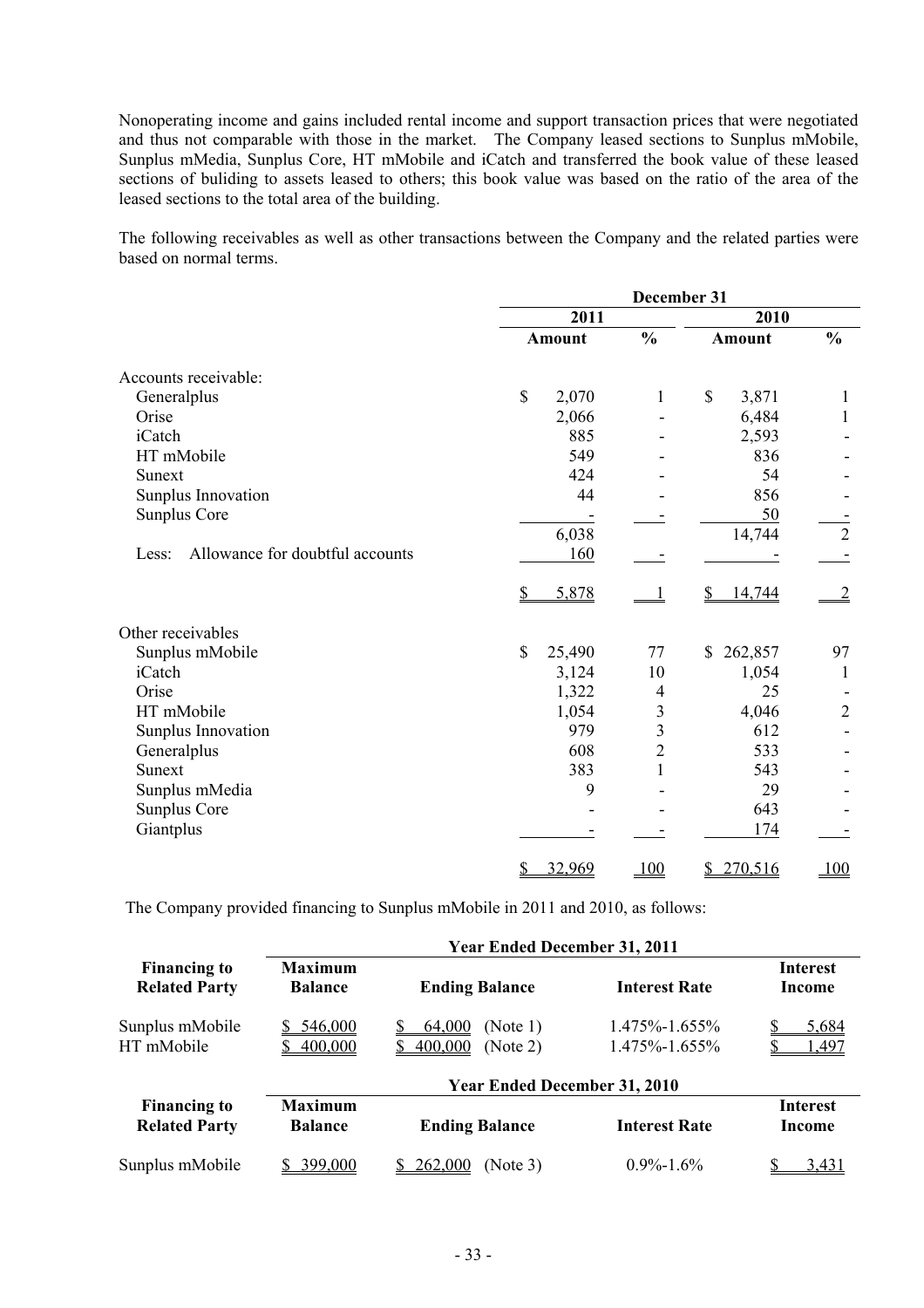Note 1: Actual provided was \$25,000 thousand.

Note 2 Actual provided was \$400,000 thousand. The Company and recognized impairment loss of \$400,000 thousand.

Note 3: Actual provided was \$262,000 thousand.

|                                                               |                  |             | December 31    |               |               |               |
|---------------------------------------------------------------|------------------|-------------|----------------|---------------|---------------|---------------|
|                                                               | 2011             |             |                | 2010          |               |               |
|                                                               | <b>Amount</b>    |             | $\frac{0}{0}$  |               | <b>Amount</b> | $\frac{0}{0}$ |
| Accrued expenses                                              |                  |             |                |               |               |               |
| Sunplus Core                                                  | 340<br>S         |             |                | $\mathbb{S}$  |               |               |
| Other current liability                                       |                  |             |                |               |               |               |
| Sunplus Core                                                  | 142<br><u>\$</u> |             |                | \$            |               |               |
| Deferred royalty income (including current and<br>noncurrent) |                  |             |                |               |               |               |
| Orise                                                         | \$<br>2,897      |             | 64             | $\mathcal{S}$ |               |               |
| Generalplus                                                   | 1,448            |             | 32             |               | 3,621         | 11            |
| Sunplus Core                                                  |                  |             |                |               | 28,000        | 88            |
|                                                               | 4,345<br>\$      |             | $\frac{96}{9}$ | \$            | 31,621        | 99            |
|                                                               |                  |             |                |               | December 31   |               |
|                                                               |                  |             | 2011           |               |               | 2010          |
| Endorsement/guarantee provided                                |                  |             |                |               |               |               |
| Sunplus mMobile                                               |                  | $\mathbf S$ | 620,000        |               | \$            | 820,000       |
| Sunplus Core                                                  |                  |             | 250,000        |               |               | 290,000       |
| Sunplus Shanghai                                              |                  |             | 203,350        |               |               | 224,280       |
| Sunext                                                        |                  |             |                | 80,000        |               | 32,230        |
| HT mMobile                                                    |                  |             |                | 30,000        |               | 30,000        |
| Generalplus                                                   |                  |             |                |               |               | 10,938        |
| Sunplus Innovation                                            |                  |             |                |               |               | 5,985         |
| Orise                                                         |                  |             |                |               |               | 5,096         |
| iCatch                                                        |                  |             |                |               |               | 5,007         |
|                                                               |                  | \$          | 1,183,350      |               | \$            | 1,423,536     |

|                                                                                 | <b>Years Ended December 31</b> |       |                |               |        |               |  |
|---------------------------------------------------------------------------------|--------------------------------|-------|----------------|---------------|--------|---------------|--|
|                                                                                 | 2011                           |       |                | 2010          |        |               |  |
|                                                                                 | Amount                         |       | $\frac{0}{0}$  | <b>Amount</b> |        | $\frac{0}{0}$ |  |
| Proceeds of the disposal of properties:                                         |                                |       |                |               |        |               |  |
| Orise                                                                           | \$                             | 1,201 | 96             | \$            | 8,500  | 58            |  |
| Generalplus Technology                                                          |                                | 50    | $\overline{4}$ |               |        |               |  |
| HT mMobile                                                                      |                                |       |                |               | 3,643  | 25            |  |
| iCatch                                                                          |                                |       |                |               | 1,344  | 9             |  |
|                                                                                 |                                | 1,251 | 100            |               | 13,487 | - 92          |  |
| Acquisition of properties<br><b>Sunplus Core Technology</b><br>Sunplus shanghai | \$                             | 135   |                | \$            | 679    |               |  |
|                                                                                 |                                |       |                |               |        |               |  |
|                                                                                 |                                | 135   |                |               | 679    |               |  |

- 34 -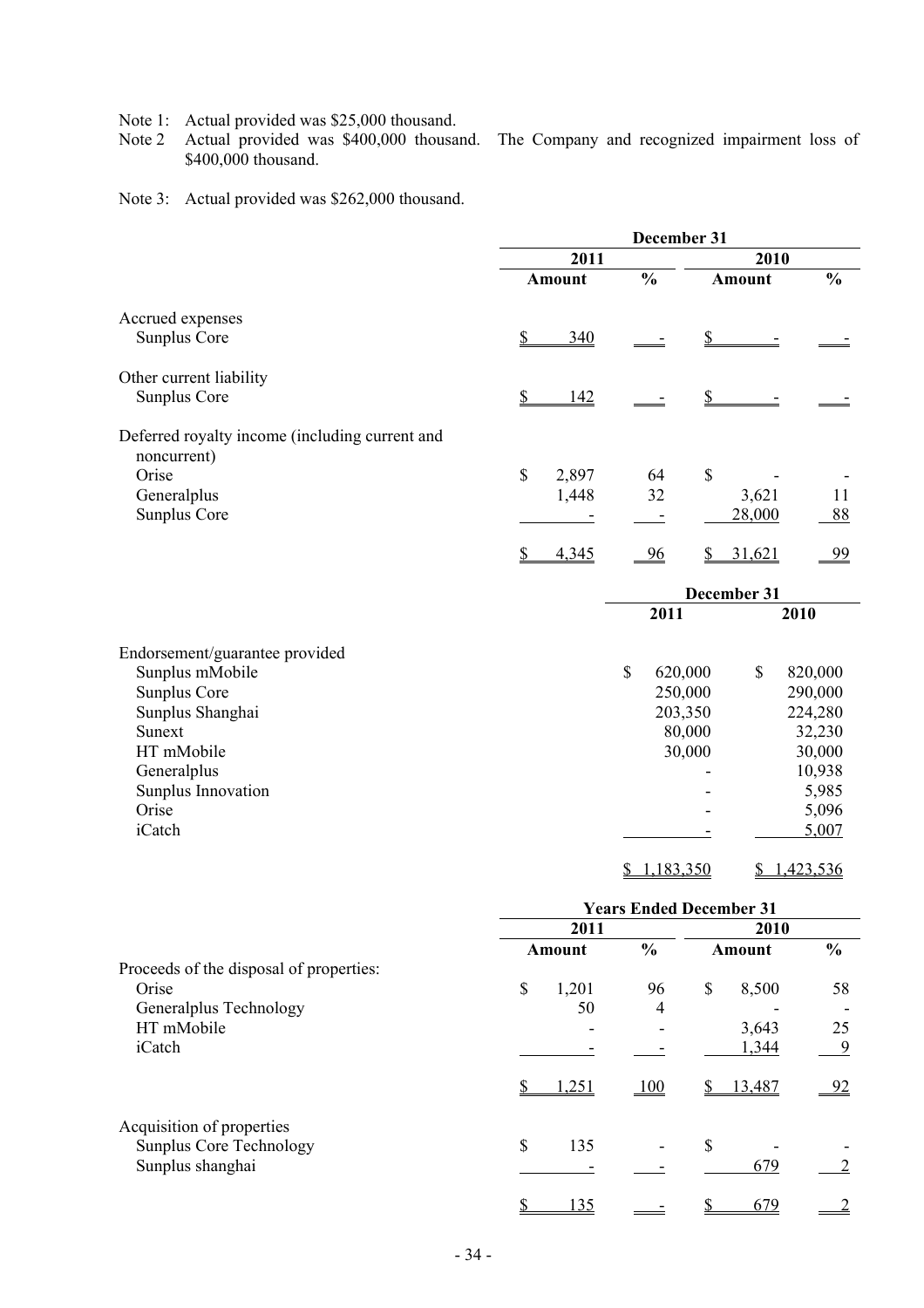|                                                                                                             | <b>Years Ended December 31</b> |                   |  |  |
|-------------------------------------------------------------------------------------------------------------|--------------------------------|-------------------|--|--|
|                                                                                                             | 2011                           | 2010              |  |  |
| Compensation of directors, supervisors and management personnel:<br>Salaries and incentives<br><b>Bonus</b> | \$32,944                       | \$28,455<br>2,204 |  |  |
|                                                                                                             | -944<br>32.                    | \$ 30.659         |  |  |

#### **23. MORTGAGED OR PLEDGED ASSETS**

The Company's assets pledged as collaterals for long-term bank loans and operating lease were as follows:

|                                                                  |                    | December 31                           |
|------------------------------------------------------------------|--------------------|---------------------------------------|
|                                                                  | 2011               | 2010                                  |
| Buildings, net (including rental assets)<br>Pledged time deposit | \$752,516<br>6,000 | \$772,336<br>$\overline{\phantom{0}}$ |
|                                                                  | 758,516            | 772,336                               |

### **24. SIGNIFICANT LONG-TERM OPERATING LEASES**

The Company leases land from the Science-Based Industrial Park Administration under renewable agreements expiring in July 2015, December 2020 and December 2021, with annual rentals aggregating \$7,929 thousand. The Company had pledged a time deposit of \$6,000 thousand (classified as restricted assets) as collateral for the land lease agreements.

Future annual minimum rentals under the leases are as follows:

| Year                | Amount              |
|---------------------|---------------------|
| 2012                | 7,929<br>\$         |
| 2013                | 7,929               |
| 2014                | 7,929               |
| 2015                | 6,578               |
| 2016                | 4,686               |
| 2017 and thereafter | 21,462              |
|                     | 56,513<br><u>\$</u> |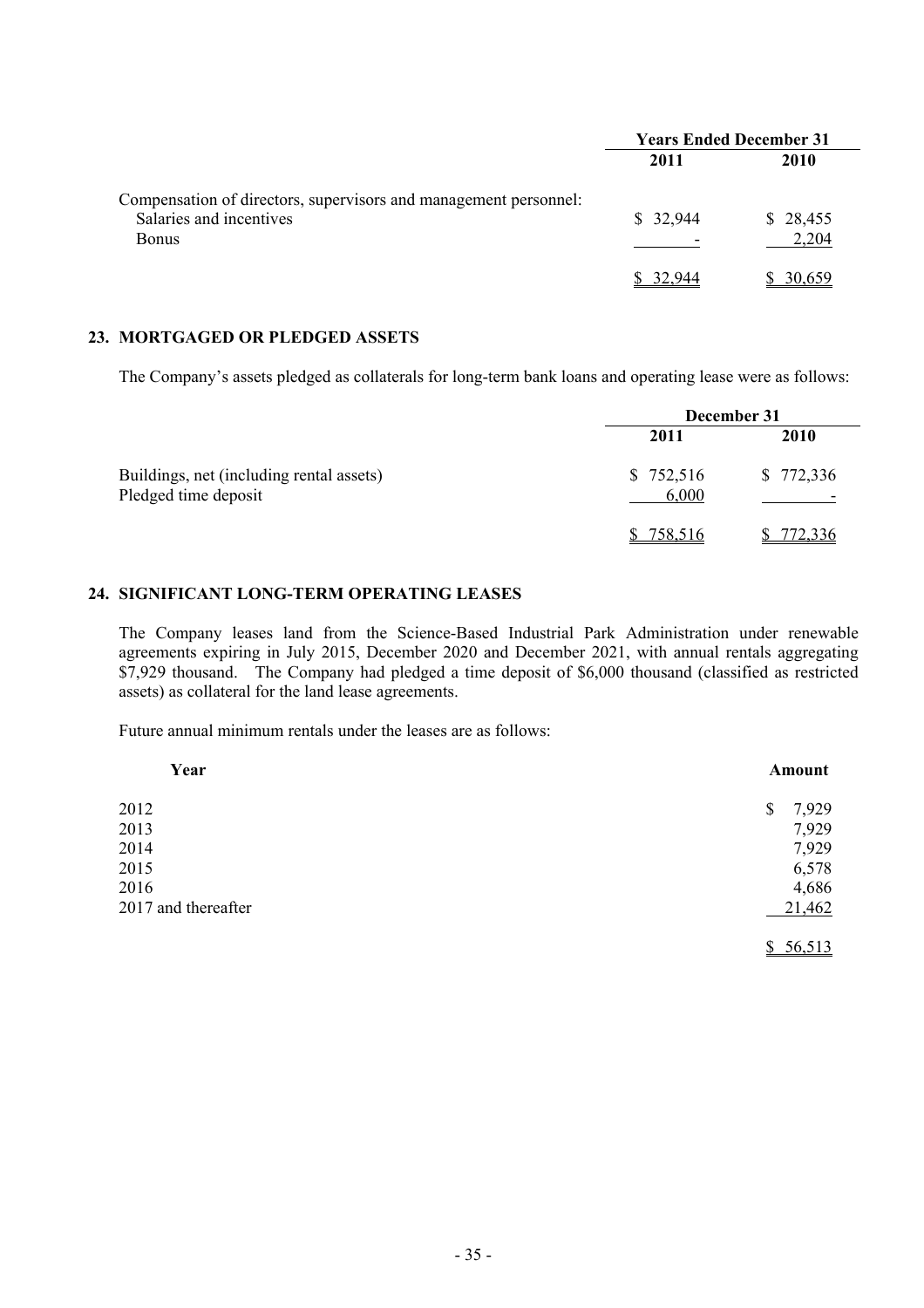## **25. OTHER**

The significant financial assets and liabilities denominated in foreign currencies were as follows:

|                              |                   | 2011                 | 2010              |                      |  |  |
|------------------------------|-------------------|----------------------|-------------------|----------------------|--|--|
|                              | Foreign           |                      | Foreign           |                      |  |  |
|                              | <b>Currencies</b> | <b>Exchange Rate</b> | <b>Currencies</b> | <b>Exchange Rate</b> |  |  |
| <b>Financial assets</b>      |                   |                      |                   |                      |  |  |
| Monetary items               |                   |                      |                   |                      |  |  |
| <b>USD</b>                   | \$<br>30,687      | 30.28                | \$41,580          | 29.13                |  |  |
| <b>EUR</b>                   | 2                 | 39.18                | 6                 | 38.92                |  |  |
| <b>JPY</b>                   | 381               | 0.391                | 295               | 0.358                |  |  |
| <b>RMB</b>                   | 22                | 4.807                | 46                | 4.441                |  |  |
| <b>GBP</b>                   | 10                | 46.73                | 45                | 45.19                |  |  |
| <b>HKD</b>                   | 12                | 3.897                | 23                | 3.748                |  |  |
| Equity-method investments    |                   |                      |                   |                      |  |  |
| <b>USD</b>                   | 48,462            | 30.28                | 54,060            | 29.13                |  |  |
| <b>HKD</b>                   | 1,050             | 3.897                | 1,067             | 3.748                |  |  |
| <b>Financial liabilities</b> |                   |                      |                   |                      |  |  |
| Monetary items               |                   |                      |                   |                      |  |  |
| <b>USD</b>                   | 15,797            | 30.28                | 26,231            | 29.13                |  |  |
| <b>RMB</b>                   | 167               | 4.807                | 381               | 4.441                |  |  |
| <b>GBP</b>                   | 5                 | 46.73                |                   |                      |  |  |
| <b>EUR</b>                   | $\overline{2}$    | 39.18                |                   | -                    |  |  |

#### **26. ADDITIONAL DISCLOSURES**

Following are the additional disclosures required for the Company and its investees by the Securities and Futures Bureau:

- a. Endorsement/guarantee provided: Table 1 (attached)
- b. Financings provided: Table 2 (attached)
- c. Marketable securities held: Table 3 (attached)
- d. Marketable securities acquired and disposed of at costs or prices of at least NT\$100 million or 20% of the paid-in capital: Table 4 (attached)
- e. Acquisition of long-term investments at costs of at least NT\$100 million or 20% of the paid-in capital: Table 5 (attached)
- f. Names, locations, and related information of investees on which the Company exercises significant influence: Table 6 (attached)
- g. Information on investment in Mainland China: Table 7 (attached)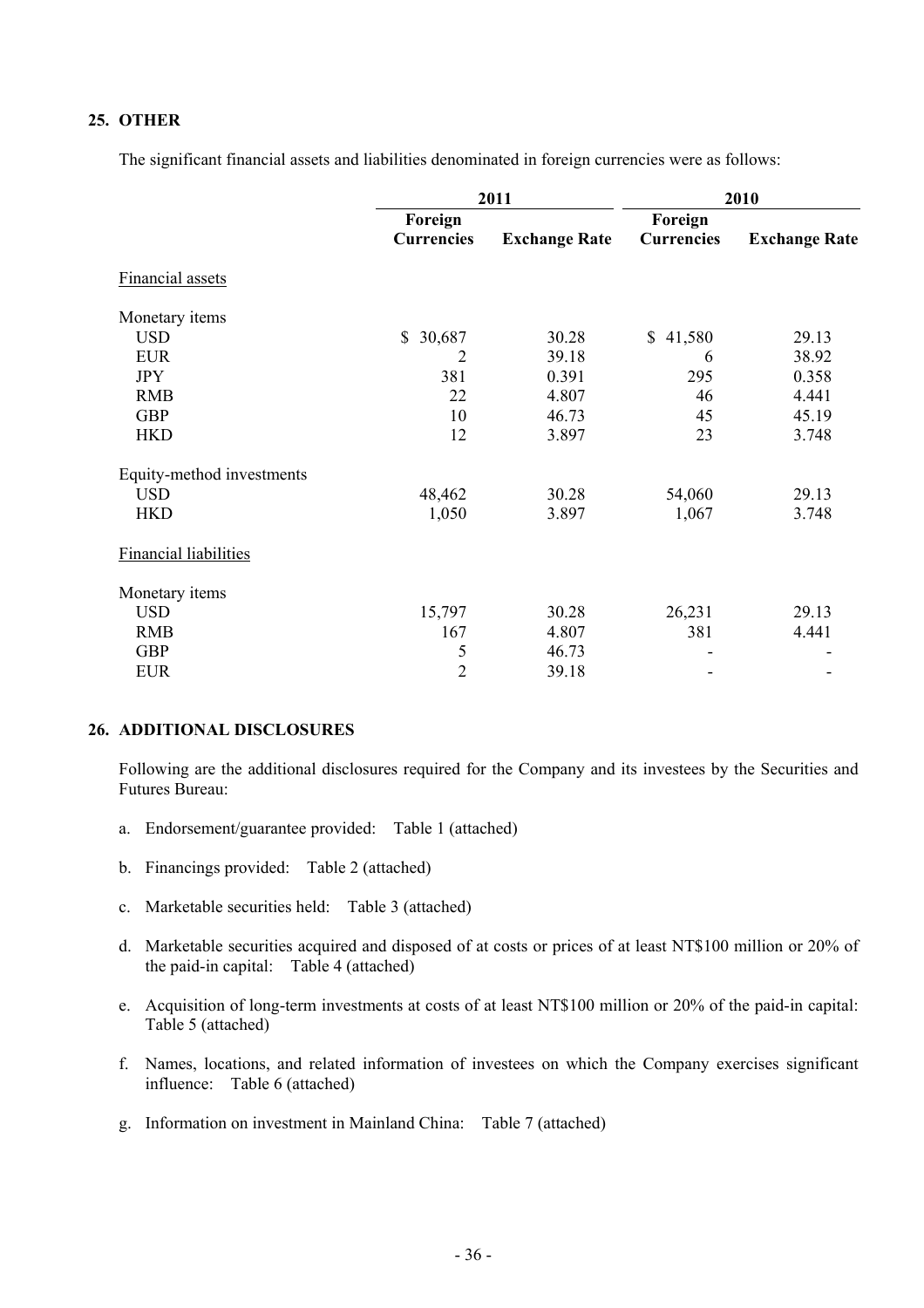## **27. OPERATING SEGMENT FINANCIAL INFORMATION**

The chief operating decision-maker reviews information of the Company as one segment. The information of the operating segment, i.e., revenue, operating results, and assets by subsegment, is the same as that presented in the consolidated financial statements as of and for the years ended December 31, 2011 and 2010.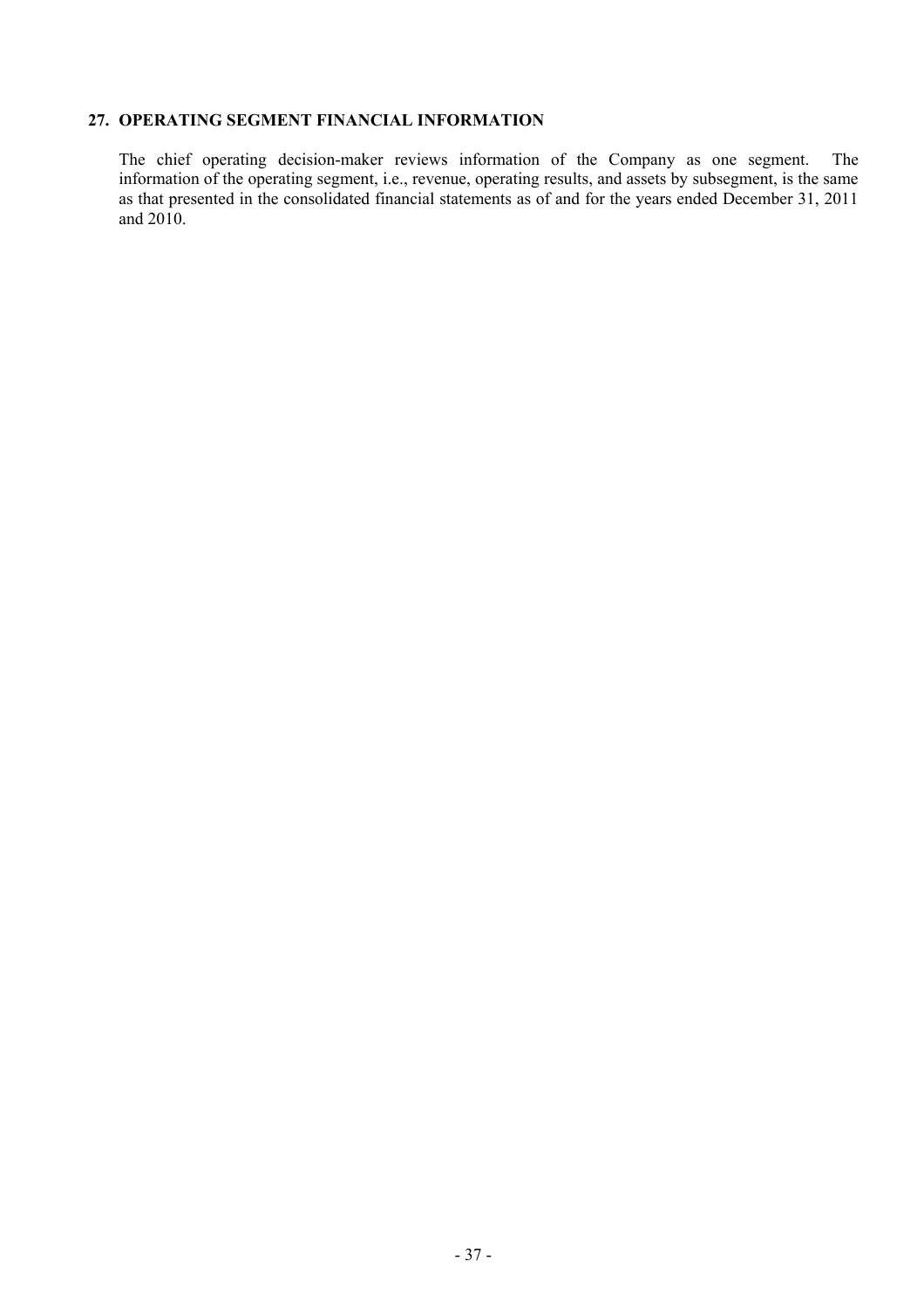#### **ENDORSEMENT/GUARANTEE PROVIDED YEAR ENDED DECEMBER 31, 2011 (In Thousands of New Taiwan Dollars, Unless Stated Otherwise)**

|              |                                       | Counter-party                           |                               |                                                                                         |                                                    |                          |                                                            | Percentage of                                                                                                                      |                                                                 |
|--------------|---------------------------------------|-----------------------------------------|-------------------------------|-----------------------------------------------------------------------------------------|----------------------------------------------------|--------------------------|------------------------------------------------------------|------------------------------------------------------------------------------------------------------------------------------------|-----------------------------------------------------------------|
| No.          | <b>Endorsement/Guarantee Provider</b> | Name                                    | <b>Nature of Relationship</b> | <b>Limits on Each</b><br>Counter-party's<br>Endorsement/<br>Guarantee<br><b>Amounts</b> | <b>Maximum</b><br><b>Balance for the</b><br>Period | <b>Ending Balance</b>    | Value of<br>Collateral<br>Property, Plant,<br>or Equipment | Accumulated<br><b>Amount of</b><br><b>Collateral to Net</b><br><b>Equity of the</b><br><b>Latest Financial</b><br><b>Statement</b> | <b>Maximum</b><br>Collateral/Guara<br>ntee Amounts<br>Allowable |
| $\mathbf{0}$ | Sunplus Technology Company Limited    | Sunplus mMobile Inc.                    | 99% subsidiary                | S.<br>906,193<br>(Note 1)                                                               | \$820,000                                          | 620,000<br>S.            | <sup>\$</sup><br>$\overline{\phantom{a}}$                  | 6.84%                                                                                                                              | \$1,812,386<br>(Note 2)                                         |
|              |                                       | Sunplus Core Technology Co., Ltd.       | 70% subsidiary                | 906,193<br>(Note 1)                                                                     | 290,000                                            | 250,000                  |                                                            | 2.76%                                                                                                                              | 1,812,386<br>(Note 2)                                           |
|              |                                       | Sunplus Technology (Shanghai) Co., Ltd. | 99% indirect subsidiary       | 906,193<br>(Note 1)                                                                     | 224,280                                            | 203,350                  | $\overline{\phantom{a}}$                                   | 2.24%                                                                                                                              | 1,812,386<br>(Note 2)                                           |
|              |                                       | Sunext Technology Co., Ltd.             | 61% subsidiary                | 906,193<br>(Note 1)                                                                     | 80,000                                             | 80,000                   | $\overline{\phantom{a}}$                                   | 0.88%                                                                                                                              | 1,812,386<br>(Note 2)                                           |
|              |                                       | HT mMobile Inc.                         | Equity-method investee        | 906,193<br>(Note 1)                                                                     | 30,000                                             | 30,000                   | $\overline{\phantom{a}}$                                   | $0.33\%$                                                                                                                           | 1,812,386<br>(Note 2)                                           |
|              |                                       | Generalplus Technology Inc.             | Equity-method investee        | 906,193<br>(Note 1)                                                                     | 10,938                                             | $\overline{\phantom{a}}$ |                                                            |                                                                                                                                    | 1,812,386<br>(Note 2)                                           |
|              |                                       | Sunplus Innovation Technology Inc.      | 64% subsidiary                | 906,193<br>(Note 1)                                                                     | 5,985                                              | $\overline{\phantom{a}}$ |                                                            | $\overline{\phantom{a}}$                                                                                                           | 1,812,386<br>(Note 2)                                           |
|              |                                       | iCatch Technology Inc.                  | Equity-method investee        | 906,193<br>(Note 1)                                                                     | 5,007                                              | $\overline{\phantom{a}}$ | $\overline{\phantom{a}}$                                   | $\overline{\phantom{a}}$                                                                                                           | 1,812,386<br>(Note 2)                                           |
|              |                                       | Orise Technology Co., Ltd.              | Equity-method investee        | 906,193<br>(Note 1)                                                                     | 5,096                                              | $\blacksquare$           | $\overline{\phantom{a}}$                                   | $\overline{\phantom{a}}$                                                                                                           | 1,812,386<br>(Note 2)                                           |

Note 1: For each transaction entity, the amount should not exceed 10% of the endorsement/guarantee provider's net equity as of the latest financial statements.

Note 2: The amount should not exceed 20% of the endorsement/guarantee provider's net equity based on the latest financial statements.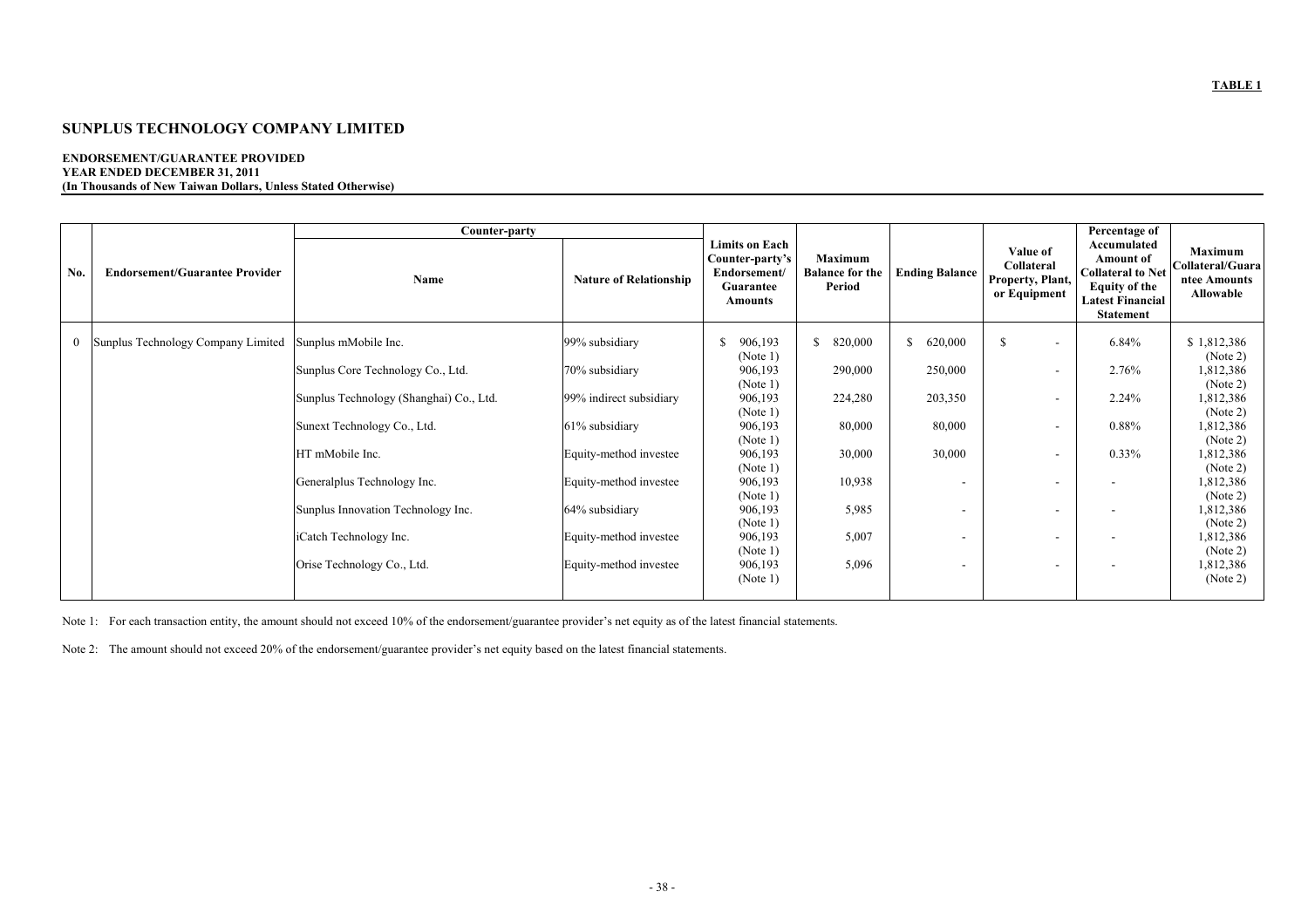#### **FINANCINGS PROVIDED YEAR ENDED DECEMBER 31, 2011 (In Thousands of New Taiwan Dollars, Unless Stated Otherwise)**

|          |                                    |                                                                                                         |                                                  |                                           |                                |                      |                       |                                              | Collateral                              |             | Financing | Financing                                  |                                               |
|----------|------------------------------------|---------------------------------------------------------------------------------------------------------|--------------------------------------------------|-------------------------------------------|--------------------------------|----------------------|-----------------------|----------------------------------------------|-----------------------------------------|-------------|-----------|--------------------------------------------|-----------------------------------------------|
| No.      | <b>Financing Company</b>           | Financial<br><b>Statement</b><br><b>Counter-party</b><br>Account                                        | <b>Maximum</b><br><b>Balance for</b><br>the Year | Ending<br><b>Balance</b>                  | <b>Interest Rate</b>           | Type of<br>Financing | Transaction<br>Amount | <b>Reason for</b><br>Short-term<br>Financing | Allowance for  <br>Doubtful<br>Accounts | <b>Item</b> | Value     | Limit for<br>Each<br>Borrowing<br>Company  | Company's<br>Financing<br><b>Amount Limit</b> |
| $\Omega$ | Company Limited<br>(the "Company") | Sunplus Technology Sunplus mMobile Other<br>receivables<br>lnc.<br>HT mMobile Inc. Other<br>receivables | \$546,000<br>400,000                             | 64,000<br>(Note 6)<br>400,000<br>(Note 7) | 1.475%-1.655%<br>1.475%-1.655% | Note 1<br>Note 1     |                       | Note 2<br>Note 3                             | 400,000                                 | Note 8      | 400,000   | 453,096<br>(Note 4)<br>453,096<br>(Note 4) | 906,193<br>(Note 5)<br>916,193<br>(Note 5)    |

Note 1: Short-term financing.

Note 2: Sunplus Technology Company Limited provided cash for the repayment of Sunplus mMobile Inc.

Note 3: Sunplus Technology Company Limited provided cash for the operation of HT mMobile Inc.

Note 4: For each transaction entity, the amount should not exceed 5% of the Company's net equity as shown in latest financial statements.

Note 5: The amount should not exceed 10% of the Company's net equity based on the latest financial statements.

Note 6: Actual provided is \$25,000 thousand.

Note 7: Actual provided is \$400,000 thousand.

Note 8: Self-developed technology.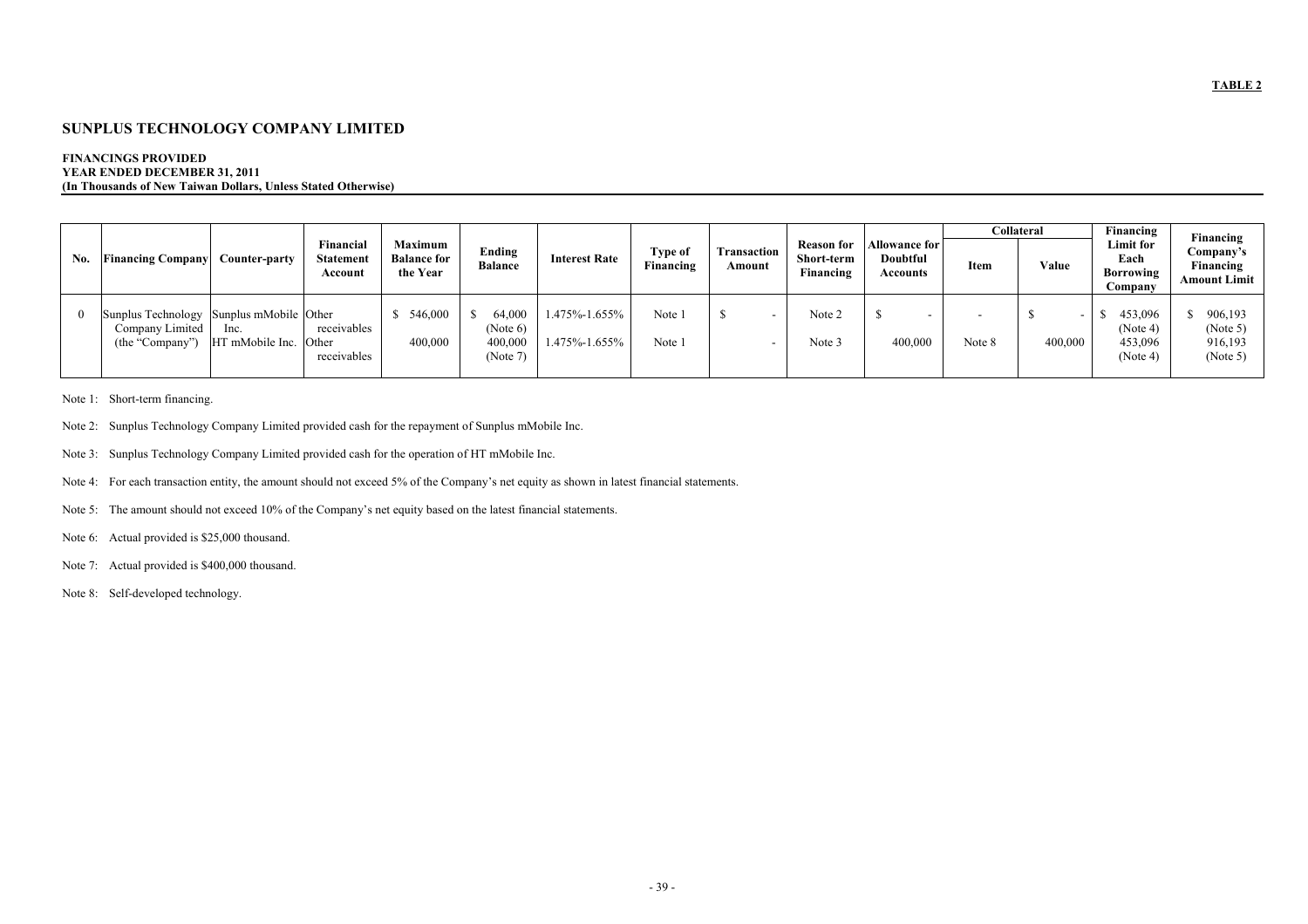#### **MARKETABLE SECURITIES HELD DECEMBER 31, 2011 (In Thousands of New Taiwan Dollars, Unless Stated Otherwise)**

|                             |                                             |                                      |                                     |                        | December 31, 2011         |                          |                               |                            |  |  |
|-----------------------------|---------------------------------------------|--------------------------------------|-------------------------------------|------------------------|---------------------------|--------------------------|-------------------------------|----------------------------|--|--|
| <b>Holding Company Name</b> | <b>Type and Name of Marketable Security</b> | <b>Relationship with the Holding</b> | <b>Financial Statement Account</b>  | <b>Shares or Units</b> |                           | Percentage of            | <b>Market Value or</b>        | <b>Note</b>                |  |  |
|                             |                                             | Company                              |                                     | (Thousands)            | <b>Carrying Value</b>     |                          | Ownership (%) Net Asset Value |                            |  |  |
|                             |                                             |                                      |                                     |                        |                           |                          |                               |                            |  |  |
| Sunplus Technology Company  | Stock                                       |                                      |                                     |                        |                           |                          |                               |                            |  |  |
| Limited (the "Company")     | Ventureplus Group Inc.                      | Equity-method investee               | Equity-method investments           | 42,985                 | <sup>S</sup><br>1,046,788 | 100                      | \$.<br>1,046,788 Note 1       |                            |  |  |
|                             | Orise Technology Co., Ltd.                  | Equity-method investee               | Equity-method investments           | 47,290                 | 870,358                   | 34                       | 870,358                       | Note 1                     |  |  |
|                             | Sunplus Venture Capital Co., Ltd.           | Equity-method investee               | Equity-method investments           | 100,000                | 652,884                   | 100                      | 652,884                       | Note 1                     |  |  |
|                             | Lin Shih Investment Co., Ltd.               | Equity-method investee               | Equity-method investments           | 70,000                 | 654,033                   | 100                      | 654,033                       | Notes 1 and 4              |  |  |
|                             | Generalplus Technology Inc                  | Equity-method investee               | Equity-method investments           | 37,324                 | 659.141                   | 34                       | 659,141 Note 1                |                            |  |  |
|                             | Sunplus Innovation Technology Inc.          | Equity-method investee               | Equity-method investments           | 30,986                 | 576,004                   | 64                       | 577,182                       | Notes 1 and 7              |  |  |
|                             | Sunext Technology Co., Ltd.                 | Equity-method investee               | Equity-method investments           | 38,837                 | 432,445                   | 61                       | 298,250 Note 1                |                            |  |  |
|                             | Russell Holdings Limited                    | Equity-method investee               | Equity-method investments           | 14,760                 | 409.664                   | 100                      | 413,503                       | Notes 1 and 9              |  |  |
|                             | iCatch Technology, Inc.                     | Equity-method investee               | Equity-method investments           | 20,735                 | 185,251                   | 38                       | 185,251                       | Note 1                     |  |  |
|                             | Magic Sky Limited                           | Equity-method investee               | Equity-method investments           | 6,000                  |                           | 100                      | $\overline{\phantom{a}}$      | Note 1                     |  |  |
|                             | Sunplus mMedia Inc.                         | Equity-method investee               | Equity-method investments           | 12,441                 | 58.910                    | 83                       |                               | 119.126 Notes 1 and 8      |  |  |
|                             | Global Techplus Capital Inc.                | Equity-method investee               | Equity-method investments           | 200                    | 6,882                     | 100                      | 6,882                         | Note 1                     |  |  |
|                             | Wei-Young Investment Inc.                   | Equity-method investee               | Equity-method investments           | 1,400                  | 6,184                     | 100                      | 6,184                         | Note 1                     |  |  |
|                             | Sunplus Technology (H.K.) Co., Ltd.         | Equity-method investee               | Equity-method investments           | 11,075                 | 4.091                     | 100                      | 4.091                         | Note 1                     |  |  |
|                             | Sunplus Management Consulting Inc.          | Equity-method investee               | Equity-method investments           | 500                    | 4,165                     | 100                      | 4,165                         | Note 1                     |  |  |
|                             | Sunplus mMobile Inc.                        | Equity-method investee               | Equity-method investments           | 48,999                 | (333, 455)                | 99                       |                               | $(315,562)$ Notes 1 and 6  |  |  |
|                             | Sunplus Core Technology Co., Ltd.           | Equity-method investee               | Equity-method investments           | 11,206                 | (138, 357)                | 70                       |                               | $(110, 499)$ Notes 1 and 6 |  |  |
|                             | HT mMobile Inc.                             | Equity-method investee               | Equity-method investments           | 56,448                 |                           | 32                       |                               | Note 1                     |  |  |
|                             | Giantplus Technology Co., Ltd.              | The same chairman of the             | Available-for-sale financial assets | 84,652                 | 637,150                   | 19                       | 637,150                       | Notes 3 and 11             |  |  |
|                             |                                             | board                                |                                     |                        |                           |                          |                               |                            |  |  |
|                             | Global View Co., Ltd.                       | The Company's supervisor             | Available-for-sale financial assets | 13,568                 | 175,022                   | 13                       | 175,022 Note 3                |                            |  |  |
|                             | United Microelectronics Corp.               |                                      | Available-for-sale financial assets | 1,968                  | 24,989                    |                          | 24,989                        | Note 3                     |  |  |
|                             | RITEK Corp.                                 |                                      | Available-for-sale financial assets | 5,000                  | 22,848                    |                          | 22,848 Note 3                 |                            |  |  |
|                             |                                             |                                      |                                     |                        |                           |                          |                               |                            |  |  |
|                             | Fund                                        |                                      |                                     |                        |                           |                          |                               |                            |  |  |
|                             | Taishin Lucky Fund                          |                                      | Available-for-sale financial assets | 12,852                 | 137,962                   |                          | 137.962 Note 5                |                            |  |  |
|                             | Mega Diamond Bond Fund                      |                                      | Available-for-sale financial assets | 8,326                  | 100,453                   |                          | 100,453                       | Note 5                     |  |  |
|                             | Asian Total Return Bond                     |                                      | Available-for-sale financial assets | 3,000                  | 30,372                    |                          | 30,372                        | Note 5                     |  |  |
|                             | <b>Emerging Markets Debt Fund</b>           |                                      | Available-for-sale financial assets | 3,000                  | 30,130                    |                          | 30,130                        | Note 5                     |  |  |
|                             | JF Taiwan Growth Fund                       |                                      | Available-for-sale financial assets | 2,033                  | 29,799                    |                          | 29,799                        | Note 5                     |  |  |
|                             | TLG SOLOMON Money Market Fund               |                                      | Available-for-sale financial assets | 1,652                  | 20,118                    |                          | 20,118 Note 5                 |                            |  |  |
|                             | Manulife Wan Li Bond Fund                   |                                      | Available-for-sale financial assets | 1,060                  | 14,113                    | $\overline{\phantom{a}}$ | 14,113                        | Note 5                     |  |  |
|                             | Network Capital Global Fund                 |                                      | Financial assets carried at cost    | 1,333                  | 13,333                    | 7                        | 13,333 Note 2                 |                            |  |  |
|                             | Technology Partners Venture Capital Corp.   |                                      | Financial assets carried at cost    | 556                    | 5,556                     | 11                       |                               | 5,556 Note 2               |  |  |
|                             |                                             |                                      |                                     |                        |                           |                          |                               |                            |  |  |
|                             |                                             |                                      |                                     |                        |                           |                          |                               |                            |  |  |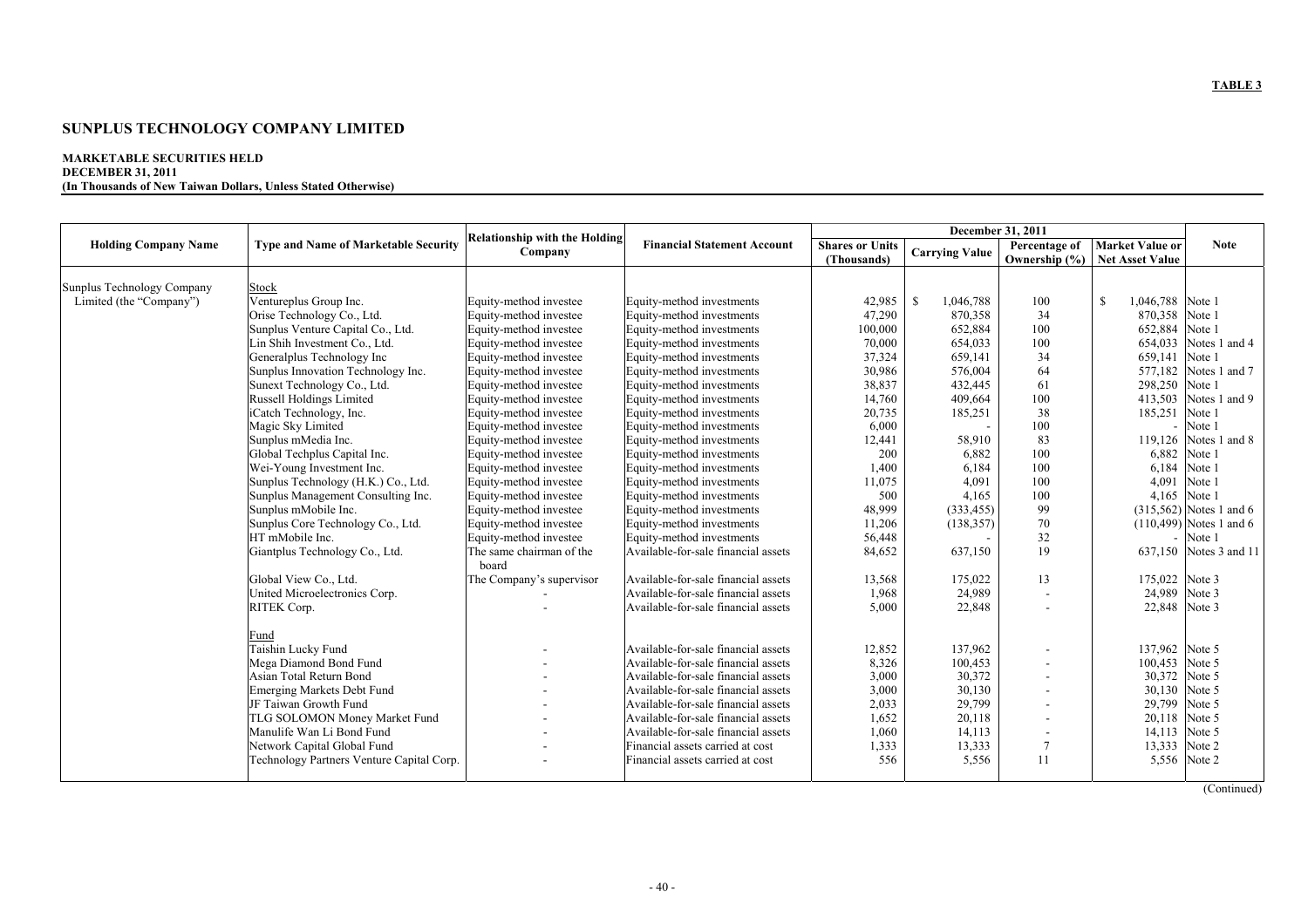|                               |                                             | December 31, 2011                    |                                        |                        |                       |                          |                               |                          |
|-------------------------------|---------------------------------------------|--------------------------------------|----------------------------------------|------------------------|-----------------------|--------------------------|-------------------------------|--------------------------|
| <b>Holding Company Name</b>   | <b>Type and Name of Marketable Security</b> | <b>Relationship with the Holding</b> | <b>Financial Statement Account</b>     | <b>Shares or Units</b> |                       | Percentage of            | <b>Market Value or</b>        | <b>Note</b>              |
|                               |                                             | Company                              |                                        | (Thousands)            | <b>Carrying Value</b> | Ownership $(\% )$        | <b>Net Asset Value</b>        |                          |
|                               |                                             |                                      |                                        |                        |                       |                          |                               |                          |
| Lin Shih Investment Co., Ltd. | Sunext Technology Co., Ltd.                 | Equity-method investee               | Equity-method investments              | 3,360                  | $\mathbf S$<br>25,842 | 5                        | $\mathbb{S}$<br>25,842 Note 1 |                          |
|                               | Generalplus Technology Inc.                 | Equity-method investee               | Equity-method investments              | 14,892                 | 262,364               | 14                       | 261,949 Note 1                |                          |
|                               | Sunplus Core Technology Co., Ltd.           | Equity-method investee               | Equity-method investments              | 2,308                  | (22,570)              | 15                       |                               | $(26,041)$ Notes 1 and 6 |
|                               | Sunplus mMobile Inc.                        | Equity-method investee               | Equity-method investments              | 8                      | 32                    |                          | $(53,092)$ Note 1             |                          |
|                               | Sunplus mMedia Inc.                         | Equity-method investee               | Equity-method investments              | 579                    | 10,487                | $\overline{4}$           |                               | 6,402 Note 1             |
|                               | Sunplus Innovation Technology Inc.          | Equity-method investee               | Equity-method investments              | 1,059                  | 17,240                | $\overline{2}$           | 19,449 Note 1                 |                          |
|                               | HT mMobile Inc.                             | Equity-method investee               | Equity-method investments              | 4,695                  |                       | 3                        |                               | Note 1                   |
|                               | iCatch Technology, Inc.                     | Equity-method investee               | Equity-method investments              | 965                    | 8,618                 | 2                        |                               | 8,618 Note 1             |
|                               | Sunplus Technology Co., Ltd.                | Parent Company                       | Available-for-sale financial assets    | 3,560                  | 35,493                |                          | 35,493 Note 3                 |                          |
|                               | Ability Enterprise Co., Ltd.                |                                      | Available-for-sale financial assets    | 5,274                  | 137,125               |                          | 137,125 Note 3                |                          |
|                               | RITEK Technology Co., Ltd.                  |                                      | Available-for-sale financial assets    | 833                    | 3,808                 |                          |                               | 3,808 Note 3             |
|                               | Aiptek International Inc.                   |                                      | Available-for-sale financial assets    | 136                    | 386                   |                          | 386                           | Note 3                   |
|                               | Radiant Innovation Inc.                     |                                      | Available-for-sale financial assets    | 2,378                  | 41,733                | 8                        | 41,733 Note 3                 |                          |
|                               | Catcher Technology Co., Ltd.                |                                      | Available-for-sale financial assets    | 35                     | 4,918                 |                          |                               | 4,918 Note 3             |
|                               | TPK Holding Co., Ltd.                       |                                      | Available-for-sale financial assets    | 6                      | 2,367                 |                          | 2,367                         | Note 3                   |
|                               | Largen Precision Co., Ltd.                  |                                      | Available-for-sale financial assets    | $\boldsymbol{\Delta}$  | 2,264                 |                          | 2,264                         | Note 3                   |
|                               | ASE Inc.                                    |                                      | Available-for-sale financial assets    | 87                     | 2,259                 |                          |                               | 2,259 Note 3             |
|                               | King Silde Works Co., Ltd.                  |                                      | Available-for-sale financial assets    | 15                     | 2,160                 |                          |                               | 2,160 Note 3             |
|                               | China Synthetic Rubber Corp.                |                                      | Available-for-sale financial assets    | 60                     | 1,710                 |                          |                               | 1,710 Note 3             |
|                               | E long Holdings Inc.                        |                                      | Available-for-sale financial assets    | 40                     | 1,580                 |                          |                               | 1,580 Note 3             |
|                               | Quanta Computer Inc.                        |                                      | Available-for-sale financial assets    | 20                     | 1,274                 |                          |                               | 1,274 Note 3             |
|                               | Cheng Shin Rubber Ind., Co., Ltd.           |                                      | Available-for-sale financial assets    | 15                     | 983                   |                          | 983                           | Note 3                   |
|                               | Taichong Commercial Bank Co., Ltd.          |                                      | Available-for-sale financial assets    | 58                     | 501                   |                          | 501                           | Note 3                   |
|                               | Young Tek Electronics Corp.                 |                                      | Financial assets at fair value through | 200                    | 19,940                |                          | 19,940 Note 3                 |                          |
|                               |                                             |                                      | profit or loss                         |                        |                       |                          |                               |                          |
|                               | Sanjet Technology Corp.                     |                                      | Financial assets carried at cost       | 8                      | 72                    |                          | 72                            | Note 2                   |
|                               | Minton Optic Industry Co., Ltd.             |                                      | Financial assets carried at cost       | 4,272                  |                       |                          |                               | Note 2                   |
|                               | GemFor Tech. Co., Ltd.                      |                                      | Financial assets carried at cost       | 353                    | 4,007                 | 6                        | 4,007                         | Note 2                   |
|                               | MaxEmil Photonics Corp.                     |                                      | Financial assets carried at cost       | 426                    | 4,136                 |                          |                               | 4,136 Note 2             |
|                               | WayTech Development Inc.                    |                                      | Financial assets carried at cost       | 1,500                  |                       |                          |                               | Note 2                   |
|                               | Miracle Technology Co., Ltd.                |                                      | Financial assets carried at cost       | 1,295                  | 13,940                | $\mathbf Q$              | 13,940 Note 2                 |                          |
|                               | Socle Technology Corp.                      |                                      | Financial assets carried at cost       | 250                    | 6,250                 |                          |                               | 6,250 Note 2             |
|                               | Glokie Technology Corp.                     |                                      | Financial assets carried at cost       | 2,300                  |                       | 14                       |                               | Note 2                   |
|                               | Genius Vision Digital Co., Ltd.             |                                      | Financial assets carried at cost       | 600                    | 6,000                 | 9                        |                               | 6,000 Note 2             |
|                               | Lingri Technology Co., Ltd.                 |                                      | Financial assets carried at cost       | 304                    | 3.040                 | 19                       |                               | 3,040 Note 2             |
|                               |                                             |                                      |                                        |                        |                       |                          |                               |                          |
| Russell Holdings Limited      | Stock                                       |                                      |                                        |                        |                       |                          |                               |                          |
|                               | Jet Focus Limited                           | Equity-method investee               | Equity-method investments              | 4,794                  | US\$<br>(350)         | 44                       | US\$                          | $(350)$ Note 6           |
|                               |                                             |                                      |                                        |                        | thousand              |                          | thousand                      |                          |
|                               | Sunext Technology Co., Ltd.                 | Equity-method investee               | Equity-method investments              | 442                    | US\$<br>2,202         | 1                        | US\$                          | 113 Note 1               |
|                               |                                             |                                      |                                        |                        | thousand              |                          | thousand                      |                          |
|                               | King Yuan ECB                               |                                      | Available-for-sale financial assets    | 8                      | US\$<br>816           | $\overline{\phantom{a}}$ | US\$                          | 816 Note 3               |
|                               |                                             |                                      |                                        |                        | thousand              |                          | thousand                      |                          |
|                               | InveStar Excelsus Venture Capital (Int'l),  |                                      | Financial assets carried at cost       |                        | US\$                  | 19                       | US\$                          | Note 2                   |
|                               | Inc., LDC                                   |                                      |                                        |                        | thousand              |                          | thousand                      |                          |
|                               |                                             |                                      |                                        |                        |                       |                          |                               |                          |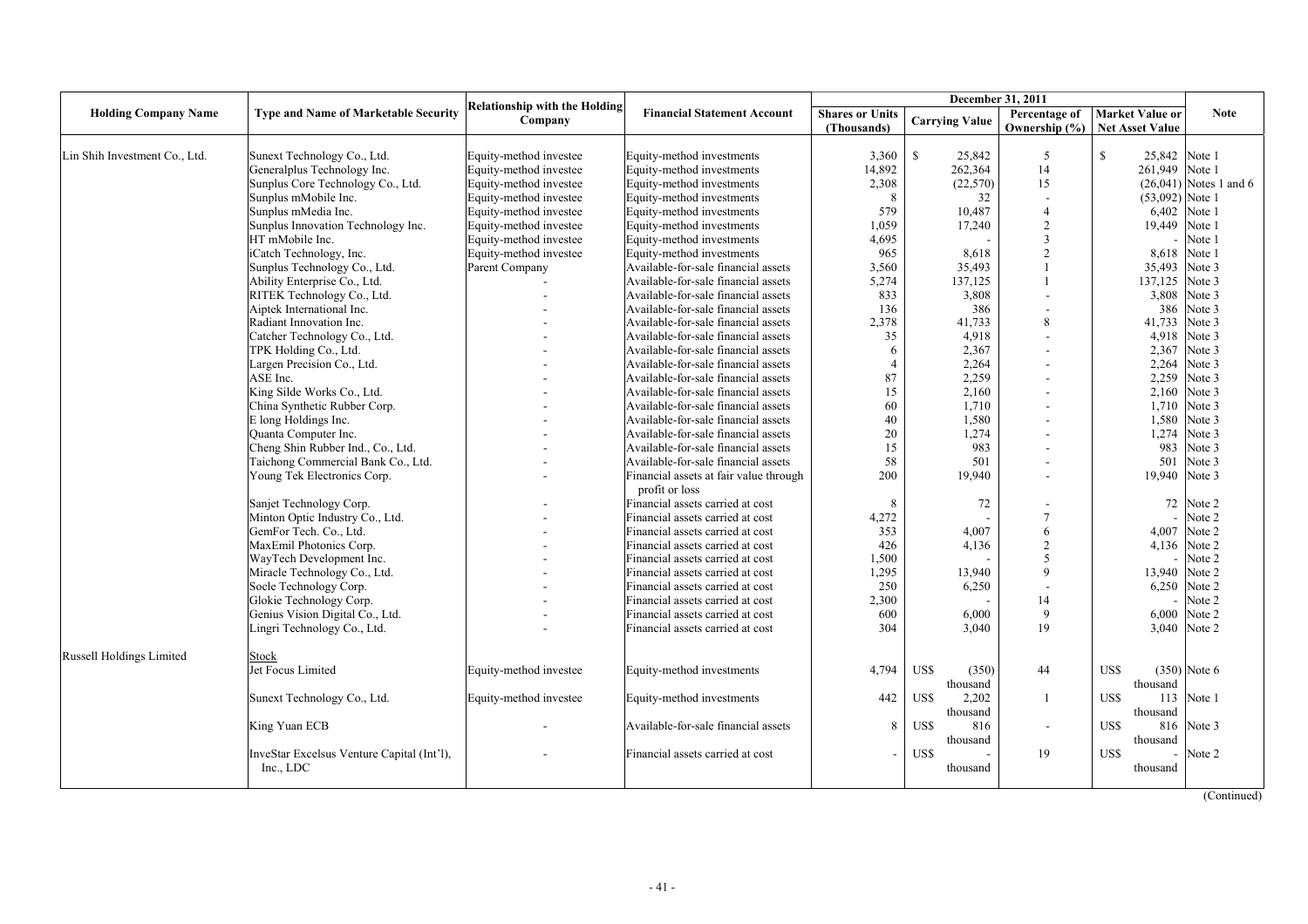|                                   |                                                            |                                                  |                                                                      |                                       |                                     | December 31, 2011              |                                                  |                            |
|-----------------------------------|------------------------------------------------------------|--------------------------------------------------|----------------------------------------------------------------------|---------------------------------------|-------------------------------------|--------------------------------|--------------------------------------------------|----------------------------|
| <b>Holding Company Name</b>       | <b>Type and Name of Marketable Security</b>                | <b>Relationship with the Holding</b><br>Company  | <b>Financial Statement Account</b>                                   | <b>Shares or Units</b><br>(Thousands) | <b>Carrying Value</b>               | Percentage of<br>Ownership (%) | <b>Market Value or</b><br><b>Net Asset Value</b> | <b>Note</b>                |
|                                   | OZ Optics Limited.                                         |                                                  | Financial assets carried at cost                                     | 1,000                                 | US\$                                | 8                              | US\$                                             | Note 2                     |
|                                   | Aicent, Inc.                                               |                                                  | Financial assets carried at cost                                     | 500                                   | thousand<br>US\$<br>250<br>thousand | 1                              | thousand<br>US\$<br>thousand                     | 250 Note 2                 |
|                                   | Ortega Info System, Inc.                                   |                                                  | Financial assets carried at cost                                     | 2,557                                 | US\$<br>thousand                    | $\blacksquare$                 | US\$<br>thousand                                 | Note 2                     |
|                                   | Asia B2B on Line Inc.                                      |                                                  | Financial assets carried at cost                                     | 1,000                                 | US\$<br>thousand                    | 3                              | US\$<br>thousand                                 | Note 2                     |
|                                   | Asia Tech Taiwan Venture L.P.                              |                                                  | Financial assets carried at cost                                     |                                       | US\$<br>693<br>thousand             | 5                              | US\$<br>693<br>thousand                          | Note 2                     |
|                                   | Ether Precision Inc.                                       |                                                  | Financial assets carried at cost                                     | 1,250                                 | US\$<br>500<br>thousand             | $\mathbf{1}$                   | US\$<br>500<br>thousand                          | Note 2                     |
|                                   | Innobrige Venture Fund ILP                                 |                                                  | Financial assets carried at cost                                     |                                       | US\$<br>2,000<br>thousand           | $\blacksquare$                 | US\$<br>thousand                                 | 2,000 Note 2               |
|                                   | Innobrige International Inc.                               |                                                  | Financial assets carried at cost                                     | 4,000                                 | US\$<br>400<br>thousand             | 15                             | US\$<br>400<br>thousand                          | Note 2                     |
|                                   | VisualOn Inc.                                              |                                                  | Financial assets carried at cost                                     | 377                                   | US\$<br>200<br>thousand             | $\overline{3}$                 | US\$<br>200<br>thousand                          | Note 2                     |
|                                   | Aruba Networks, Inc.                                       |                                                  | Financial assets carried at cost                                     | 10                                    | US\$<br>230<br>thousand             | $\overline{\phantom{a}}$       | US\$<br>thousand                                 | 230 Note 2                 |
|                                   | Synerchip Co., Ltd.                                        |                                                  | Financial assets carried at cost                                     | 5,524                                 | US\$<br>900<br>thousand             | 11                             | US\$<br>thousand                                 | 900 Note 2                 |
| Sunplus Venture Capital Co., Ltd. | Stock                                                      |                                                  |                                                                      |                                       |                                     |                                |                                                  |                            |
|                                   | Sunext Technology Co., Ltd.                                | Equity-method investee                           | Equity-method investments                                            | 4,431                                 | 34,020                              | $7\phantom{.0}$                |                                                  | 34.020 Note 1              |
|                                   | Han Young Technology Co., Ltd.                             | Equity-method investee                           | Equity-method investments                                            | 420                                   | 1,780                               | 70                             | 1,780                                            | Note 1                     |
|                                   | Generalplus Technology Inc.                                | Equity-method investee                           | Equity-method investments                                            | 4,301                                 | 88,302                              | $\overline{4}$                 | 75,045                                           | Note 1                     |
|                                   | Orise Technology Co., Ltd.                                 | Equity-method investee                           | Equity-method investments                                            | 865                                   | 15,423                              | $\mathbf{1}$                   | 15,423                                           | Note 1                     |
|                                   | Sunplus Core Technology Co., Ltd.                          | Equity-method investee                           | Equity-method investments                                            | 1,855                                 | (18, 538)                           | 12                             |                                                  | $(18,538)$ Notes 1 and 6   |
|                                   | Sunplus mMobile Inc.<br>HT mMobile Inc.                    | Equity-method investee                           | Equity-method investments                                            |                                       | 3                                   | $\overline{a}$<br>5            |                                                  | $(2,258)$ Note 1<br>Note 1 |
|                                   | Sunplus mMedia Inc.                                        | Equity-method investee<br>Equity-method investee | Equity-method investments<br>Equity-method investments               | 9,111<br>1,909                        | 17,481                              | 13                             | 17,222                                           | Note 1                     |
|                                   | Sunplus Innovation Technology Inc.                         | Equity-method investee                           | Equity-method investments                                            | 2,622                                 | 48,903                              | 5                              | 48,903                                           | Note 1                     |
|                                   | iCatch Technology, Inc.                                    | Equity-method investee                           | Equity-method investments                                            | 3,182                                 | 28,428                              | 6                              | 28,428                                           | Note 1                     |
|                                   | Ability Enterprise Co., Ltd.                               |                                                  | Available-for-sale financial assets                                  | 3,784                                 | 98,384                              | 1                              | 98,384                                           | Note 3                     |
|                                   | King Yuan Electronics Co., Ltd.                            |                                                  | Available-for-sale financial assets                                  | 2,441                                 | 24,651                              | $\overline{\phantom{a}}$       | 24,651                                           | Note 3                     |
|                                   | Radiant Innovation Inc.                                    |                                                  | Available-for-sale financial assets                                  | 913                                   | 16,021                              | $\overline{3}$                 | 16,021                                           | Note 3                     |
|                                   | AIPTEK International Inc.                                  |                                                  | Available-for-sale financial assets                                  | 803                                   | 2,271                               | 1                              | 2,271                                            | Note 3                     |
|                                   | UED Corp.                                                  |                                                  | Financial assets carried at cost                                     | 500                                   | 30,000                              |                                | 30,000                                           | Note 2                     |
|                                   | Feature Integration Technology Inc.                        |                                                  | Financial assets carried at cost                                     | 1,811                                 | 20,734                              | $\overline{4}$                 | 20,734                                           | Note 2                     |
|                                   | Miracle Technology Co., Ltd.                               |                                                  | Financial assets carried at cost                                     | 1,303                                 | 14,025                              | $\mathbf Q$                    | 14,025                                           | Note 2                     |
|                                   | Socle Technology Corp.                                     |                                                  | Financial assets carried at cost                                     | 550                                   | 13,750                              | $\overline{1}$                 | 13,750                                           | Note 2                     |
|                                   | <b>Cyberon Corporation</b>                                 |                                                  | Financial assets carried at cost                                     | 1,521                                 | 13,691                              | 18                             | 13,691                                           | Note 2                     |
|                                   | MaxEmil Photonics Corp.                                    |                                                  | Financial assets carried at cost                                     | 419                                   | 6,242                               | 2                              | 6,242                                            | Note 2                     |
|                                   | Aruba Networks, Inc.                                       |                                                  | Financial assets carried at cost                                     | $\overline{4}$<br>49                  | 2,585<br>422                        | $\overline{a}$                 | 2,585<br>422                                     | Note 2<br>Note 2           |
|                                   | Sanjet Technology Corp.<br>Minton Optic Industry Co., Ltd. |                                                  | Financial assets carried at cost<br>Financial assets carried at cost | 5,000                                 |                                     | 8                              |                                                  | Note 2                     |
|                                   | Simple Act Inc.                                            |                                                  | Financial assets carried at cost                                     | 1,900                                 |                                     | 10                             |                                                  | Note 2                     |
|                                   | eWave System, Inc.                                         |                                                  | Financial assets carried at cost                                     | 1.833                                 |                                     | 22                             |                                                  | Note 2                     |
|                                   |                                                            |                                                  |                                                                      |                                       |                                     |                                |                                                  |                            |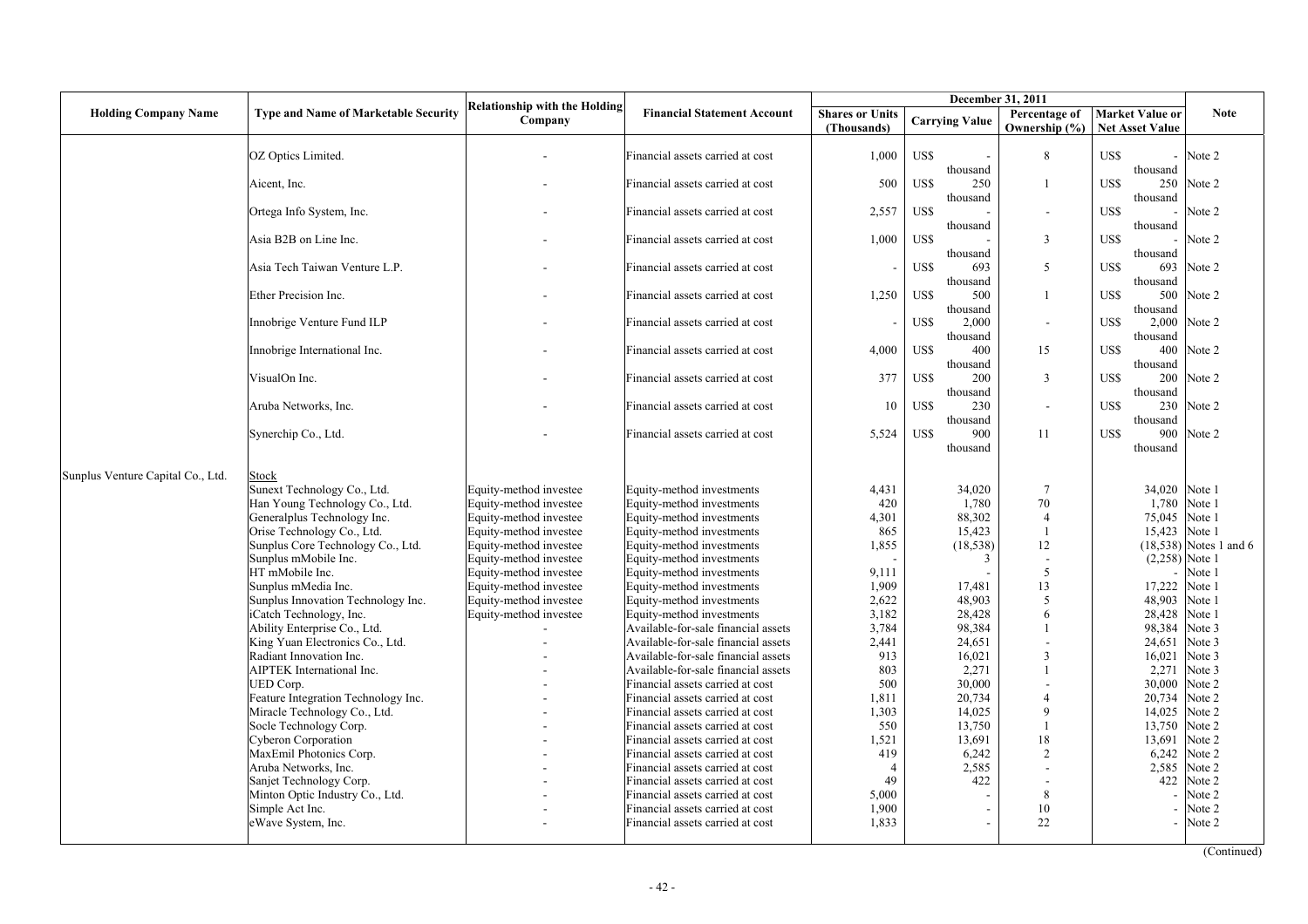|                                   |                                                                                                                                       |                                                                                                                   |                                                                                                                                                          | December 31, 2011                     |                                                                           |                                |                                                                                  |                                      |  |  |
|-----------------------------------|---------------------------------------------------------------------------------------------------------------------------------------|-------------------------------------------------------------------------------------------------------------------|----------------------------------------------------------------------------------------------------------------------------------------------------------|---------------------------------------|---------------------------------------------------------------------------|--------------------------------|----------------------------------------------------------------------------------|--------------------------------------|--|--|
| <b>Holding Company Name</b>       | <b>Type and Name of Marketable Security</b>                                                                                           | <b>Relationship with the Holding</b><br>Company                                                                   | <b>Financial Statement Account</b>                                                                                                                       | <b>Shares or Units</b><br>(Thousands) | <b>Carrying Value</b>                                                     | Percentage of<br>Ownership (%) | <b>Market Value or</b><br><b>Net Asset Value</b>                                 | <b>Note</b>                          |  |  |
| Sunplus Venture Capital Co., Ltd. | WayTech Development Inc.<br>Information Technology Total Services<br>Book4u Company Limited<br>VenGlobal International Fund           |                                                                                                                   | Financial assets carried at cost<br>Financial assets carried at cost<br>Financial assets carried at cost<br>Financial assets carried at cost             | 1,000<br>51<br>$\mathbf Q$            | $\mathbf S$                                                               | $\overline{4}$<br>3            | $\mathbb{S}$                                                                     | Note 2<br>Note 2<br>Note 2<br>Note 2 |  |  |
| Ventureplus Group Inc.            | Stock<br>Ventureplus Mauritius Inc.                                                                                                   | Subsidiary of Ventureplus<br>Group Inc.                                                                           | Equity-method investments                                                                                                                                | 42,985                                | US\$<br>34,583<br>thousand                                                | 100                            | US\$<br>34,583<br>thousand                                                       | Note 1                               |  |  |
| Ventureplus Mauritius Inc.        | Stock<br>Ventureplus Cayman Inc.                                                                                                      | Subsidiary of Ventureplus<br>Mauritius Inc.                                                                       | Equity-method investments                                                                                                                                | 42,985                                | US\$<br>34,587<br>thousand                                                | 100                            | US\$<br>34,587<br>thousand                                                       | Note 1                               |  |  |
| Ventureplus Cayman Inc.           | Stock<br>Sunplus Technology (Shanghai) Co., Ltd.<br>Sunplus Pro-tek (Shenzhen) Co., Ltd.<br>SunMedia Technology Co., Ltd.             | Subsidiary of Ventureplus<br>Cayman Inc.<br>Subsidiary of Ventureplus<br>Cayman Inc.<br>Subsidiary of Ventureplus | Equity-method investments<br>Equity-method investments<br>Equity-method investments                                                                      |                                       | US\$<br>14,565<br>thousand<br>US\$<br>1,372<br>thousand<br>US\$<br>17,736 | 99<br>100<br>100               | US\$<br>14,565 Note 1<br>thousand<br>US\$<br>1,372<br>thousand<br>US\$<br>17,736 | Note 1<br>Note 1                     |  |  |
|                                   | Sunplus App Technology Co., Ltd.<br>Ytrip Technology Co., Ltd.                                                                        | Cayman Inc.<br>Subsidiary of Ventureplus<br>Cayman Inc.<br>Subsidiary of Ventureplus<br>Cayman Inc.               | Equity-method investments<br>Equity-method investments                                                                                                   |                                       | thousand<br>US\$<br>318<br>thousand<br>US\$<br>55<br>thousand             | 80<br>78                       | thousand<br>US\$<br>318<br>thousand<br>US\$<br>55<br>thousand                    | Note 1<br>Note 1                     |  |  |
| Global Techplus Capital Inc.      | <b>Stock</b><br>Techplus Capital Samoa Inc.                                                                                           | Subsidiary of Global Techplus<br>Capital Inc.                                                                     | Equity-method investments                                                                                                                                |                                       | US\$<br>thousand                                                          | 100                            | US\$<br>$\overline{\phantom{0}}$<br>thousand                                     | Note 1                               |  |  |
| Ltd.                              | Sunplus Technology (Shanghai) Co., ShenZhen Suntop Technology Co., Ltd.<br>GF Money Market Fund class B shares                        | Subsidiary of Sunplus<br>Technology (Shanghai) Co.,<br>Ltd.                                                       | Equity-method investments<br>Available-for-sale financial assets                                                                                         | 13,950                                | <b>RMB</b><br>(320)<br>thousand<br>RMB<br>14,105                          | 100                            | <b>RMB</b><br>thousand<br><b>RMB</b><br>14,105                                   | $(320)$ Note 1<br>Note 1             |  |  |
| Wei-Young Investment Inc.         | Stock<br>Elitergroup Computer Systems<br>Sunext Technology Co., Ltd.<br>Generalplus Technology Inc.                                   | Equity-method investee<br>Equity-method investee                                                                  | Available-for-sale financial assets<br>Equity-method investments<br>Equity-method investments                                                            | 508<br>18<br>108                      | thousand<br>3,225<br>304<br>1,820                                         |                                | thousand<br>3,225<br>138<br>1,901                                                | Note 3<br>Note 1<br>Note 1           |  |  |
| Generalplus Technology Inc.       | Stock<br>Generalplus International (Samoa) Inc.                                                                                       | Subsidiary of Generalplus<br>Technology Inc.                                                                      | Equity-method investments                                                                                                                                | 7,590                                 | 110.095                                                                   | 100                            | 110,095                                                                          | Note 1                               |  |  |
|                                   | Fund<br><b>ING Taiwan Money Market</b><br>Fuh Hwa Mouey Market Fund<br>Prudential Emerging Markets Fund<br>Polaris De-Li Money Market |                                                                                                                   | Available-for-sale financial assets<br>Available-for-sale financial assets<br>Available-for-sale financial assets<br>Available-for-sale financial assets | 4,570<br>2,740<br>4,993<br>1,983      | 54,044<br>43,080<br>48,462<br>31,187                                      |                                | 54,044<br>43,080<br>48,462<br>31,187                                             | Note 5<br>Note 5<br>Note 5<br>Note 5 |  |  |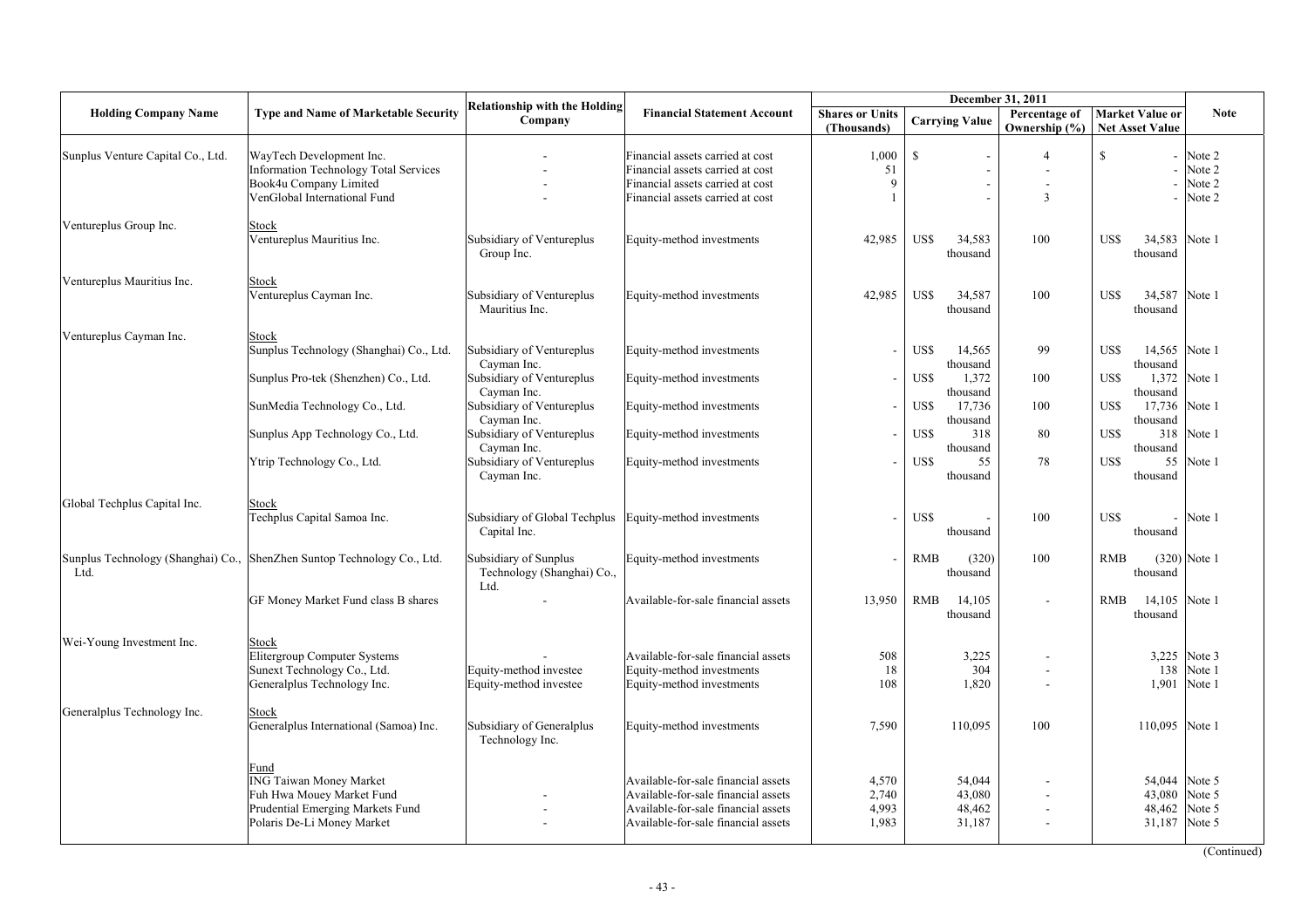| <b>Holding Company Name</b>               | <b>Type and Name of Marketable Security</b>                                                                                                              | <b>Relationship with the Holding</b><br>Company                         | <b>Financial Statement Account</b>                                                                                                                                                              | <b>Shares or Units</b><br>(Thousands)     | <b>Carrying Value</b>                          | Percentage of<br>Ownership (%) | <b>Market Value or</b><br><b>Net Asset Value</b>                                  | <b>Note</b>         |
|-------------------------------------------|----------------------------------------------------------------------------------------------------------------------------------------------------------|-------------------------------------------------------------------------|-------------------------------------------------------------------------------------------------------------------------------------------------------------------------------------------------|-------------------------------------------|------------------------------------------------|--------------------------------|-----------------------------------------------------------------------------------|---------------------|
| Generalplus International (Samoa)<br>Inc. | Stock<br>Generalplus (Mauritius) Inc.                                                                                                                    | Subsidiary of Generalplus<br>International (Samoa) Inc.                 | Equity-method investments                                                                                                                                                                       | 7,590                                     | US\$<br>3,636<br>thousand                      | 100                            | US\$<br>thousand                                                                  | 3,636 Note 1        |
| Generalplus (Mauritius) Inc.              | Stock<br>Generalplus Technology (Shenzhen) Co.,<br>Ltd.                                                                                                  | Subsidiary of Generalplus<br>(Mauritius) Inc.                           | Equity-method investments                                                                                                                                                                       | 7,200                                     | US\$<br>3,483<br>thousand                      | 100                            | US\$<br>thousand                                                                  | 3,482 Note 1        |
|                                           | Generalplus Technology (Hong Kong) Co.,<br>Ltd.                                                                                                          | Subsidiary of Generalplus<br>(Mauritius) Inc.                           | Equity-method investments                                                                                                                                                                       | 390                                       | US\$<br>153<br>thousand                        | 100                            | US\$<br>thousand                                                                  | 153 Note 1          |
| Sunext Technology Co., Ltd.               | <b>Stock</b><br>Great Sun Corp.                                                                                                                          | Subsidiary of Sunext<br>Technology Co., Ltd.                            | Equity-method investments                                                                                                                                                                       | 750                                       | <sup>\$</sup><br>12,871                        | 100                            | 12,871 Note 1                                                                     |                     |
|                                           | Great Prosperous Corp.                                                                                                                                   | Subsidiary of Sunext<br>Technology Co., Ltd.                            | Equity-method investments                                                                                                                                                                       | 1,800                                     | 3,355                                          | 100                            |                                                                                   | 3,355 Note 1        |
|                                           | Fund<br>Yuanta Wan Tai Bond Fund<br>IBT 1699 Bond Fund<br><b>FSITC Taiwan Bond Fund</b><br><b>ING Taiwan Money Market</b><br>Polaris De-Bao Money Market |                                                                         | Available-for-sale financial assets<br>Available-for-sale financial assets<br>Available-for-sale financial assets<br>Available-for-sale financial assets<br>Available-for-sale financial assets | 5,203<br>3,990<br>3,393<br>3,177<br>3,452 | 76,000<br>52,000<br>50,000<br>50,000<br>40,000 |                                | 76,000 Note 5<br>52,000 Note 5<br>50,000 Note 5<br>50,000 Note 5<br>40,000 Note 5 |                     |
| Great Sun Corp.                           | Stock<br>Sunext (Mauritius) Inc.                                                                                                                         | Subsidiary of Great Sun Corp.                                           | Equity-method investments                                                                                                                                                                       | 750                                       | US\$<br>25<br>thousand                         | 100                            | US\$<br>thousand                                                                  | 25 Note 1           |
| Sunext (Mauritius) Inc.                   | Stock<br>Sunext Technology (Shanghai)                                                                                                                    | Subsidiary of Sunext<br>(Mauritius) Inc.                                | Equity-method investments                                                                                                                                                                       |                                           | US\$<br>25<br>thousand                         | 100                            | US\$<br>thousand                                                                  | 25 Note 1           |
| Sunplus mMobile Inc.                      | Sunplus mMobile SAS                                                                                                                                      | Subsidiary of Sunplus mMobile Equity-method investments<br>Inc.         |                                                                                                                                                                                                 | 237                                       | (16, 886)                                      | 100                            | $(16,886)$ Note 1                                                                 |                     |
|                                           | Sunplus mMobile Holding Inc.                                                                                                                             | Subsidiary of Sunplus mMobile Equity-method investments<br>Inc.         |                                                                                                                                                                                                 | 2,580                                     | (3)                                            | 100                            |                                                                                   | $(3)$ Notes 1 and 6 |
| Sunplus mMobile Holding Inc.              | Bright Sunplus mMobile Inc.                                                                                                                              | Subsidiary of Sunplus mMobile Equity-method investments<br>Holding Inc. |                                                                                                                                                                                                 | 2,580                                     | US\$<br>thousand                               | 100                            | US\$<br>thousand                                                                  | $-$ Note 1          |
| Sunplus Innovation Technology Inc.        | Fund<br>Prudential Financial Bond Fund<br>FSITC Taiwan Bond Fund<br>Fuh-Hwa Bond Fund                                                                    |                                                                         | Available-for-sale financial assets<br>Available-for-sale financial assets<br>Available-for-sale financial assets                                                                               | 4,636<br>6,023<br>14                      | $\mathbb{S}$<br>70,760<br>88,767<br>200        |                                | 70,760 Note 5<br>88,767 Note 5                                                    | 200 Note 5          |
|                                           | Stock<br><b>Advanced Silicon SA</b><br>Advanced NuMicro System, Inc.                                                                                     |                                                                         | Financial assets carried at cost<br>Financial assets carried at cost                                                                                                                            | 1,000<br>2,000                            | 26,979<br>15,993                               | 12<br>9                        | 26,979 Note 2<br>15,993 Note 2                                                    |                     |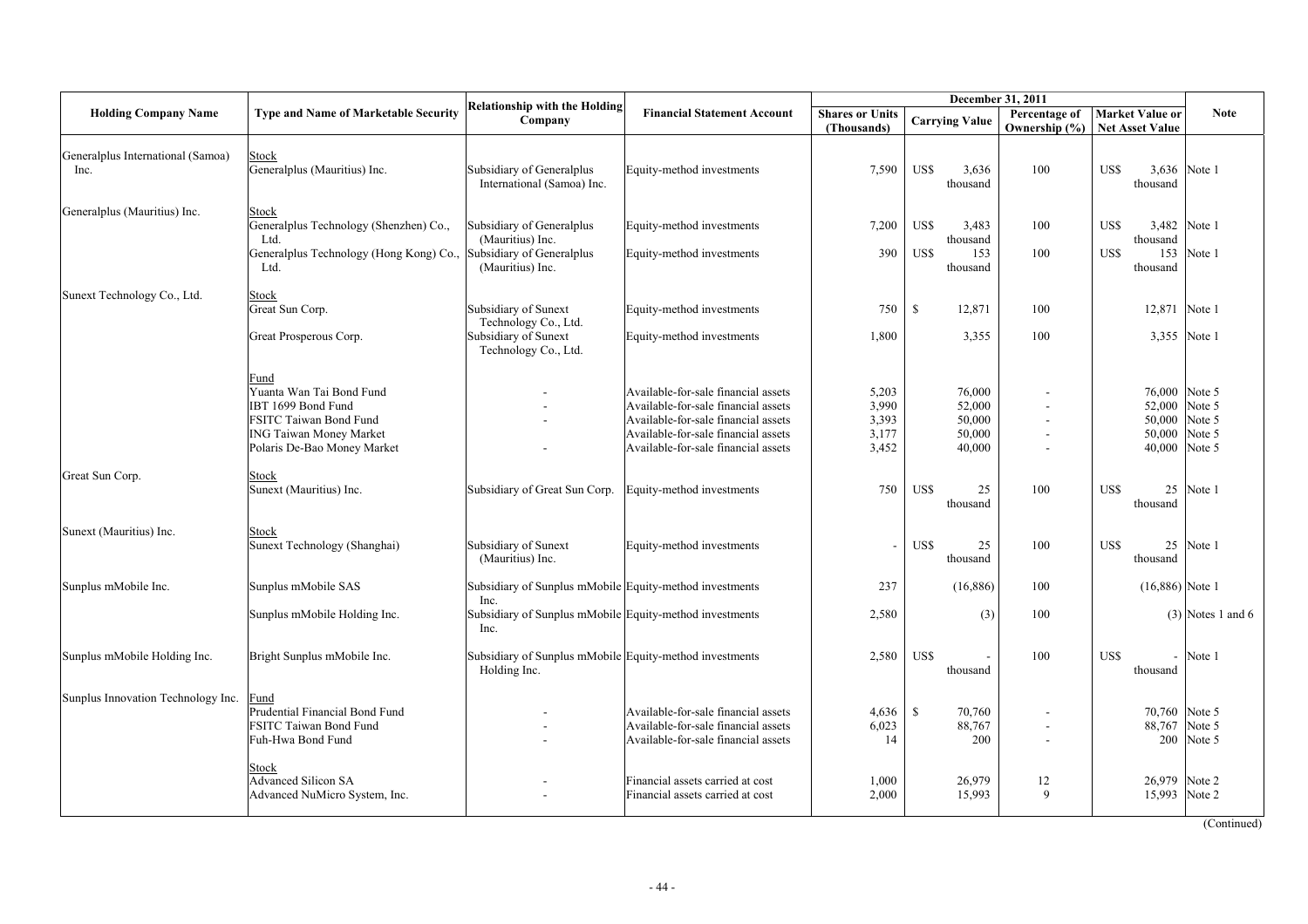- Note 1: The net asset value was based on audited financial data as of December 31, 2011.
- Note 2: The market value is based on carrying value as of December 31, 2011.
- Note 3: The market value is based on the closing price as of December 31, 2011.
- Note 4: The investment carrying value excluded the carrying value of \$63,401 thousand of the shares of Sunplus Technology Company Limited held by its subsidiary.
- Note 5: The market value was based on the net asset value of fund as of December 31, 2011.
- Note 6: The credit balance on the carrying value of the equity-method investment is reported under other current liabilities.
- Note 7: Includes the deferred credit of \$1,178 thousand.
- Note 8: Includes the deferred credit of \$72,878 thousand.
- Note 9: Includes the deferred credit of \$3,839 thousand.
- Note 10: As of December 31, 2011, the above marketable securities, except the holdings of Lin Shih Investment Co., Ltd. of the shares of Sunplus Technology Company Limited with a market value \$33,743 thousand, had not been mortgaged.

Note 11: A Company's holding of 6,817 thousand shares acquired through private subscription was not allowed to be transacted freely in the public market, and the fair of this holding was determined through valuation techni

(Concluded)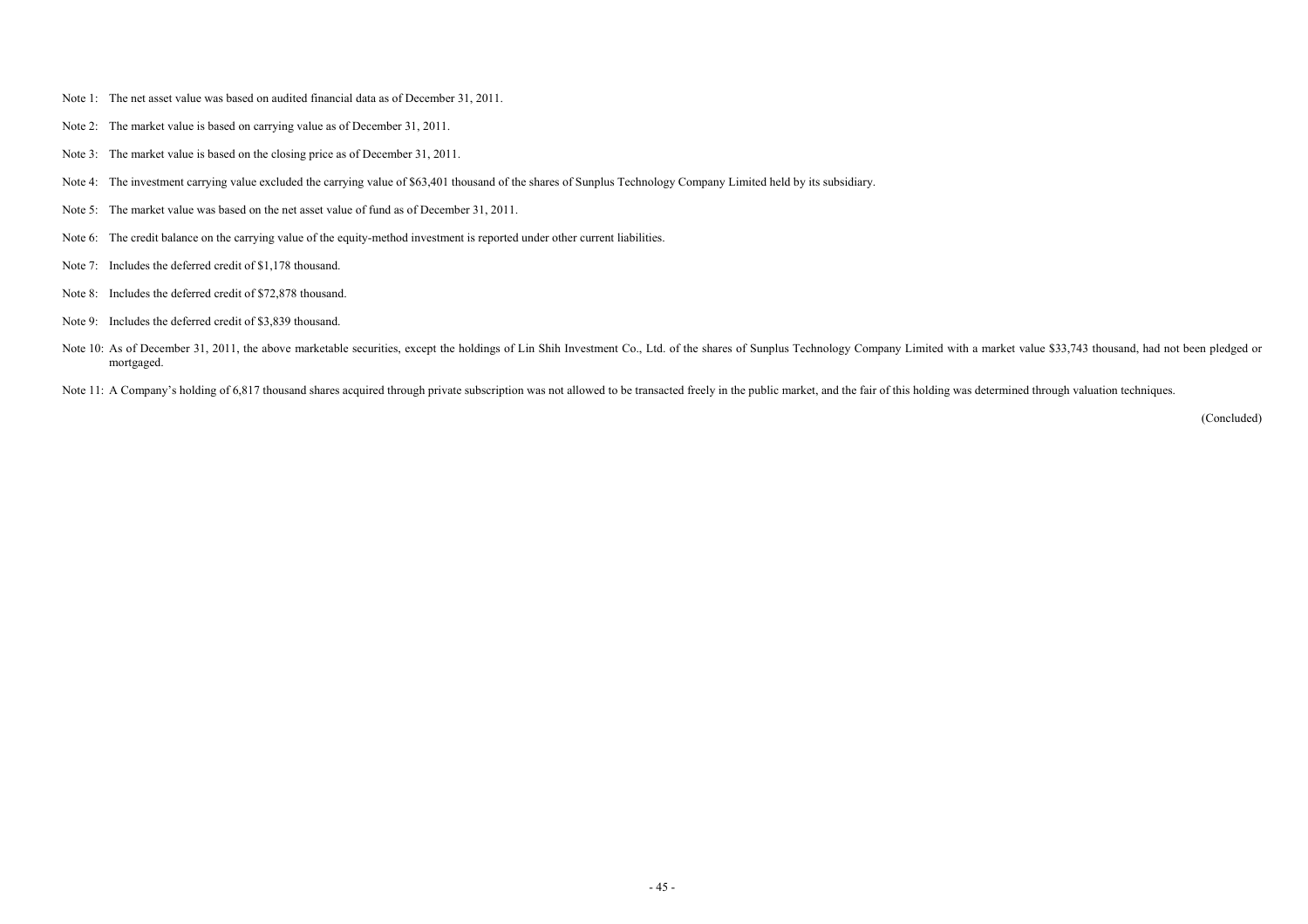#### **MARKETABLE SECURITIES ACQUIRED AND DISPOSED OF AT COSTS OR PRICES OF AT LEAST NT\$100 MILLION OR 20% OF THE PAID-IN CAPITAL YEAR ENDED DECEMBER 31, 2011**

**(In Thousands of New Taiwan Dollars, Unless Stated Otherwise)** 

|                                    |                                                                                  |                                     |                          | <b>Beginning Balance</b> |             | <b>Acquisition</b> | <b>Disposal</b>          |            |              |                          | <b>Ending Balance</b>    |                        |
|------------------------------------|----------------------------------------------------------------------------------|-------------------------------------|--------------------------|--------------------------|-------------|--------------------|--------------------------|------------|--------------|--------------------------|--------------------------|------------------------|
| <b>Company Name</b>                | <b>Type and Issuer of Marketable Security</b>                                    | <b>Financial Statement Account</b>  | <b>Units</b>             | Amount                   | Units       | Amount             | Unit                     | Amount     | Carrying     | $\overline{Gain}$ (Loss) | Unit                     | Amount                 |
|                                    |                                                                                  |                                     | (Thousands)              |                          | (Thousands) |                    | (Thousands)              |            | Value        | on Disposal              | (Thousands)              |                        |
|                                    |                                                                                  |                                     |                          |                          |             |                    |                          |            |              |                          |                          |                        |
| Sunplus Technology Company Limited | Orise Technology Co., Ltd.                                                       | Equity-method investments           | 51,290                   | 870,358<br>-S            |             | S.                 | 4.000                    | \$ 252,740 | 82,467<br>-S | \$176,171                | 47,290                   | 870,358                |
|                                    |                                                                                  |                                     |                          | (Note 3)                 |             |                    |                          |            |              | (Note 4)                 |                          | (Note 5)               |
|                                    | HT mMobile Inc.                                                                  | Equity-method investments           | 37,261                   | 29.790                   | 19,187      | 211,060            | $\overline{\phantom{a}}$ |            |              |                          | 56,448                   |                        |
|                                    | Sunplus mMobile Inc.                                                             | Equity-method investments           | 20,090                   | (Note 3)<br>(591, 839)   | 48,900      | 489,000            |                          |            |              |                          | 48,999                   | (Note 5)<br>(333, 455) |
|                                    |                                                                                  |                                     |                          | (Note 3)                 |             |                    |                          |            |              | $\sim$                   | (Note 6)                 | (Note 5)               |
|                                    | <b>Taishin Bond Fund</b>                                                         | Available-for-sale financial assets | 12,383                   | 132,086                  | 9,363       | 100,000            | 8,894                    | 95,000     | 94,487       | 513                      | 12,852                   | 137,962                |
|                                    |                                                                                  |                                     |                          | (Note 2)                 |             |                    |                          |            |              |                          |                          | (Note 1)               |
|                                    | <b>FSITC Bond Fund</b>                                                           | Available-for-sale financial assets | 1,170                    | 200,000                  |             |                    | 1,170                    | 200,272    | 200,000      | 272                      | $\overline{\phantom{a}}$ |                        |
|                                    |                                                                                  |                                     |                          | (Note 2)                 |             |                    |                          |            |              |                          |                          | (Note 1)               |
|                                    | Mega Diamond                                                                     | Available-for-sale financial assets | 15,096                   | 180.888                  | 12,493      | 150,000            | 19,263                   | 231,071    | 230,000      | 1,071                    | 8,326                    | 100,453                |
|                                    |                                                                                  |                                     |                          | (Note 2)                 |             |                    |                          |            |              |                          |                          | (Note 1)               |
|                                    | Cathay Bond Fund                                                                 | Available-for-sale financial assets | 4.182                    | 50.130                   | 8.332       | 100,000            | 12,514                   | 150,646    | 150,000      | 646                      | $\overline{\phantom{a}}$ |                        |
|                                    |                                                                                  |                                     |                          | (Note 2)                 |             |                    |                          |            |              |                          |                          | (Note 1)               |
|                                    | Polaris De-Li Market                                                             | Available-for-sale financial assets |                          |                          | 11,479      | 180,000            | 9,496                    | 149,000    | 148,910      | 90                       | 1.983                    | 31,187                 |
| Generalplus Technology Inc.        |                                                                                  |                                     |                          | $\sim$                   |             |                    |                          |            |              |                          |                          | (Note 1)               |
|                                    | PCA Wea Poll Bond Fund                                                           | Available-for-sale financial assets |                          | $\sim$                   | 12,861      | 168,000            | 12,861                   | 168.106    | 168,000      | 106                      | $\sim$                   |                        |
|                                    | Yuanta Wn Tai Money Market                                                       | Available-for-sale financial assets |                          | $\overline{\phantom{a}}$ | 11.887      | 173,000            | 11.887                   | 173.084    | 173,000      | 84                       | $\sim$                   |                        |
|                                    | Euh-Hwa Bond Fund                                                                | Available-for-sale financial assets | $\overline{\phantom{a}}$ |                          | 8,056       | 112,000            | 8.056                    | 112,114    | 112,000      | 114                      | $\sim$                   |                        |
|                                    | <b>ING Taiwain Money Market</b>                                                  | Available-for-sale financial assets | 3,516                    | 55,001                   | 4.014       | 63,000             | 7,530                    | 118,162    | 118,000      | 162                      | $\sim$                   |                        |
|                                    | Polaris Bond Fund                                                                | Available-for-sale financial assets |                          |                          | 10,492      | 121,000            | 10,492                   | 121,139    | 121.000      | 139                      | $\overline{\phantom{a}}$ |                        |
|                                    |                                                                                  |                                     |                          |                          |             |                    |                          |            |              |                          |                          |                        |
| Sunext Technology Company Limited  | Yugnta Wan Tai Bond Fund                                                         | Available-for-sale financial assets | 4,551                    | 66,051                   | 11,113      | 162,000            | 10,461                   | 152,517    | 152,000      | 517                      | 5,203                    | 76,000                 |
|                                    | IBT 1699 Bond Fund                                                               | Available-for-sale financial assets | 3,093                    | 40,027                   | 7.990       | 104,000            | 7.093                    | 92,263     | 92,000       | 263                      | 3,990                    | 52,000                 |
|                                    | FSITC Taiwan Bond Fund                                                           | Available-for-sale financial assets | 3,414                    | 50.000                   | 6.797       | 100.000            | 6.818                    | 100,313    | 100,000      | 313                      | 3,393                    | 50,000                 |
|                                    | <b>ING Taiwan Money Market</b>                                                   | Available-for-sale financial assets |                          |                          | 6.362       | 100.000            | 3,185                    | 50,115     | 50.000       | 115                      | 3.177                    | 50,000                 |
|                                    | Prudential Financial Bond Fund                                                   | Available-for-sale financial assets | 4,613                    | 70,024                   | 3.286       | 50,000             | 7,899                    | 120,306    | 120,000      | 306                      | $\sim$                   |                        |
|                                    | Cathay Bond Fund                                                                 | Available-for-sale financial assets | 4,175                    | 50,036                   | 4,162       | 50,000             | 8,337                    | 100,296    | 100,000      | 296                      | $\sim$                   |                        |
|                                    |                                                                                  |                                     |                          |                          |             |                    |                          |            |              |                          |                          |                        |
| iCash Technology Inc.              | Allianz Global Investors Money Market fund   Available-for-sale financial assets |                                     |                          | ٠                        | 8,317       | 100.000            | 8,317                    | 100,205    | 100,000      | 205                      | $\sim$                   |                        |
|                                    |                                                                                  |                                     |                          |                          |             |                    |                          |            |              |                          |                          | (Note 1)               |
|                                    |                                                                                  |                                     |                          |                          |             |                    |                          |            |              |                          |                          |                        |

Note 1: The ending balance includes the valuation gains on financial assets.

Note 2: The beginning balance includes the valuation gains on financial assets.

Note 3: The amount was the carrying value of the equity-method investment as of December 31, 2011.

Note 4: The amount includes an investment gain classified under capital surplus.

Note 5: The amount was the carrying value of the equity-method investment as of December 31, 2011.

Note 6: Shares after reducing the capital to offset a deficit.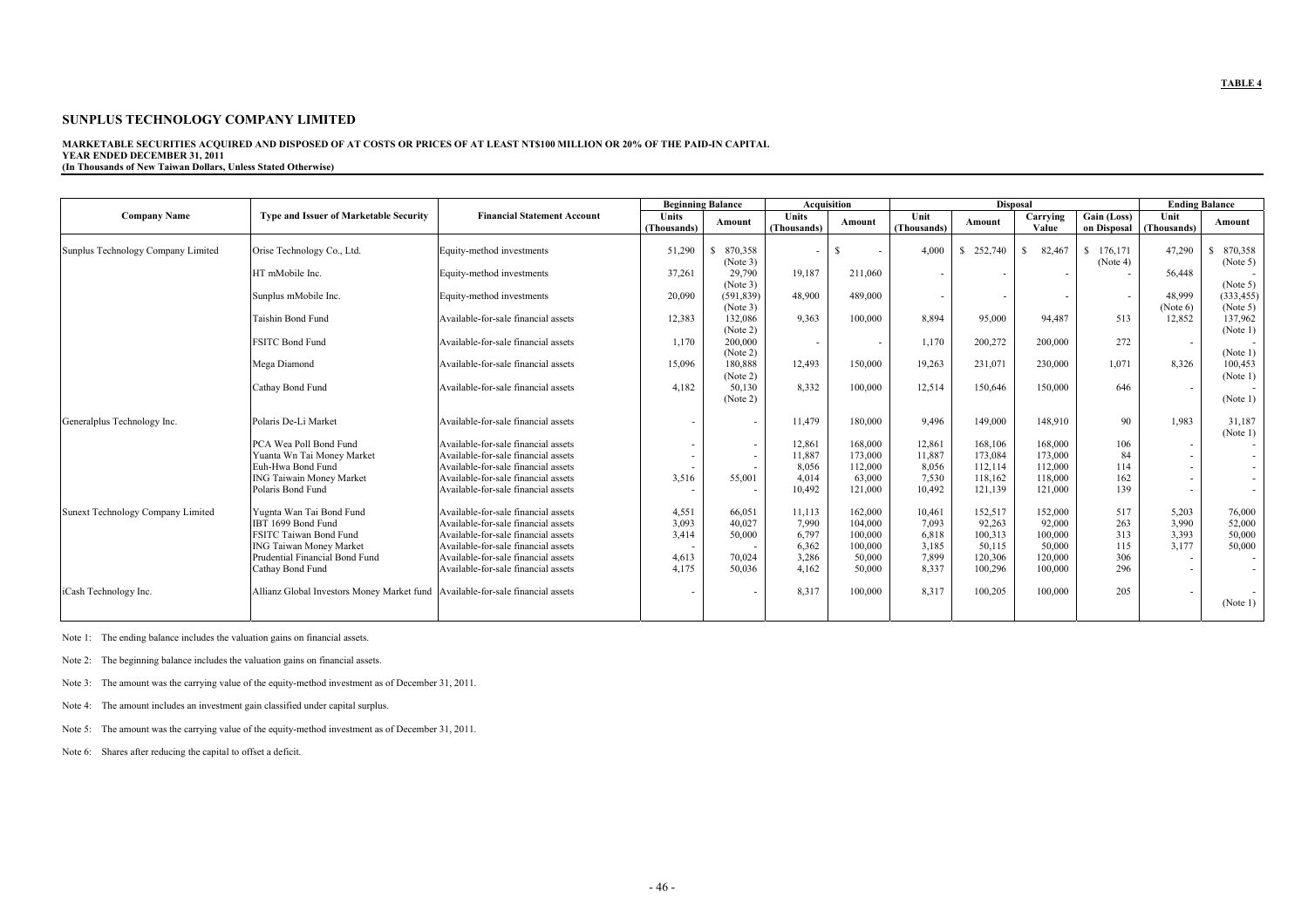ACQUISITION OF INDIVIDUAL REAL ESTATE AT COSTS OF AT LEAST NT\$100 MILLION OR 20% OF THE PAID-IN CAPITAL<br>YEAR ENDED DECEMBER 31, 2011<br>(In Thousands of New Taiwan Dollars, Unless Stated Otherwise)

|                             |                          |                     |                             | (Payment)/Sale |                           | Nature of            | <b>Prior Transaction of Counter-party</b> |                      |                  |       |                    |                               | Other |
|-----------------------------|--------------------------|---------------------|-----------------------------|----------------|---------------------------|----------------------|-------------------------------------------|----------------------|------------------|-------|--------------------|-------------------------------|-------|
| Company Name                | <b>Types of Property</b> | Transaction<br>Date | <b>Transaction</b><br>Amoun | Term           | Counter-party             | <b>Relationships</b> | Ownership                                 | <b>Relationships</b> | Transfer<br>Date | Amoun | Price<br>Reference | <b>Purpose of Acquisition</b> | Terms |
| Generalplus Technology Inc. | Building Inc.            | 2011.07.28          | 258,000                     | 258,000        | AIPTEK International Inc. |                      |                                           |                      |                  |       | Appraisal          | Operating purposes            |       |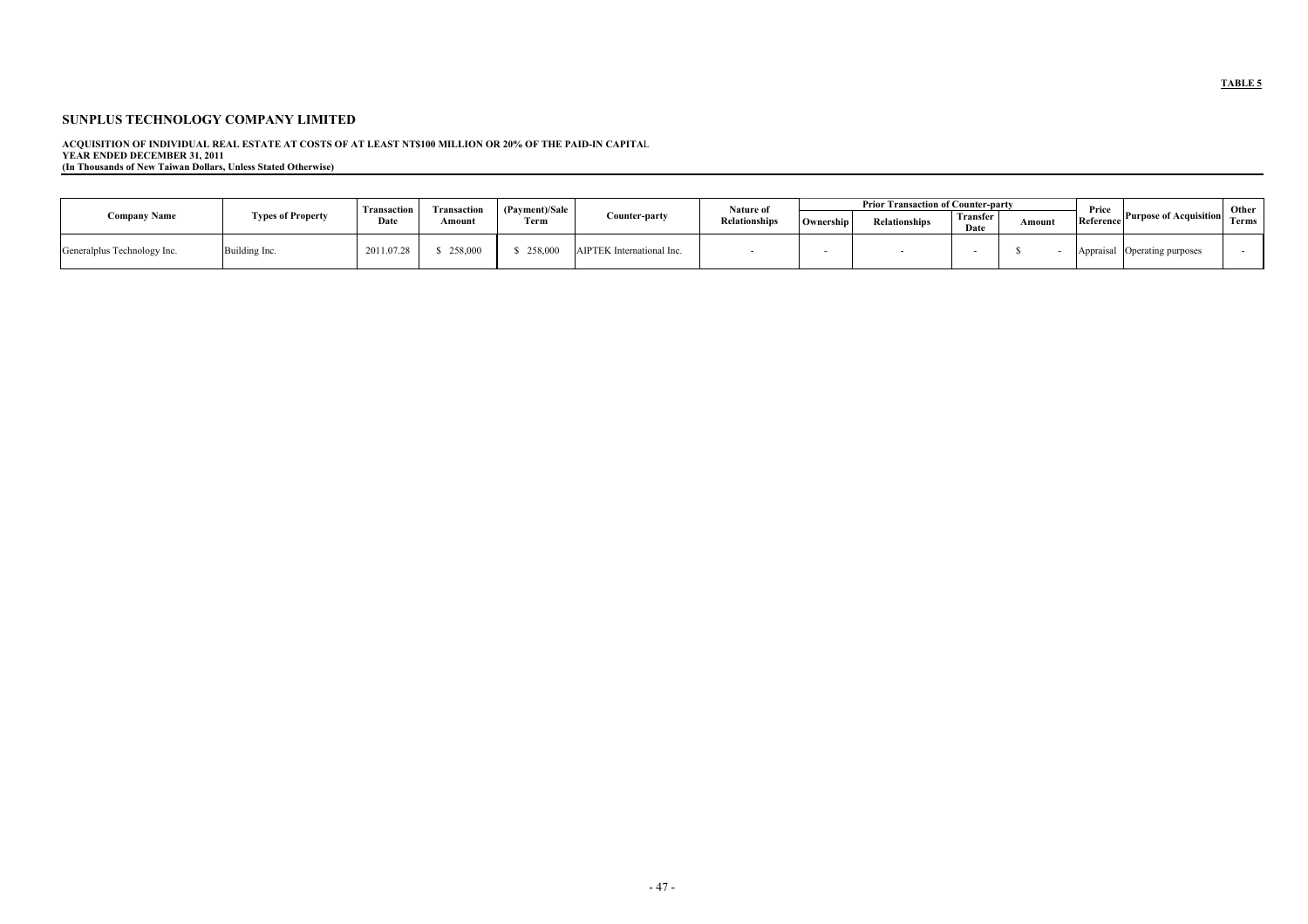#### **NAMES, LOCATIONS, AND RELATED INFORMATION OF INVESTEES ON WHICH THE COMPANY EXERCISES SIGNIFICANT INFLUENCES DECEMBER 31, 2011 (In Thousands of New Taiwan Dollars, Unless Stated Otherwise)**

|                                    |                                     |                                      |                                     |                         | <b>Investment Amount</b>  |               | <b>Balance as of December 31, 2011</b> |                | <b>Net Income</b> | Investment                 |
|------------------------------------|-------------------------------------|--------------------------------------|-------------------------------------|-------------------------|---------------------------|---------------|----------------------------------------|----------------|-------------------|----------------------------|
| Investor                           | <b>Investee</b>                     | Location                             | <b>Main Businesses and Products</b> |                         | December 31, December 31, | <b>Shares</b> | Percentage of                          | Carrying       | (Loss) of the     | <b>Note</b><br>Gain (Loss) |
|                                    |                                     |                                      |                                     | 2011                    | 2010                      | (Thousands)   | Ownership                              | Value          | Investee          |                            |
|                                    |                                     |                                      |                                     |                         |                           |               |                                        |                |                   |                            |
| Sunplus Technology Company Limited | Orise Technology Co., Ltd.          | Hsinchu, Taiwan                      | Design of ICs                       | S.<br>499,529           | 581,661<br>S              | 47,290        | 34                                     | \$.<br>870,358 | 136,389<br>¢      | 48,323<br>¢<br>Investee    |
|                                    | Sunplus mMedia Inc.                 | Hsinchu. Taiwan                      | Design of ICs                       | 307.565                 | 307.565                   | 12.441        | 83                                     | 58.910         | 6.429             | 41.771<br>Subsidiary       |
|                                    | Sunplus Venture Capital Co., Ltd.   | Hsinchu. Taiwan                      | Investment                          | 999.982                 | 999.982                   | 100.000       | 100                                    | 652.884        | (64.945)          | $(64.945)$ Subsidiary      |
|                                    | Lin Shih Investment Co., Ltd.       | Hsinchu, Taiwan                      | Investment                          | 699,988                 | 699,988                   | 70,000        | 100                                    | 654,033        | (113, 235)        | $(116, 107)$ Subsidiary    |
|                                    | Generalplus Technology Inc.         | Hsinchu, Taiwan                      | Design of ICs                       | 281,377                 | 305,050                   | 37,324        | 34                                     | 659,141        | 166,863           | 64,925 Subsidiary          |
|                                    | Ventureplus Group Inc.              | Belize                               | Investment                          | US\$ 42,985             | US\$ 41,900               | 42,985        | 100                                    | 1,046,788      | (71, 179)         | $(71,179)$ Subsidiary      |
|                                    |                                     |                                      |                                     | thousand                | thousand                  |               |                                        |                |                   |                            |
|                                    | Russell Holdings Limited            | Cayman Islands, British West Indies. | Investment                          | US\$ 14,760             | JS\$ 14,760               | 14,760        | 100                                    | 409,664        | 4,111             | 4,111 Subsidiary           |
|                                    |                                     |                                      |                                     | thousand                | thousand                  |               |                                        |                |                   |                            |
|                                    | Sunplus Innovation Technology Inc.  | Hsinchu, Taiwan                      | Design of ICs                       | 414,663<br>S.           | 414,663                   | 30.986        | 64                                     | 576.004        | 46.647            | 31.392<br>Subsidiary       |
|                                    | Sunext Technology Co., Ltd.         | Hsinchu, Taiwan                      | Design and sale of ICs              | 924,730                 | 924,730                   | 38,836        | 61                                     | 432,445        | (177, 886)        | $(108,779)$ Subsidiary     |
|                                    | Sunplus Core Technology Co., Ltd.   | Hsinchu, Taiwan                      | Design of ICs                       | 195,285                 | 195,285                   | 11,206        | 70                                     | (138, 357)     | (117,574)         | $(87,085)$ Subsidiary      |
|                                    | Global Techplus Capital Inc.        | Seychelles                           | Investment                          | 200<br>US\$             | US\$<br>200               | 200           | 100                                    | 6,882          | (77)              | (77) Subsidiary            |
|                                    |                                     |                                      |                                     | thousand                | thousand                  |               |                                        |                |                   |                            |
|                                    | Wei-Young Investment Inc.           | Hsinchu. Taiwan                      | Investment                          | 30,157                  | 30.157                    | 1.400         | 100                                    | 6.184          | 35                | 35 Subsidiary              |
|                                    | Sunplus Technology (H.K.) Co., Ltd. | Kowloon Bay, Hong Kong               | International trade                 | HK\$ 11,075             | HK\$ 11,075               | 11,075        | 100                                    | 4.091          | (64)              | (64) Subsidiary            |
|                                    |                                     |                                      |                                     | thousand                | thousand                  |               |                                        |                |                   |                            |
|                                    | Sunplus Management Consulting Inc.  | Hsinchu, Taiwan                      | Management                          | 5,000<br>-S             | 5,000                     | 500           | 100                                    | 4,165          | 53                | 53 Subsidiary              |
|                                    | HT mMobile Inc.                     | Hsinchu. Taiwan                      | Design of ICs                       | 583,668                 | 372,608                   | 56,448        | 32                                     |                | (868, 177)        | $(118,347)$ Investee       |
|                                    | iCatch Technology, Inc.             | Hsinchu. Taiwan                      | Design of ICs                       | 207.345                 | 207.345                   | 20.735        | 38                                     | 185.251        | (98,067)          | $(36.820)$ Subsidiary      |
|                                    | Sunplus mMobile Inc.                | Hsinchu, Taiwan                      | Design of ICs                       | 2,196,392               | 1,707,392                 | 49,000        | 99                                     | (333, 455)     | (250, 674)        | $(250,585)$ Subsidiary     |
|                                    | Magic Sky Limited                   | Samoa                                | Investment                          | US\$<br>6,000           | US\$ 6,000                | 6,000         | 100                                    |                | (176, 344)        | $(176,344)$ Subsidiary     |
|                                    |                                     |                                      |                                     |                         |                           |               |                                        |                |                   |                            |
| Lin Shih Investment Co., Ltd.      | Sunext Technology Co., Ltd.         | Hsinchu. Taiwan                      | Design and sale of ICs              | $\mathbf{s}$<br>369,316 | 369.316<br>-S             | 3.360         | 5                                      | 25.842         | (177.886)         | (9,411) Subsidiary         |
|                                    | Sunplus Core Technology Co., Ltd.   | Hsinchu, Taiwan                      | Design of ICs                       | 36,773                  | 36,800                    | 2,308         | 15                                     | (22,570)       | (117,574)         | $(16,553)$ Subsidiary      |
|                                    | Sunplus mMobile Inc.                | Hsinchu. Taiwan                      | Design of ICs                       | 38,450                  | 38.450                    | -8            |                                        | 32             | (250, 674)        | (87) Subsidiary            |
|                                    | Sunplus mMedia Inc.                 | Hsinchu, Taiwan                      | Design of ICs                       | 19,171                  | 19,171                    | 579           | $\overline{4}$                         | 10,487         | 6,429             | 248<br>Subsidiary          |
|                                    | Sunplus Innovation Technology Inc.  | Hsinchu. Taiwan                      | Design of ICs                       | 15,701                  | 14.073                    | 1,059         | $\overline{2}$                         | 17,240         | 46.647            | 932<br>Subsidiary          |
|                                    | HT mMobile Inc.                     | Hsinchu. Taiwan                      | Design of ICs                       | 46.948                  | 46.948                    | 4.695         | $\overline{\mathbf{3}}$                |                | (868, 177)        | $(24,626)$ Investee        |
|                                    |                                     |                                      |                                     |                         |                           | 965           | $\overline{2}$                         |                |                   |                            |
|                                    | iCatch Technology, Inc.             | Hsinchu, Taiwan                      | Design of ICs                       | 9,645                   | 9,645                     |               | 14                                     | 8,618          | (98,067)          | $(1,713)$ Subsidiary       |
|                                    | Generalplus Technology Inc.         | Hsinchu, Taiwan                      | Design of ICs                       | 86,256                  | 86,256                    | 14,892        |                                        | 262,364        | 166,863           | 25,315 Subsidiary          |
|                                    |                                     | Hsinchu. Taiwan                      |                                     |                         |                           |               | $\overline{7}$                         |                |                   |                            |
| Sunplus Venture Capital Co., Ltd.  | Sunext Technology Co., Ltd.         |                                      | Design and sale of ICs              | 385,709                 | 385,709                   | 4,431         |                                        | 34,020         | (177, 886)        | $(12,410)$ Subsidiary      |
|                                    | Han Young Technology Co., Ltd.      | Taipei, Taiwan                       | Design of ICs                       | 4,200                   | 4,200                     | 420           | 70                                     | 1,780          |                   | Subsidiary                 |
|                                    | Sunplus Innovation Technology Inc.  | Hsinchu, Taiwan                      | Design of ICs                       | 52,952                  | 45,597                    | 2,622         | 5<br>5                                 | 48,903         | 46.647            | 2,167<br>Subsidiary        |
|                                    | HT mMobile Inc.                     | Hsinchu, Taiwan                      | Design of ICs                       | 100,204                 | 204                       | 9,111         |                                        |                | (868, 177)        | $(7,532)$ Investee         |
|                                    | iCatch Technology, Inc.             | Hsinchu, Taiwan                      | Design of ICs                       | 31,818                  | 31,818                    | 3,182         | 6                                      | 28,428         | (98,067)          | $(5,650)$ Subsidiary       |
|                                    | Orise Technology Co, Ltd.           | Hsinchu, Taiwan                      | Design of ICs                       | 10,800                  | 10,800                    | 865           |                                        | 15,423         | 136,389           | 856<br>Investee            |
|                                    | Sunplus Core Technology Co., Ltd.   | Hsinchu, Taiwan                      | Design of ICs                       | 33,846                  | 33,846                    | 1,885         | 12                                     | (18, 583)      | (117, 574)        | $(13,936)$ Subsidiary      |
|                                    | Generalplus Technology Inc.         | Hsinchu. Taiwan                      | Design of ICs                       | 56,050                  | 44,606                    | 4,301         | $\overline{4}$                         | 88,302         | 166,863           | 6.795<br>Subsidiary        |
|                                    | Sunplus mMobile Inc.                | Hsinchu, Taiwan                      | Design of ICs                       | 1,784                   | 1,784                     |               | $\overline{\phantom{a}}$               | $\overline{3}$ | (250, 674)        | Subsidiary                 |
|                                    | Sunplus mMedia Inc.                 | Hsinchu. Taiwan                      | Design of ICs                       | 44,878                  | 44,878                    | 1.909         | 13                                     | 17,481         | 6.429             | 818<br>Subsidiary          |
|                                    |                                     |                                      |                                     |                         | US\$                      | 4.794         | 44                                     | US\$           | US\$              | US\$                       |
| Russell Holdings Limited           | Jet Focus Limited                   | Cayman Islands, British West Indies  | Investment                          | US\$<br>6,050           | 6.050                     |               |                                        | (350)          |                   | Investee                   |
|                                    |                                     |                                      |                                     | thousand                | thousand                  |               |                                        | thousand       | thousand          | thousand                   |
|                                    | Sunext Technology Co., Ltd.         | Hsinchu, Taiwan                      | Design and sale of ICs              | 2,119<br>US\$           | US\$ 2,119                | 442           |                                        | US\$ 2,202     | (177, 886)<br>S.  | US\$<br>(42) Subsidiary    |
|                                    |                                     |                                      |                                     | thousand                | thousand                  |               |                                        | Thousand       |                   | Thousand                   |
|                                    |                                     |                                      |                                     |                         |                           |               |                                        |                |                   |                            |
|                                    |                                     |                                      |                                     |                         |                           |               |                                        |                |                   | (Continued)                |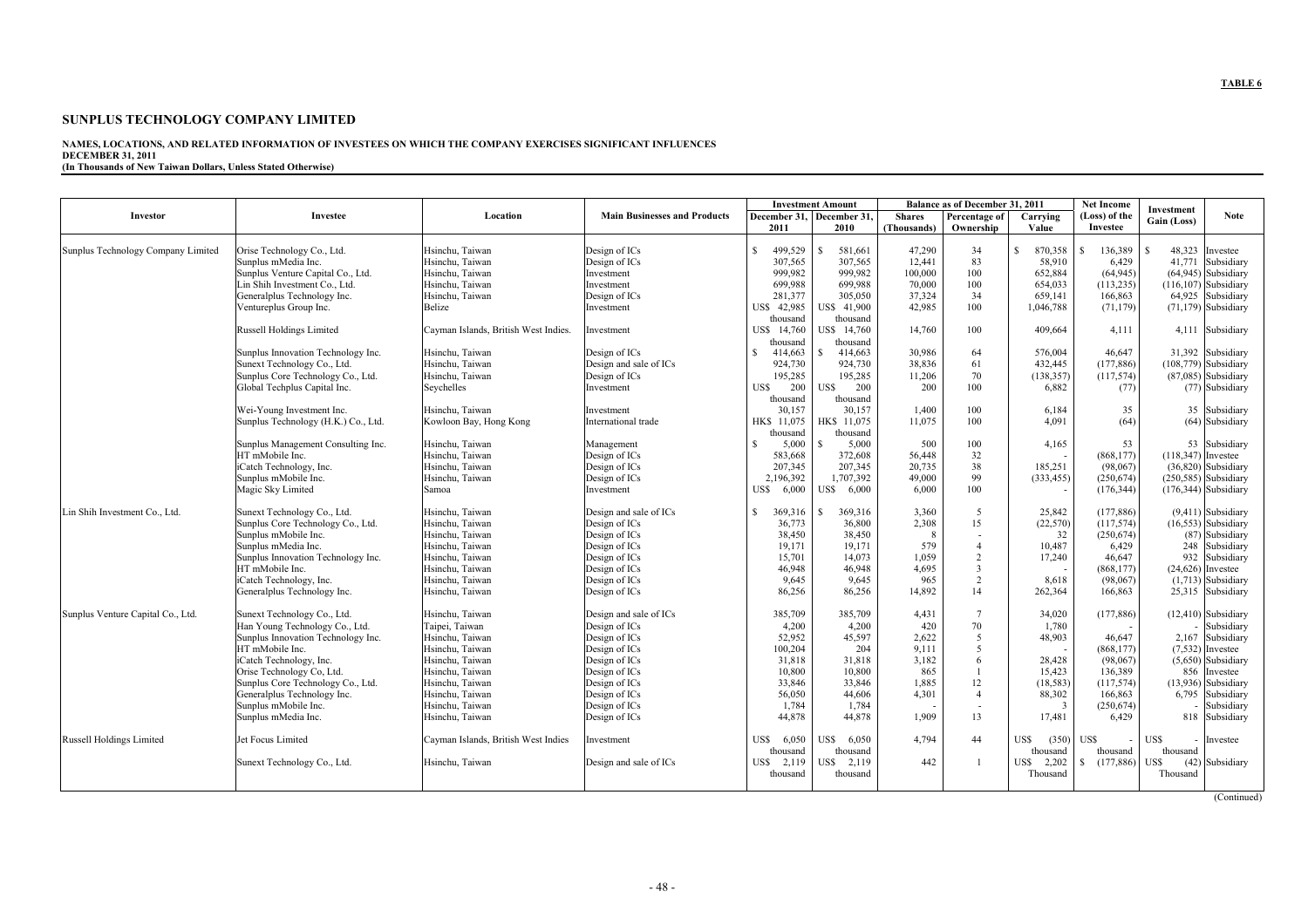|                                                                             |                                                                    |                                     |                                                                            | <b>Investment Amount</b>              |                                       | <b>Balance as of December 31, 2011</b> |                                    |                                    |                                       | <b>Net Income</b><br>Investment                    |
|-----------------------------------------------------------------------------|--------------------------------------------------------------------|-------------------------------------|----------------------------------------------------------------------------|---------------------------------------|---------------------------------------|----------------------------------------|------------------------------------|------------------------------------|---------------------------------------|----------------------------------------------------|
| Investor                                                                    | Investee                                                           | Location                            | <b>Main Businesses and Products</b>                                        | December 31, December 31,<br>2011     | 2010                                  | <b>Shares</b><br>(Thousands)           | Percentage of<br>Ownership         | Carrying<br>Value                  | (Loss) of the<br>Investee             | <b>Note</b><br>Gain (Loss)                         |
| Global Techplus Capital Inc.                                                | Techplus Capital Samoa Inc.                                        | Samoa                               | Investment                                                                 | US\$<br>thousand                      | US\$<br>thousand                      |                                        | 100                                | US\$<br>thousand                   | US\$<br>thousand                      | US\$<br>Subsidiary<br>thousand                     |
| Wei-Young Investment Inc.                                                   | Generalplus Technology Inc.<br>Sunext Technolgoy Co., Ltd.         | Hsinchu, Taiwan<br>Hsinchu, Taiwan  | Design of ICs<br>Design and sale of ICs                                    | 1,800<br>350                          | 1,800<br>350                          | 108<br>18                              | $\overline{\phantom{a}}$<br>$\sim$ | 1,820<br>304                       | 166,863<br>(177, 886)                 | 185 Subsidiary<br>(51) Subsidiary                  |
| Ventureplus Group Inc.                                                      | Ventureplus Mauritius Inc.                                         | Mauritius                           | Investment                                                                 | US\$ 42,985<br>thousand               | US\$ 41.900<br>thousand               | 42,985                                 | 100                                | US\$ 34,583<br>thousand            | US\$ (2,422)<br>thousand              | US\$ (2,422) Subsidiary<br>thousand                |
| Ventureplus Mauritius Inc.                                                  | Ventureplus Cayman Inc.                                            | Cayman Islands, British West Indies | Investment                                                                 | 42,985<br><b>USS</b><br>thousand      | US\$ 41,900<br>thousand               | 42,985                                 | 100                                | US\$ 34,587<br>thousand            | US\$ (2,422)<br>thousand              | US\$ $(2,422)$ Subsidiary<br>thousand              |
| Ventureplus Cayman Inc.                                                     | Sunplus Technology Technology (Shanghai)<br>Co., Ltd.              | Shanghai, China                     | Research, development, manufacture<br>and sale of ICs.                     | US\$ 17,000<br>thousand               | JS\$ 17.000<br>thousand               |                                        | 99                                 | US\$ 14,565<br>thousand            | US\$ 1,255<br>thousand                | US\$ 1,210 Subsidiary<br>thousand                  |
|                                                                             | Sunplus Prof-tek Technology (Shenzhen) Co., ShenZhen, China<br>Ltd |                                     | Research, development, manufacture<br>and sale of ICs.                     | US\$<br>4,250<br>thousand             | 4.250<br>US\$<br>thousand             |                                        | 100                                | US\$ 1,372<br>thousand             | US\$ (1,467)<br>thousand              | US\$ (1,467) Subsidiary<br>thousand                |
|                                                                             | SunMedia Technology Co., Ltd.                                      | Chengdu, China                      | Research, development, manufacture<br>and sale of ICs.                     | US\$ 20,000<br>thousand               | JS\$ 20,000<br>thousand               |                                        | 100                                | US\$ 17,736<br>thousand            | US\$ (1,637)<br>thousand              | JS\$ (1,637) Subsidiary<br>thousand                |
|                                                                             | Sunplus App Technology Co., Ltd.                                   | Beijing, China                      | Research, development, manufacture                                         | 586<br>US\$                           | 586<br>USS                            |                                        | 80                                 | 318<br>US\$                        | US\$<br>44                            | US\$<br>35 Subsidiary                              |
|                                                                             | Ytrip Technology Co., Ltd.                                         | Chengdu, China                      | and sale of ICs.<br>Research, development, manufacture<br>and sale of ICs. | thousand<br>1,085<br>US\$<br>thousand | thousand<br>US\$<br>thousand          |                                        | 78                                 | thousand<br>US\$<br>55<br>thousand | thousand<br>US\$<br>(795)<br>thousand | thousand<br>JS\$<br>$(577)$ Subsidiary<br>thousand |
| Sunext Technology Co., Ltd.                                                 | Great Sun Corp.                                                    | Samoa                               | Investment                                                                 | US\$<br>750                           | USS<br>750<br>thousand                | 750                                    | 100                                | 12,871                             | 2,117                                 | 2,117 Subsidiary                                   |
|                                                                             | Great Prosperous Corp.                                             | Mauritius                           | Investment                                                                 | thousand<br>1,800<br>US\$<br>thousand | 1,500<br>JS\$<br>thousand             | 1,800                                  | 100                                | 3,355                              | (15, 747)                             | $(15,747)$ Subsidiary                              |
| Great Sun Corp.                                                             | Sunext (Mauritius) Inc.                                            | Mauritius                           | Investment                                                                 | US\$<br>750<br>thousand               | US\$<br>750<br>thousand               | 750                                    | 100                                | US\$<br>25<br>thousand             | US\$<br>(85)<br>thousand              | <b>US\$</b><br>(85) Subsidiary<br>thousand         |
| Sunext (Mauritius) Inc.                                                     | Sunext Technology (Shanghai) Co., Ltd.                             | Shanghai, China                     | Design of software                                                         | US\$<br>750<br>thousand               | US\$<br>750<br>thousand               |                                        | 100                                | US\$<br>25<br>thousand             | US\$<br>(85)<br>thousand              | <b>US\$</b><br>(85) Subsidiary<br>thousand         |
| Generalplus Technology Inc.                                                 | Generalplus International (Samoa) Inc.                             | Samoa                               | Investment                                                                 | 7,590<br>US\$<br>thousand             | 7,590<br>USS<br>thousand              | 7.590                                  | 100                                | 110,095                            | 7.646                                 | 7,646 Subsidiary                                   |
| Generalplus International (Samoa) Inc.                                      | Generalplus (Mauritius) Inc.                                       | Mauritius                           | Investment                                                                 | US\$<br>7,590<br>thousand             | 7,590<br>USS<br>thousand              | 7,590                                  | 100                                | US\$ 3,636<br>thousand             | US\$<br>260<br>thousand               | <b>US\$</b><br>260<br>Subsidiary<br>thousand       |
| Generalplus (Mauritius) Inc.                                                | Generalplus Technology (Shenzhen) Co., Ltd. Shenzhen, China        |                                     | After-sales service                                                        | US\$<br>7,200<br>thousand             | US\$<br>7.200<br>thousand             | 7,200                                  | 100                                | US\$ 3,482<br>thousand             | US\$<br>337<br>thousand               | US\$<br>337 Subsidiary<br>thousand                 |
|                                                                             | Genralplus Technology (Hong Kong) Co.,<br>Ltd.                     | Hong Kong                           | Sales                                                                      | 390<br>US\$<br>thousand               | 390<br>US\$<br>thousand               | 390                                    | 100                                | 153<br>US\$<br>thousand            | US\$<br>(77)<br>thousand              | (77) Subsidiary<br>US\$<br>thousand                |
| Sunplus mMobile Inc.                                                        | Sunplus mMobile SAS                                                | France                              | Design of ICs                                                              | EUR<br>237                            | 237<br>EUR                            | 237                                    | 100                                | (16, 886)                          | 4,357                                 | 4,357 Subsidiary                                   |
|                                                                             | Sunplus mMobile Holding Inc.                                       | Samoa                               | Investment                                                                 | thousand<br>2,580<br>US\$<br>thousand | thousand<br>2,580<br>US\$<br>thousand | 2,580                                  | 100                                | (3)                                | US\$<br>thousand                      | US\$<br>- Subsidiary<br>thousand                   |
| Sunplus mMobile Holding Inc.                                                | Bright Sunplus mMobile Inc.                                        | Mauritius                           | Research and development of<br>intellectual property rights                | 2,580<br>US\$<br>thousand             | 2,580<br>USS<br>thousand              | 2,580                                  | 100                                | US\$<br>thousand                   | US\$<br>thousand                      | US\$<br>- Subsidiary<br>thousand                   |
| Sunplus Technology Co., Ltd. (Shanghai) ShenZhen Suntop Technology Co, Ltd. |                                                                    | Shenzheu, China                     | Design of software and hardware                                            | RMB 2,000<br>thousand                 | <b>RMB</b><br>thousand                |                                        | 100                                | US\$<br>(320)<br>thousand          | RMB (2,320)<br>thousand               | RMB (2,320) Subsidiary<br>thousand                 |

(Concluded)